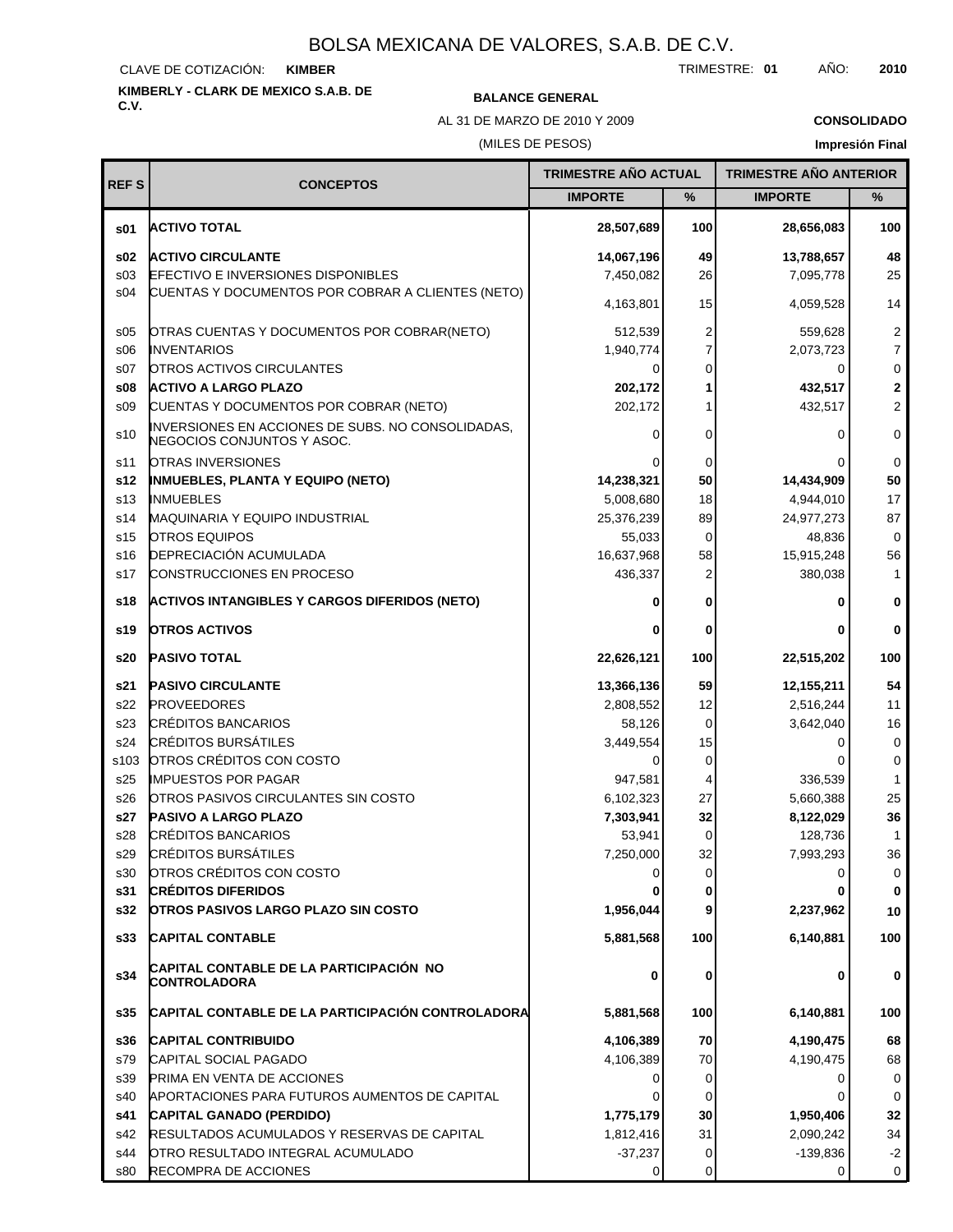# **KIMBERLY - CLARK DE MEXICO S.A.B.** CLAVE DE COTIZACIÓN: **KIMBER**

**BALANCE GENERAL** 

TRIMESTRE: **01** AÑO: **2010**

**CONSOLIDADO**

(MILES DE PESOS) DESGLOSE DE PRINCIPALES CONCEPTOS

| <b>REFS</b> | <b>CONCEPTOS</b>                                              | <b>TRIMESTRE AÑO ACTUAL</b> |             | <b>TRIMESTRE AÑO ANTERIOR</b> |                   |
|-------------|---------------------------------------------------------------|-----------------------------|-------------|-------------------------------|-------------------|
|             |                                                               | <b>IMPORTE</b>              | %           | <b>IMPORTE</b>                | %                 |
| \$03        | <b>EFECTIVO E INVERSIONES DISPONIBLES</b>                     | 7,450,082                   | 100         | 7,095,778                     | 100               |
| s46<br>s47  | <b>EFECTIVO</b><br><b>INVERSIONES DISPONIBLES</b>             | 155,746<br>7,294,336        | 2<br>98     | 93,504<br>7,002,274           | 1<br>99           |
| s07         | <b>OTROS ACTIVOS CIRCULANTES</b>                              | 0                           | 100         | 0                             | 100               |
| s81         | INSTRUMENTOS FINANCIEROS DERIVADOS                            | 0                           | 0           | 0                             | 0                 |
| s82<br>s83  | OPERACIONES DISCONTINUADAS<br><b>OTROS</b>                    | 0<br>$\Omega$               | 0<br>0      | 0<br>0                        | 0<br>$\mathbf 0$  |
|             |                                                               |                             |             |                               |                   |
| s18         | <b>ACTIVOS INTANGIBLES Y CARGOS DIFERIDOS (NETO)</b>          | 0                           | 100         | 0                             | 100               |
| s48         | <b>GASTOS AMORTIZABLES (NETO)</b>                             | 0                           | 0           | 0                             | 0                 |
| s49         | <b>CRÉDITO MERCANTIL</b>                                      | 0                           | 0           | 0                             | $\mathbf 0$       |
| s51         | <b>OTROS</b>                                                  | 0                           | 0           | 0                             | $\Omega$          |
| s19         | <b>OTROS ACTIVOS</b>                                          | 0                           | 100         | 0                             | 100               |
| s85         | INSTRUMENTOS FINANCIEROS DERIVADOS                            | 0                           | 0           | 0                             | 0                 |
| s50         | <b>IMPUESTOS DIFERIDOS</b><br>s104 BENEFICIOS A LOS EMPLEADOS | 0                           | 0           | 0                             | 0                 |
| s86         | OPERACIONES DISCONTINUADAS                                    | 0<br>$\Omega$               | 0<br>0      | 0<br>0                        | $\mathbf 0$<br>0  |
| s87         | <b>OTROS</b>                                                  | $\Omega$                    | $\mathbf 0$ | 0                             | $\Omega$          |
| s21 l       | <b>PASIVO CIRCULANTE</b>                                      | 13,366,136                  | 100         | 12,155,211                    | 100               |
| s52         | PASIVO EN MONEDA EXTRANJERA                                   | 1,567,254                   | 12          | 4,853,809                     | 40                |
| s53         | PASIVO EN MONEDA NACIONAL                                     | 11,798,882                  | 88          | 7,301,402                     | 60                |
| s26 l       | OTROS PASIVOS CIRCULANTES SIN COSTO                           | 6,102,323                   | 100         | 5,660,388                     | 100               |
| s88         | INSTRUMENTOS FINANCIEROS DERIVADOS                            | 0                           | 0           | 184,012                       | 3                 |
| s89         | <b>INTERESES POR PAGAR</b>                                    | 78,642                      | 1           | 123,074                       | $\overline{2}$    |
| s68<br>s90  | <b>PROVISIONES</b><br>OPERACIONES DISCONTINUADAS              | 1,609,059<br>0              | 26<br>0     | 1,443,934<br>0                | 26<br>$\mathbf 0$ |
| s58         | OTROS PASIVOS CIRCULANTES                                     | 3,468,117                   | 57          | 3,211,666                     | 57                |
|             | s105 BENEFICIOS A LOS EMPLEADOS                               | 946,505                     | 16          | 697,702                       | 12                |
|             | s27 PASIVO A LARGO PLAZO                                      | 7,303,941                   | 100         | 8,122,029                     | 100               |
| s59         | PASIVO EN MONEDA EXTRANJERA                                   | 53,941                      | 1           | 128,736                       | $\overline{2}$    |
| s60         | PASIVO EN MONEDA NACIONAL                                     | 7,250,000                   | 99          | 7,993,293                     | 98                |
| s31         | <b>CRÉDITOS DIFERIDOS</b>                                     | 0                           | 100         | 0                             | 100               |
| s65         | <b>CREDITO MERCANTIL</b>                                      | 0                           | 0           | 0                             | 0                 |
| s67         | <b>OTROS</b>                                                  | 0                           | 0           | 0                             | 0                 |
| s32         | OTROS PASIVOS LARGO PLAZO SIN COSTO                           | 1,956,044                   | 100         | 2,237,962                     | 100               |
| s66         | <b>IMPUESTOS DIFERIDOS</b>                                    | 1,644,323                   | 84          | 1,872,119                     | 84                |
| s91<br>s92  | BENEFICIOS A LOS EMPLEADOS<br>OPERACIONES DISCONTINUADAS      | 19,093<br>0                 | 1<br>0      | 99,117<br>0                   | 4<br>0            |
| s69         | OTROS PASIVOS                                                 | 292,628                     | 15          | 266,726                       | 12                |
|             |                                                               | 4,106,389                   |             |                               | 100               |
| s79<br>s37  | <b>CAPITAL SOCIAL PAGADO</b><br><b>NOMINAL</b>                | 8,796                       | 100<br>0    | 4,190,475<br>8,976            | $\Omega$          |
| s38         | ACTUALIZACIÓN                                                 | 4,097,593                   | 100         | 4,181,499                     | 100               |
|             |                                                               |                             |             |                               |                   |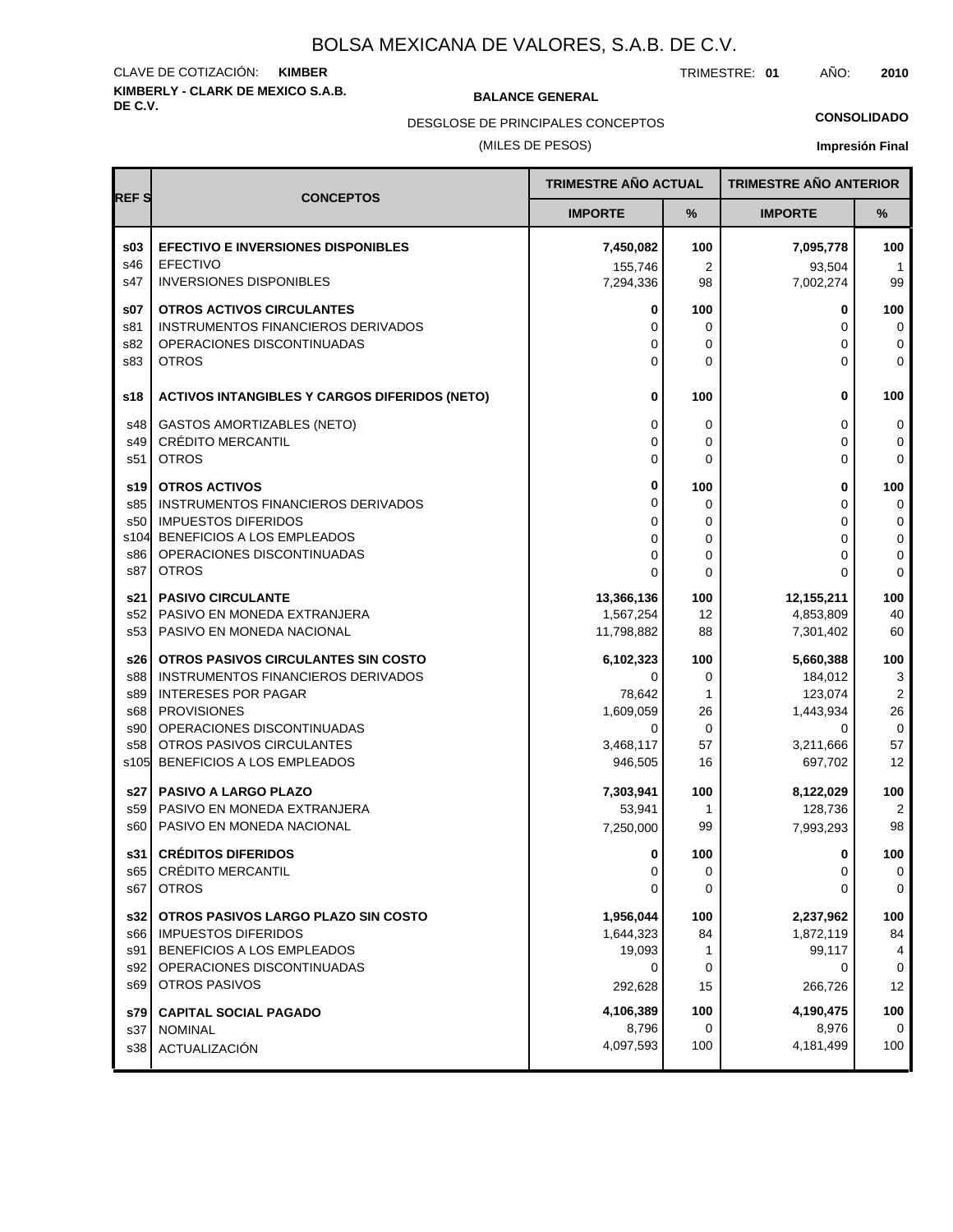# **KIMBERLY - CLARK DE MEXICO S.A.B.** CLAVE DE COTIZACIÓN: **KIMBER**

#### **BALANCE GENERAL**

TRIMESTRE: **01** AÑO: **2010**

DESGLOSE DE PRINCIPALES CONCEPTOS

### (MILES DE PESOS)

#### **CONSOLIDADO**

| <b>REF S</b>             | <b>CONCEPTOS</b>                                                                                                                         | <b>TRIMESTRE AÑO ACTUAL</b> |                    | <b>TRIMESTRE AÑO ANTERIOR</b> |                                         |  |
|--------------------------|------------------------------------------------------------------------------------------------------------------------------------------|-----------------------------|--------------------|-------------------------------|-----------------------------------------|--|
|                          |                                                                                                                                          | <b>IMPORTE</b>              | $\%$               | <b>IMPORTE</b>                | $\%$                                    |  |
| s42<br>s93<br>s43<br>s94 | <b>RESULTADOS ACUMULADOS Y RESERVAS DE CAPITAL</b><br>RESERVA LEGAL<br>RESERVA PARA RECOMPRA DE ACCIONES<br>OTRAS RESERVAS               | 1,812,416<br>100,000        | 100<br>6<br>0<br>0 | 2,090,242<br>645,822          | 100<br>31<br>$\mathbf 0$<br>$\mathbf 0$ |  |
| s95<br>s45               | RESULTADO DE EJERCICIOS ANTERIORES<br>RESULTADO DEL EJERCICIO                                                                            | 728,540<br>983,876          | 40<br>54           | 573,534<br>870,886            | 27<br>42                                |  |
| s44<br>s70<br>s71        | OTRO RESULTADO INTEGRAL ACUMULADO<br>RESULTADO ACUMULADO POR POSICIÓN MONETARIA<br>RESULTADO POR TENENCIA DE ACTIVOS NO MONETARIOS       | $-37,237$                   | 100<br>0           | -139,836                      | 100<br>$\mathbf 0$<br>$\mathbf 0$       |  |
| s96<br>s97<br>s98        | EFECTO ACUMULADO POR CONVERSIÓN<br>EFECTO ACUMULADO POR VALUACIÓN DE INST. FIN.<br><b>DERIVADOS</b><br>RESULTADO POR IMPUESTOS DIFERIDOS | $-2,377$<br>$-34,860$       | 6<br>94            | 7,824<br>-147,660             | -6<br>106<br>$\mathbf 0$                |  |
| s100                     | <b>OTROS</b>                                                                                                                             |                             | 0<br>0             |                               | $\mathbf 0$                             |  |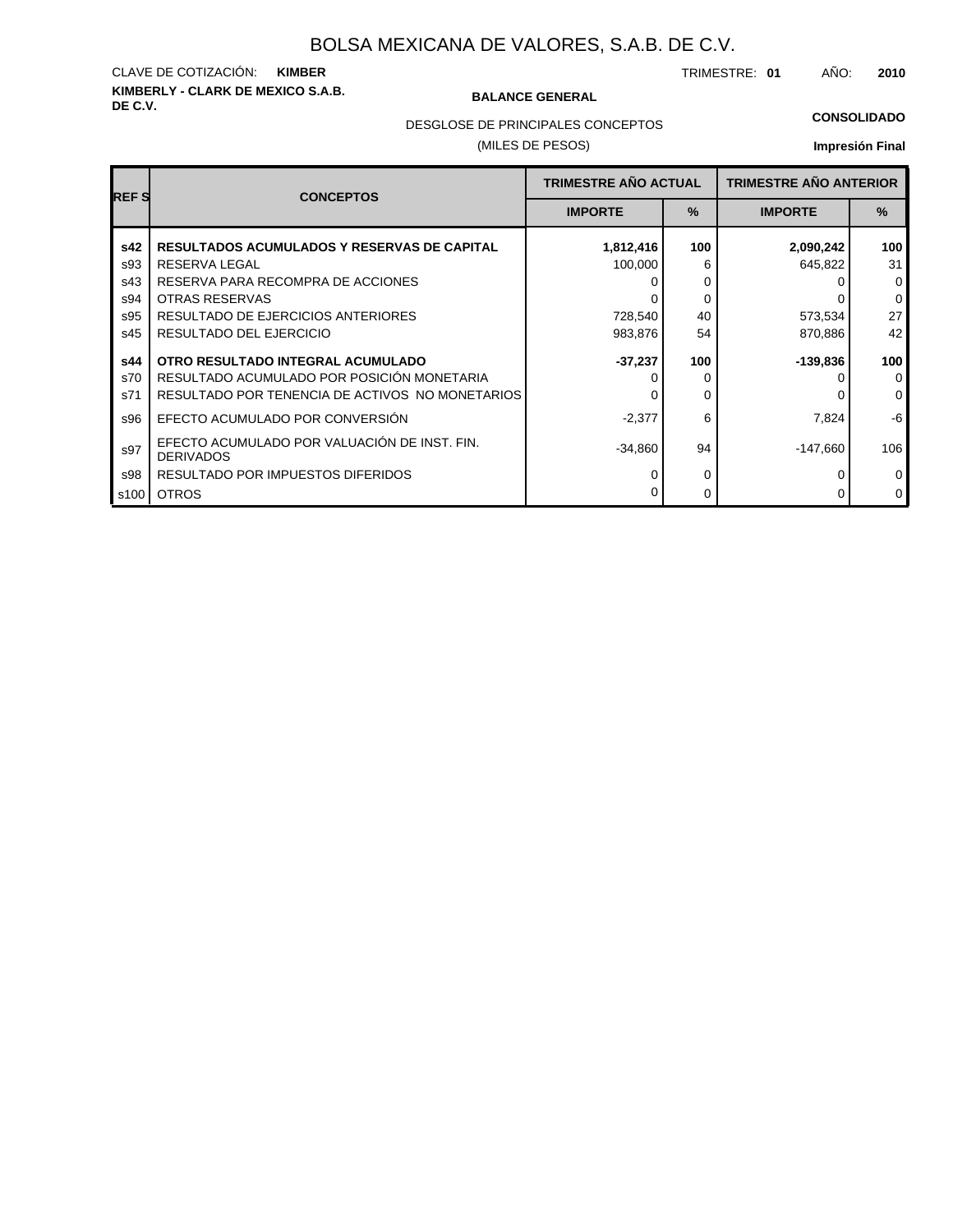# **KIMBERLY - CLARK DE MEXICO S.A.B.** CLAVE DE COTIZACIÓN: **KIMBER**

#### **BALANCE GENERAL**

TRIMESTRE: **01** AÑO: **2010**

### **CONSOLIDADO**

(MILES DE PESOS) DATOS INFORMATIVOS

### **Impresión Final**

| <b>REFS</b> | <b>CONCEPTOS</b>                             | <b>TRIMESTRE AÑO ACTUAL</b> | <b>TRIMESTRE AÑO ANTERIOR</b> |
|-------------|----------------------------------------------|-----------------------------|-------------------------------|
|             |                                              | <b>IMPORTE</b>              | <b>IMPORTE</b>                |
| s72         | CAPITAL DE TRABAJO                           | 701,060                     | 1,633,446                     |
| s73         | FONDO PARA PENSIONES Y PRIMA DE ANTIGÜEDAD   | 328,930                     | 222,911                       |
| s74         | NUMERO DE FUNCIONARIOS (*)                   |                             | $\Omega$                      |
| s75         | NUMERO DE EMPLEADOS (*)                      | 2,415                       | 2,397                         |
| s76         | NUMERO DE OBREROS (*)                        | 4,607                       | 4,373                         |
| s77         | NUMERO DE ACCIONES EN CIRCULACIÓN (*)        | 1,072,914,215               | 1,094,884,015                 |
| s78         | NUMERO DE ACCIONES RECOMPRADAS (*)           | 24,850,500                  | 18,989,800                    |
| s101        | EFECTIVO RESTRINGIDO                         |                             | 0                             |
| s102        | DEUDA CON COSTO DE ASOCIADAS NO CONSOLIDADAS |                             | $\mathbf{0}$                  |

(\*) DATOS EN UNIDADES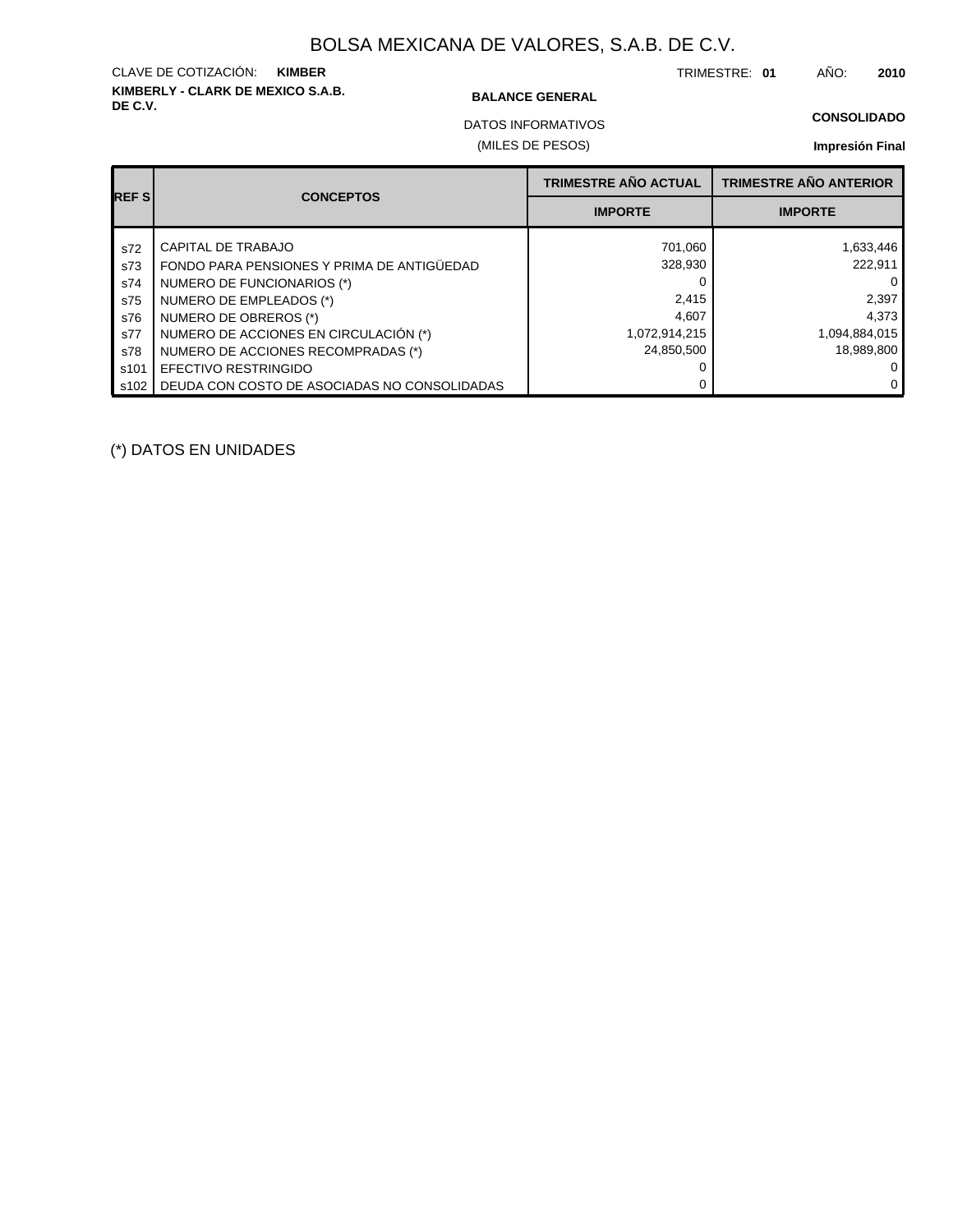# **KIMBERLY - CLARK DE MEXICO S.A.B.** CLAVE DE COTIZACIÓN:

## **DE C.V. ESTADO DE RESULTADOS**

TRIMESTRE: AÑO: **KIMBER 01 2010**

(MILES DE PESOS) DEL 1 DE ENERO AL 31 DE MARZO DE 2010 Y 2009 **CONSOLIDADO**

| <b>REFR</b> | <b>CONCEPTOS</b>                                                                             | <b>TRIMESTRE AÑO ACTUAL</b> |               | <b>TRIMESTRE AÑO ANTERIOR</b> |               |  |
|-------------|----------------------------------------------------------------------------------------------|-----------------------------|---------------|-------------------------------|---------------|--|
|             |                                                                                              | <b>IMPORTE</b>              | $\frac{9}{6}$ | <b>IMPORTE</b>                | $\frac{0}{0}$ |  |
| r01         | <b>VENTAS NETAS</b>                                                                          | 6,357,321                   | 100           | 6,071,724                     | 100           |  |
| r02         | <b>COSTO DE VENTAS</b>                                                                       | 3,804,662                   | 60            | 3,700,757                     | 61            |  |
| r03         | UTILIDAD (PÉRDIDA) BRUTA                                                                     | 2,552,659                   | 40            | 2,370,967                     | 39            |  |
| r04         | <b>GASTOS GENERALES</b>                                                                      | 927,439                     | 15            | 863,456                       | 14            |  |
| r05         | UTILIDAD ( PÉRDIDA) DE OPERACIÓN                                                             | 1,625,220                   | 26            | 1,507,511                     | 25            |  |
| r08         | OTROS INGRESOS Y (GASTOS), NETO.                                                             | $-139.540$                  | $-2$          | $-114.320$                    | $-2$          |  |
| r06         | RESULTADO INTEGRAL DE FINANCIAMIENTO                                                         | $-63,133$                   | $\Omega$      | $-252,687$                    | $-4$          |  |
| r12         | PARTICIPACIÓN EN LOS RESULTADOS DE SUBS. NO<br>CONSOLIDADAS, NEGOCIOS CONJUNTOS Y ASOCIADAS. | 0                           | 0             |                               | $\mathbf 0$   |  |
| r48         | PARTIDAS NO ORDINARIAS                                                                       | 0                           | $\Omega$      | O                             | $\Omega$      |  |
| r09         | UTILIDAD (PÉRDIDA) ANTES DE IMPUESTOS A LA UTILIDAD                                          | 1,422,547                   | 22            | 1,140,504                     | 19            |  |
| r10         | <b>IMPUESTOS A LA UTILIDAD</b>                                                               | 438,671                     |               | 269,618                       | 4             |  |
| r11         | UTILIDAD (PÉRDIDA) ANTES DE LAS OPERACIONES<br><b>DISCONTINUADAS</b>                         | 983,876                     | 15            | 870,886                       | 14            |  |
| r14         | OPERACIONES DISCONTINUADAS                                                                   | 0                           | $\Omega$      |                               | $\mathbf{0}$  |  |
| r18         | UTILIDAD (PÉRDIDA) NETA CONSOLIDADA                                                          | 983,876                     | 15            | 870,886                       | 14            |  |
| r19         | PARTICIPACIÓN NO CONTROLADORA EN LA UTILIDAD<br>(PÉRDIDA) NETA                               | 0                           | $\Omega$      | <sup>0</sup>                  | $\Omega$      |  |
| r20         | <b>PARTICIPACIÓN CONTROLADORA EN LA UTILIDAD</b><br>(PÉRDIDA) NETA                           | 983,876                     | 15            | 870,886                       | 14            |  |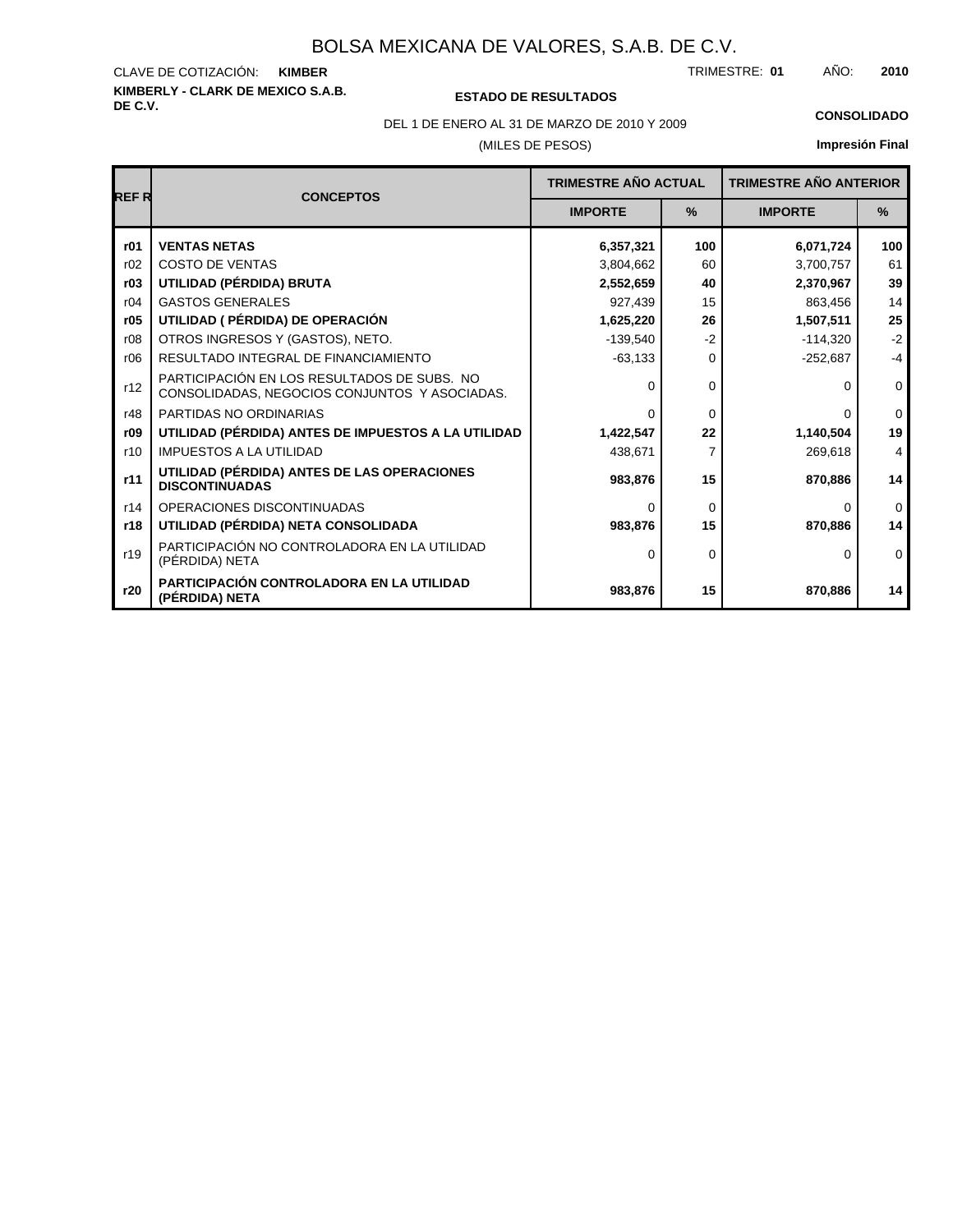# **KIMBERLY - CLARK DE MEXICO S.A.B.** CLAVE DE COTIZACIÓN:

#### **DE C.V. ESTADO DE RESULTADOS**

TRIMESTRE: AÑO: **KIMBER 01 2010**

**CONSOLIDADO**

## DESGLOSE DE PRINCIPALES CONCEPTOS

### (MILES DE PESOS)

# **Impresión Final**

| REF R | <b>CONCEPTOS</b>                            | TRIMESTRE AÑO ACTUAL |               | <b>TRIMESTRE AÑO ANTERIOR</b> |             |  |
|-------|---------------------------------------------|----------------------|---------------|-------------------------------|-------------|--|
|       |                                             | <b>IMPORTE</b>       | $\frac{9}{6}$ | <b>IMPORTE</b>                | %           |  |
| r01   | <b>VENTAS NETAS</b>                         | 6,357,321            | 100           | 6,071,724                     | 100         |  |
| r21   | <b>NACIONALES</b>                           | 6,031,357            | 95            | 5,820,804                     | 96          |  |
| r22   | <b>EXTRANJERAS</b>                          | 325,964              | 5             | 250,920                       | 4           |  |
| r23   | CONVERSIÓN EN DÓLARES (***)                 | 25,518               | 0             | 17,270                        | $\mathbf 0$ |  |
| r08   | OTROS INGRESOS Y (GASTOS), NETO.            | $-139,540$           | 100           | $-114,320$                    | 100         |  |
| r49   | OTROS INGRESOS Y (GASTOS), NETO.            | 4,595                | $-3$          | 1,141                         | $\mathbf 0$ |  |
| r34   | P.T.U. CAUSADA                              | 162,135              | $-116$        | 136,461                       | $-119$      |  |
| r35   | P.T.U. DIFERIDA                             | $-18,000$            | 13            | $-21,000$                     | 18          |  |
| r06   | <b>RESULTADO INTEGRAL DE FINANCIAMIENTO</b> | $-63.133$            | 100           | $-252,687$                    | 100         |  |
| r24   | <b>INTERESES PAGADOS</b>                    | 191,868              | $-304$        | 169,011                       | $-67$       |  |
| r42   | UTILIDAD (PÉRDIDA) EN ACTUALIZACIÓN DE UDIS |                      | $\Omega$      |                               | 0           |  |
| r45   | <b>OTROS GASTOS FINANCIEROS</b>             |                      | $\Omega$      |                               | $\Omega$    |  |
| r26   | <b>INTERESES GANADOS</b>                    | 75,662               | $-120$        | 54,886                        | $-22$       |  |
| r46   | OTROS PRODUCTOS FINANCIEROS                 | 0                    | $\Omega$      | 0                             | $\Omega$    |  |
| r25   | UTILIDAD (PÉRDIDA) EN CAMBIOS NETO          | 53,073               | $-84$         | $-138,562$                    | 55          |  |
| r28   | RESULTADO POR POSICIÓN MONETARIA            | 0                    | 0             | 0                             | 0           |  |
| r10   | <b>IMPUESTOS A LA UTILIDAD</b>              | 438,671              | 100           | 269,618                       | 100         |  |
| r32   | <b>IMPUESTO CAUSADO</b>                     | 488,671              | 111           | 322,618                       | 120         |  |
| r33   | <b>IMPUESTO DIFERIDO</b>                    | $-50,000$            | $-11$         | $-53,000$                     | $-20$       |  |

(\*\*\*) DATOS EN MILES DE DOLARES AL TIPO DE CAMBIO DE CIERRE DEL TRIMESTRE QUE SE REPORTA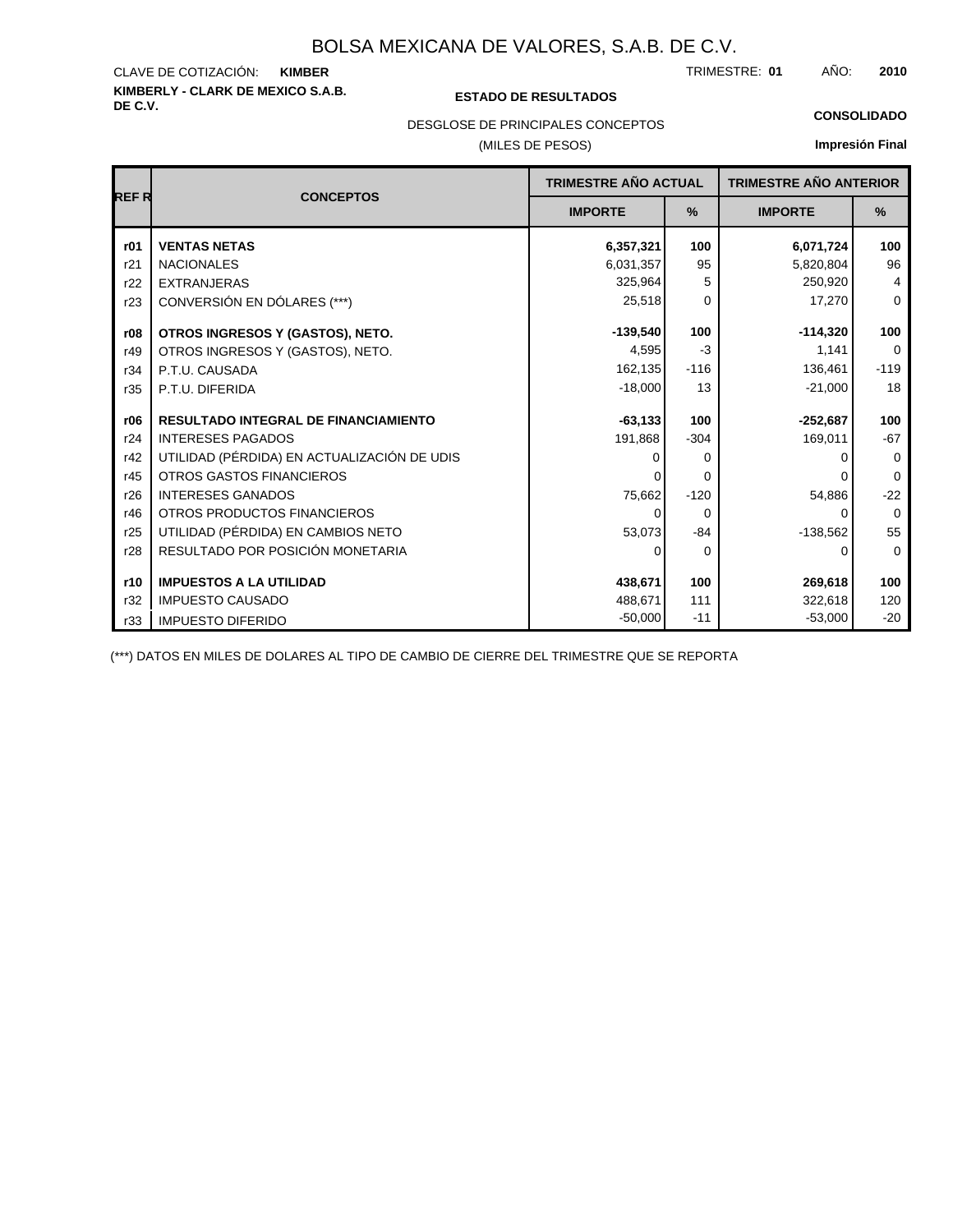**KIMBERLY - CLARK DE MEXICO S.A.B.** CLAVE DE COTIZACIÓN:

**DE C.V. ESTADO DE RESULTADOS**

TRIMESTRE: AÑO: **KIMBER 01 2010**

#### **CONSOLIDADO**

OTROS CONCEPTOS DE RESULTADOS

(MILES DE PESOS)

## **Impresión Final**

|       |                                                                 | <b>TRIMESTRE AÑO ACTUAL</b> | <b>TRIMESTRE AÑO ANTERIOR</b> |
|-------|-----------------------------------------------------------------|-----------------------------|-------------------------------|
| REF R | <b>CONCEPTOS</b>                                                | <b>IMPORTE</b>              | <b>IMPORTE</b>                |
| r36   | <b>VENTAS TOTALES</b>                                           | 9,650,551                   | 9,057,618                     |
| r37   | RESULTADO FISCAL DEL EJERCICIO                                  | 1,665,123                   | 1,469,959                     |
| r38   | VENTAS NETAS (**)                                               | 24,987,804                  | 23,563,142                    |
| r39   | RESULTADO DE OPERACIÓN (**)                                     | 6,820,257                   | 6,139,620                     |
| r40   | PARTICIPACIÓN CONTROLADORA EN LA UTILIDAD<br>(PERDIDA) NETA(**) | 4,264,716                   | 3,338,844                     |
| r41   | UTILIDAD (PÉRDIDA) NETA CONSOLIDADA (**)                        | 4,264,716                   | 3,338,844                     |
| r47   | DEPRECIACIÓN Y AMORTIZACIÓN OPERATIVA                           | 305,056                     | 283,547                       |

(\*\*) INFORMACIÓN ÚLTIMOS DOCE MESES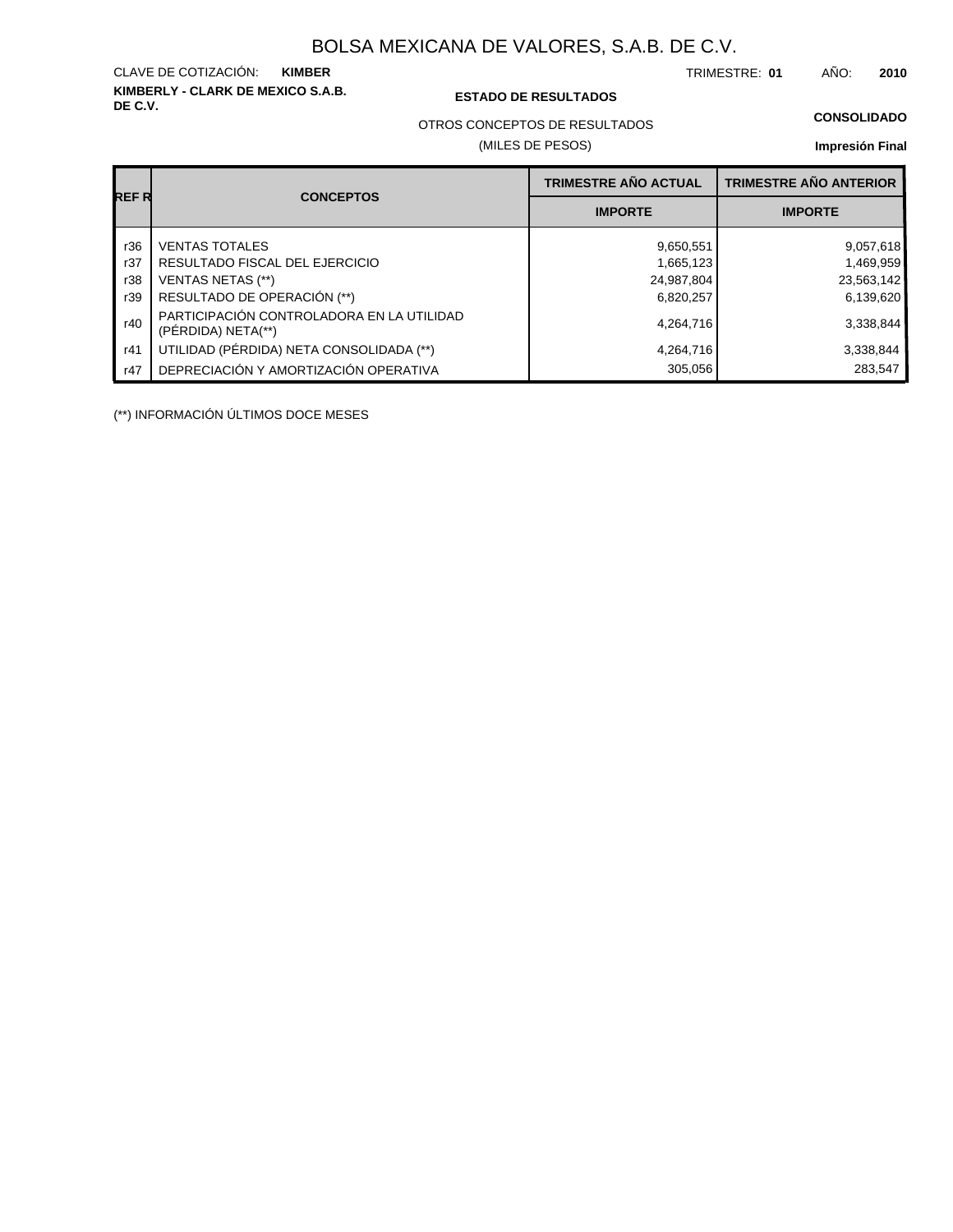#### **KIMBERLY - CLARK DE MEXICO S.A.B.** CLAVE DE COTIZACIÓN: TRIMESTRE: AÑO: **KIMBER 01 2010**

## **ESTADO DE RESULTADOS TRIMESTRAL**

DEL 1 DE ENERO AL 31 DE MARZO DE 2010 **CONSOLIDADO**

(MILES DE PESOS)

| <b>REF</b>       | <b>CONCEPTOS</b>                                                                             | <b>TRIMESTRE AÑO ACTUAL</b> |          | <b>TRIMESTRE AÑO ANTERIOR</b> |          |
|------------------|----------------------------------------------------------------------------------------------|-----------------------------|----------|-------------------------------|----------|
| <b>RT</b>        |                                                                                              | <b>IMPORTE</b>              | $\%$     | <b>IMPORTE</b>                | $\%$     |
| rt <sub>01</sub> | <b>IVENTAS NETAS</b>                                                                         | 6,357,321                   | 100      | 6,071,724                     | 100      |
| rt02             | <b>ICOSTO DE VENTAS</b>                                                                      | 3,804,662                   | 60       | 3,700,757                     | 61       |
| rt <sub>03</sub> | UTILIDAD (PÉRDIDA) BRUTA                                                                     | 2,552,659                   | 40       | 2,370,967                     | 39       |
| rt04             | <b>GASTOS GENERALES</b>                                                                      | 927,439                     | 15       | 863,456                       | 14       |
| rt <sub>05</sub> | UTILIDAD ( PÉRDIDA) DE OPERACIÓN                                                             | 1,625,220                   | 26       | 1,507,511                     | 25       |
| rt08             | OTROS INGRESOS Y (GASTOS), NETO.                                                             | $-139,540$                  | $-2$     | $-114,320$                    | $-2$     |
| rt06             | <b>IRESULTADO INTEGRAL DE FINANCIAMIENTO</b>                                                 | $-63,133$                   | 0        | $-252,687$                    | $-4$     |
| rt12             | PARTICIPACIÓN EN LOS RESULTADOS DE SUBS. NO<br>CONSOLIDADAS, NEGOCIOS CONJUNTOS Y ASOCIADAS. | $\Omega$                    | 0        | O                             | 0        |
| rt48             | <b>PARTIDAS NO ORDINARIAS</b>                                                                | $\Omega$                    | $\Omega$ | 0                             | $\Omega$ |
| rt <sub>09</sub> | UTILIDAD (PÉRDIDA) ANTES DE IMPUESTOS A LA UTILIDAD                                          | 1,422,547                   | 22       | 1,140,504                     | 19       |
| rt10             | <b>IIMPUESTOS A LA UTILIDAD</b>                                                              | 438,671                     | 7        | 269,618                       | 4        |
| rt11             | UTILIDAD (PÉRDIDA) ANTES DE LAS OPERACIONES<br><b>DISCONTINUADAS</b>                         | 983,876                     | 15       | 870,886                       | 14       |
| rt14             | <b>IOPERACIONES DISCONTINUADAS</b>                                                           | $\Omega$                    | $\Omega$ | 0                             | $\Omega$ |
|                  | rt18 UTILIDAD (PÉRDIDA) NETA CONSOLIDADA                                                     | 983,876                     | 15       | 870,886                       | 14       |
| rt19             | PARTICIPACIÓN NO CONTROLADORA EN LA UTILIDAD<br>(PÉRDIDA) NETA                               | $\Omega$                    | $\Omega$ | 0                             | $\Omega$ |
| rt20             | PARTICIPACIÓN CONTROLADORA EN LA UTILIDAD<br>(PÉRDIDA) NETA                                  | 983,876                     | 15       | 870,886                       | 14       |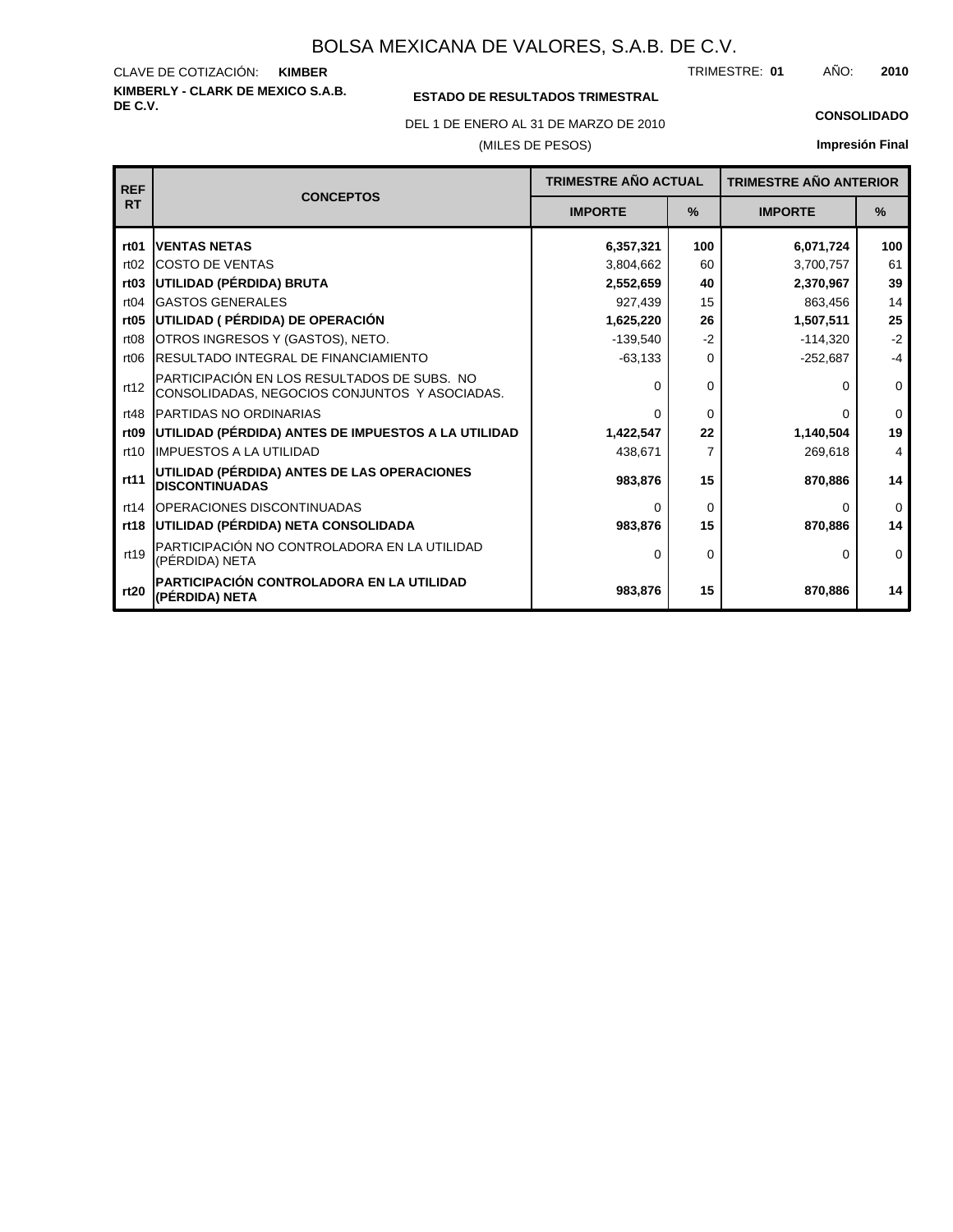#### **KIMBERLY - CLARK DE MEXICO S.A.B.** CLAVE DE COTIZACIÓN: TRIMESTRE: AÑO: **KIMBER 01 2010**

### **ESTADO DE RESULTADOS TRIMESTRAL**

DESGLOSE DE PRINCIPALES CONCEPTOS

#### (MILES DE PESOS)

#### **CONSOLIDADO**

**Impresión Final**

| <b>REF</b>       | <b>CONCEPTOS</b>                            | <b>TRIMESTRE AÑO ACTUAL</b> |          | <b>TRIMESTRE AÑO ANTERIOR</b> |                |
|------------------|---------------------------------------------|-----------------------------|----------|-------------------------------|----------------|
| <b>RT</b>        |                                             | <b>IMPORTE</b>              | $\%$     | <b>IMPORTE</b>                | %              |
| rt <sub>01</sub> | <b>VENTAS NETAS</b>                         | 6,357,321                   | 100      | 6,071,724                     | 100            |
| rt21             | <b>NACIONALES</b>                           | 6,031,357                   | 95       | 5,820,804                     | 96             |
| rt22             | <b>EXTRANJERAS</b>                          | 325,964                     | 5        | 250,920                       | $\overline{4}$ |
| rt23             | CONVERSIÓN EN DÓLARES (***)                 | 25,518                      | $\Omega$ | 17,270                        | $\mathbf 0$    |
| rt <sub>08</sub> | OTROS INGRESOS Y (GASTOS), NETO.            | $-139,540$                  | 100      | $-114,320$                    | 100            |
| rt49             | OTROS INGRESOS Y (GASTOS), NETO.            | 4,595                       | $-3$     | 1.141                         | $\Omega$       |
| rt34             | P.T.U. CAUSADA                              | 162,135                     | $-116$   | 136,461                       | $-119$         |
| rt35             | P.T.U. DIFERIDA                             | $-18,000$                   | 13       | $-21,000$                     | 18             |
| rt <sub>06</sub> | <b>RESULTADO INTEGRAL DE FINANCIAMIENTO</b> | $-63,133$                   | 100      | $-252,687$                    | 100            |
| rt24             | <b>INTERESES PAGADOS</b>                    | 191,868                     | $-304$   | 169,011                       | $-67$          |
| rt42             | UTILIDAD (PÉRDIDA) EN ACTUALIZACIÓN DE UDIS | 0                           | 0        |                               | $\Omega$       |
| rt45             | <b>OTROS GASTOS FINANCIEROS</b>             |                             | 0        | 0                             | $\Omega$       |
| rt26             | <b>INTERESES GANADOS</b>                    | 75,662                      | $-120$   | 54,886                        | $-22$          |
| rt46             | OTROS PRODUCTOS FINANCIEROS                 | 0                           | $\Omega$ | 0                             | $\Omega$       |
| rt25             | UTILIDAD (PÉRDIDA) EN CAMBIOS NETO          | 53,073                      | $-84$    | $-138,562$                    | 55             |
| rt28             | RESULTADO POR POSICIÓN MONETARIA            | 0                           | 0        | 0                             | $\mathbf 0$    |
|                  |                                             |                             |          |                               |                |
| rt10             | <b>IMPUESTOS A LA UTILIDAD</b>              | 438,671                     | 100      | 269,618                       | 100            |
| rt32             | <b>IMPUESTO CAUSADO</b>                     | 488,671                     | 111      | 322,618                       | 120            |
| rt33             | <b>IMPUESTO DIFERIDO</b>                    | $-50,000$                   | $-11$    | $-53,000$                     | $-20$          |

(\*\*\*) DATOS EN MILES DE DOLARES AL TIPO DE CAMBIO DE CIERRE DEL TRIMESTRE QUE SE REPORTA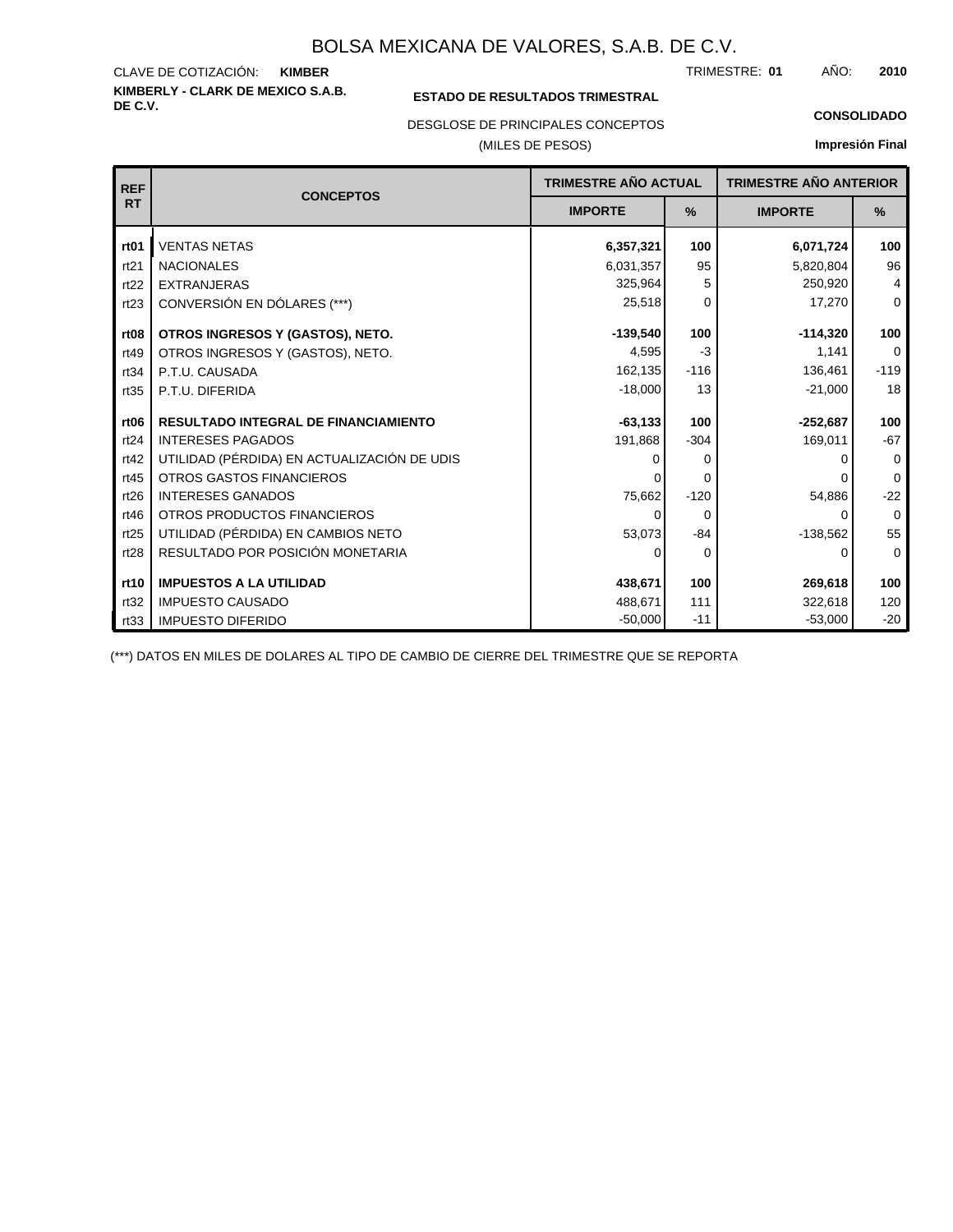TRIMESTRE: **01** AÑO: **2010**

#### **ESTADO DE RESULTADOS TRIMESTRAL**

#### OTROS CONCEPTOS DE RESULTADOS

(MILES DE PESOS)

#### **CONSOLIDADO**

**Impresión Final**

**TRIMESTRE AÑO ANTERIOR REF TRIMESTRE AÑO ACTUAL RT CONCEPTOS IMPORTE IMPORTE** rt47 DEPRECIACIÓN Y AMORTIZACIÓN OPERATIVA 305,056 283,547

#### **KIMBERLY - CLARK DE MEXICO S.A.B.** CLAVE DE COTIZACIÓN: **KIMBER**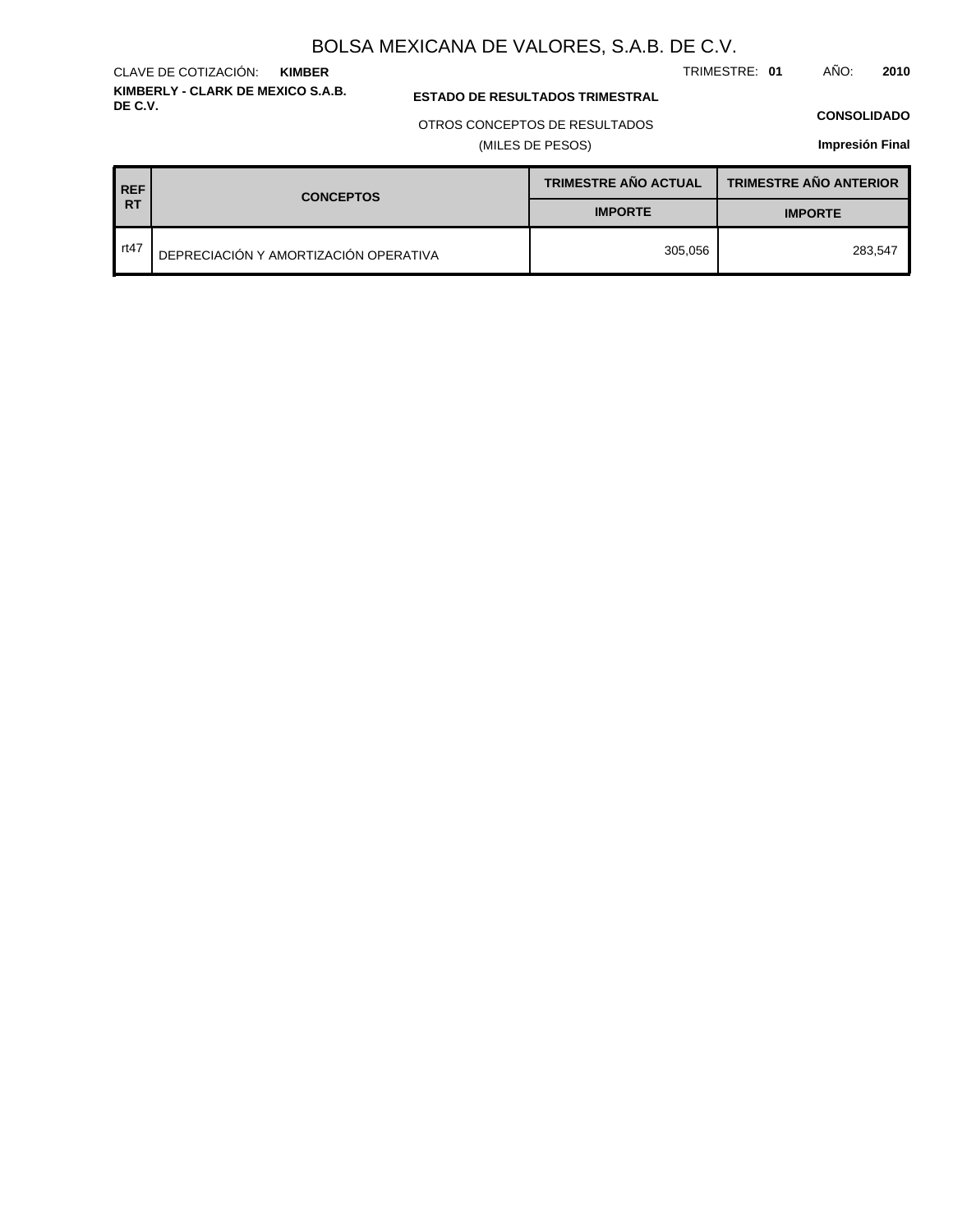CLAVE DE COTIZACIÓN: **KIMBER**

**KIMBERLY - CLARK DE MEXICO S.A.B. DE C.V.**

#### **ESTADO DE FLUJO DE EFECTIVO (MÉTODO INDIRECTO)**

**Impresión Final**

## (MILES DE PESOS) PRINCIPALES CONCEPTOS

**CONSOLIDADO**

| REF E           | <b>CONCEPTOS</b>                                                                       | <b>TRIMESTRE ANO</b><br><b>ACTUAL</b> | <b>TRIMESTRE AÑO</b><br><b>ANTERIOR</b> |
|-----------------|----------------------------------------------------------------------------------------|---------------------------------------|-----------------------------------------|
|                 |                                                                                        | <b>IMPORTE</b>                        | <b>IMPORTE</b>                          |
|                 | <b>ACTIVIDADES DE OPERACIÓN</b>                                                        |                                       |                                         |
| e01             | UTILIDAD (PÉRDIDA) ANTES DE IMPUESTOS A LA UTILIDAD                                    | 1,422,547                             | 1,140,504                               |
| e02             | +(-) PARTIDAS SIN IMPACTO EN EL EFECTIVO                                               | 144,135                               | 115,461                                 |
| e03             | +(-) PARTIDAS RELACIONADAS CON ACTIVIDADES DE INVERSIÓN                                | 224,799                               | 227,520                                 |
| e04             | +(-) PARTIDAS RELACIONADAS CON ACTIVIDADES DE FINANCIAMIENTO                           | 138,795                               | 307,573                                 |
| e05             | FLUJO DERIVADO DEL RESULTADO ANTES DE IMPUESTOS A LA UTILIDAD                          | 1,930,276                             | 1,791,058                               |
| e06             | FLUJOS GENERADOS O UTILIZADOS EN LA OPERACIÓN                                          | $-374,205$                            | $-575,515$                              |
| e07             | FLUJOS NETOS DE EFECTIVO DE ACTIVIDADES DE OPERACIÓN                                   | 1,556,071                             | 1,215,543                               |
|                 | <b>ACTIVIDADES DE INVERSIÓN</b>                                                        |                                       |                                         |
| e08             | FLUJOS NETOS DE EFECTIVO DE ACTIVIDADES DE INVERSIÓN                                   | $-113,455$                            | $-203,458$                              |
| e09             | EFECTIVO EXCEDENTE (REQUERIDO) PARA APLICAR EN ACTIVIDADES DE<br><b>FINANCIAMIENTO</b> | 1,442,616                             | 1,012,085                               |
|                 | <b>ACTIVIDADES DE FINANCIAMIENTO</b>                                                   |                                       |                                         |
| e10             | FLUJOS NETOS DE EFECTIVO DE ACTIVIDADES DE FINANCIAMIENTO                              | -449,730                              | 3,056,884                               |
| e11             | INCREMENTO (DISMINUCIÓN) NETO DE EFECTIVO Y DEMÁS EQUIVALENTES DE<br><b>EFECTIVO</b>   | 992,886                               | 4,068,969                               |
| e <sub>12</sub> | DIFERENCIA EN CAMBIOS EN EL EFECTIVO Y EQUIVALENTES DE EFECTIVO                        | $-3,299$                              | 9,202                                   |
| e13             | EFECTIVO Y EQUIVALENTES DE EFECTIVO AL PRINCIPIO DEL PERIODO                           | 6,460,495                             | 3,017,607                               |
| e14             | <b>EFECTIVO Y EQUIVALENTES DE EFECTIVO AL FINAL DEL PERIODO</b>                        | 7,450,082                             | 7,095,778                               |

#### TRIMESTRE: **01** AÑO: **2010**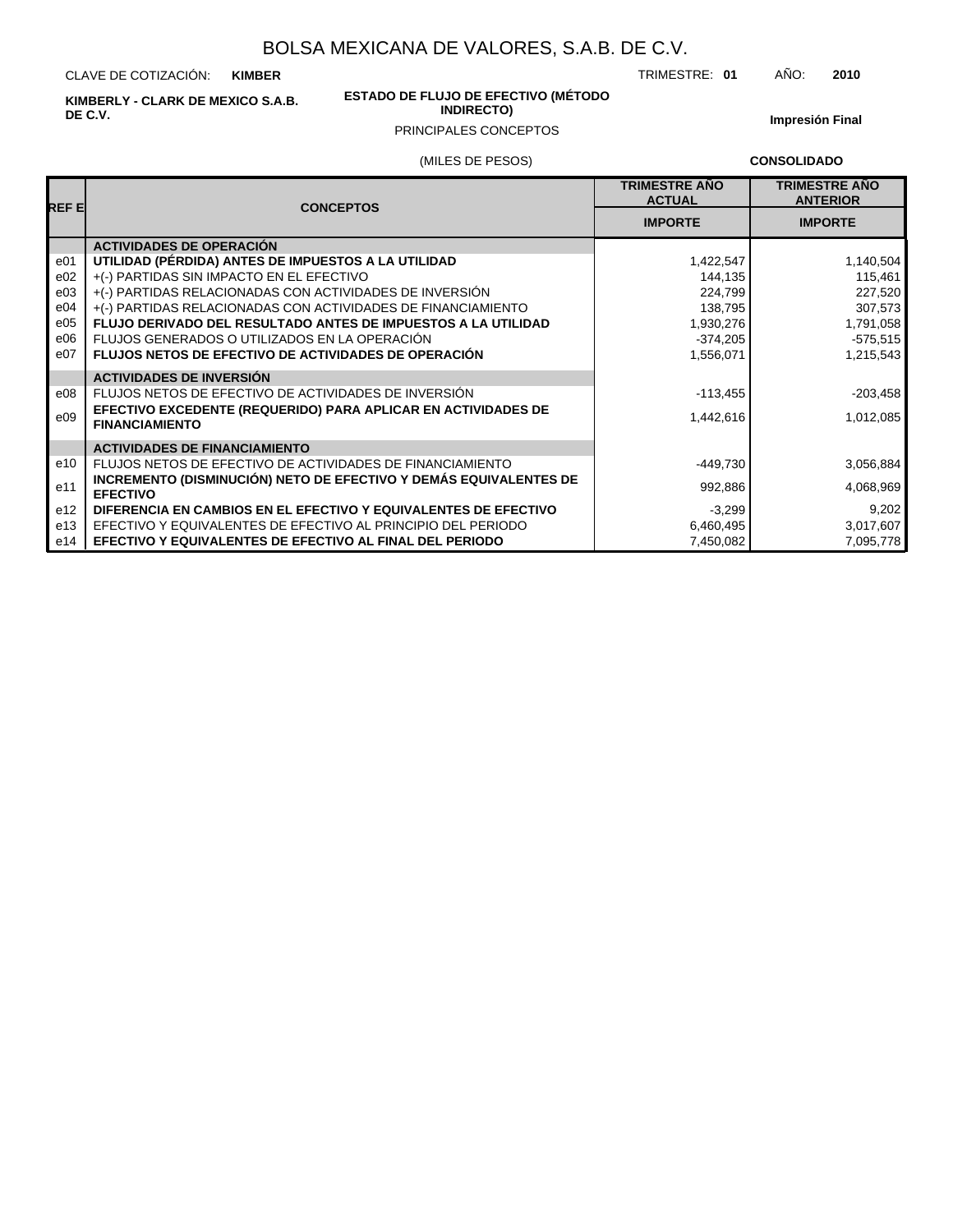CLAVE DE COTIZACIÓN: **KIMBER**

**KIMBERLY - CLARK DE MEXICO S.A.B. DE C.V.**

#### **ESTADO DE FLUJO DE EFECTIVO (MÉTODO INDIRECTO)**

DESGLOSE DE PRINCIPALES CONCEPTOS

**Impresión Final**

#### (MILES DE PESOS)

**CONSOLIDADO**

| REF E           |                                                                                                     | <b>TRIMESTRE AÑO</b><br><b>ACTUAL</b> | <b>TRIMESTRE AÑO</b><br><b>ANTERIOR</b> |
|-----------------|-----------------------------------------------------------------------------------------------------|---------------------------------------|-----------------------------------------|
|                 | <b>CONCEPTOS</b>                                                                                    | <b>IMPORTE</b>                        | <b>IMPORTE</b>                          |
| e02             | +(-) PARTIDAS SIN IMPACTO EN EL EFECTIVO                                                            | 144,135                               | 115,461                                 |
| e15<br>e16      | +ESTIMACIÓN DEL EJERCICIO<br>+PROVISIÓN DEL EJERCICIO                                               | 0<br>144,135                          | $\mathbf 0$<br>115,461                  |
| e17             | + (-) OTRAS PARTIDAS NO REALIZADAS                                                                  | $\Omega$                              | $\Omega$                                |
| e03             | +(-) PARTIDAS RELACIONADAS CON ACTIVIDADES DE INVERSIÓN                                             | 224,799                               | 227,520                                 |
| e18             | + DEPRECIACIÓN Y AMORTIZACIÓN DEL EJERCICIO *                                                       | 305,056                               | 283,547                                 |
| e19             | (-) + UTILIDAD O PÉRDIDA EN VENTA DE INMUEBLES, MAQUINARIA Y EQUIPO                                 | $-4,595$                              | $-1,141$                                |
| e20             | + PÉRDIDA POR DETERIORO                                                                             | 0                                     | 0                                       |
| e21<br>e22      | (-)+PARTICIPACIÓN EN ASOCIADAS Y NEGOCIOS CONJUNTOS<br>(-)DIVIDENDOS COBRADOS                       | 0<br>0                                | 0<br>$\mathbf 0$                        |
| e23             | (-)INTERESES A FAVOR                                                                                | $-75,662$                             | $-54,886$                               |
| e24             | (-) +OTRAS PARTIDAS                                                                                 | 0                                     | 0                                       |
| e04             | +(-) PARTIDAS RELACIONADAS CON ACTIVIDADES DE FINANCIAMIENTO                                        | 138,795                               | 307,573                                 |
| e25             | +INTERESES DEVENGADOS                                                                               | 191,868                               | 169,011                                 |
| e26             | + (-) OTRAS PARTIDAS                                                                                | $-53,073$                             | 138,562                                 |
| e06             | <b>FLUJOS GENERADOS O UTILIZADOS EN LA OPERACIÓN</b>                                                | $-374,205$                            | $-575,515$                              |
| e27<br>e28      | + (-) DECREMENTO (INCREMENTO) EN CUENTAS POR COBRAR<br>+ (-) DECREMENTO (INCREMENTO) EN INVENTARIOS | $-230,157$<br>$-259,142$              | $-139.162$<br>$-183,988$                |
|                 | + (-) DECREMENTO (INCREMENTO) EN OTRAS CUENTAS POR COBRAR Y OTROS                                   |                                       |                                         |
| e29             | <b>ACTIVOS</b>                                                                                      | 0                                     | 0                                       |
| e30<br>e31      | + (-) INCREMENTO (DECREMENTO) EN PROVEEDORES<br>+ (-) INCREMENTO (DECREMENTO) EN OTROS PASIVOS      | 251.836<br>242,351                    | 87.513<br>$-77,938$                     |
| e32             | + (-)IMPUESTOS A LA UTILIDAD PAGADOS O DEVUELTOS                                                    | $-379,093$                            | $-261.940$                              |
| e08             | FLUJOS NETOS DE EFECTIVO DE ACTIVIDADES DE INVERSIÓN                                                | $-113,455$                            | $-203,458$                              |
| e33             | - INVERSIÓN DE ACCS. CON CARÁCTER PERMANENTE                                                        | 0                                     | 0                                       |
| e34             | +DISPOSICIÓN DE ACCIONES CON CARÁCTER PERMANENTE                                                    |                                       | $\mathbf 0$                             |
| e35             | -INVERSIÓN EN INMUEBLES, PLANTA Y EQUIPO                                                            | $-181,945$                            | $-246,025$                              |
| e36<br>e37      | +VENTA DE INMUEBLES, PLANTA Y EQUIPO<br>-INVERSIÓN EN ACTIVOS INTANGIBLES                           | 0<br>0                                | 0<br>$\mathbf 0$                        |
| e38             | +DISPOSICIÓN DE ACTIVOS INTANGIBLES                                                                 |                                       | 0                                       |
| e39             | -OTRAS INVERSIONES CON CARÁCTER PERMANENTE                                                          | 0                                     | 0                                       |
| e40             | +DISPOSICIÓN DE OTRAS INVERSIONES CON CARÁCTER PERMANENTE                                           | 0                                     | $\mathbf 0$<br>$\mathbf{0}$             |
| e41<br>e42      | +DIVIDENDOS COBRADOS<br>+INTERESES COBRADOS                                                         | 0<br>68,490                           | 42,567                                  |
| e43             | +(-) DECREMENTO (INCREMENTO) ANTICIPOS Y PRESTAMOS A TERCEROS                                       | 0                                     | 0                                       |
| e44             | + (-) OTRAS PARTIDAS                                                                                | 0                                     | $\mathbf 0$                             |
| e10             | <b>FLUJOS NETOS DE EFECTIVO DE ACTIVIDADES DE FINANCIAMIENTO</b>                                    | $-449,730$                            | 3,056,884                               |
| e45<br>e46      | + FINANCIAMIENTOS BANCARIOS                                                                         | 0                                     | 0                                       |
| e47             | + FINANCIAMIENTOS BURSÁTILES<br>+ OTROS FINANCIAMIENTOS                                             | 0                                     | 3,493,293<br>0                          |
| e48             | (-) AMORTIZACIÓN DE FINANCIAMIENTOS BANCARIOS                                                       | $-20,458$                             | $-23,208$                               |
| e49             | (-) AMORTIZACIÓN DE FINANCIAMIENTOS BURSÁTILES                                                      |                                       | 0                                       |
| e50             | (-) AMORTIZACIÓN DE OTROS FINANCIAMIENTOS                                                           | 0                                     | 0<br>$\mathbf 0$                        |
| e51<br>e52      | + (-) INCREMENTO (DECREMENTO) EN EL CAPITAL SOCIAL<br>(-) DIVIDENDOS PAGADOS                        | $-9,532$                              | $-16,131$                               |
| e <sub>53</sub> | + PRIMA EN VENTA DE ACCIONES                                                                        |                                       | 0                                       |
| e54             | + APORTACIONES PARA FUTUROS AUMENTOS DE CAPITAL                                                     | 0                                     | $\mathbf 0$                             |
| e <sub>55</sub> | -INTERESES PAGADOS                                                                                  | $-168,331$                            | $-213,703$                              |
| e56<br>e57      | -RECOMPRA DE ACCIONES<br>+ (-) OTRAS PARTIDAS                                                       | $-251,409$<br>0                       | $-183,367$<br>0                         |
|                 |                                                                                                     |                                       |                                         |

\* EN CASO DE QUE DICHO IMPORTE SEA DIFERENTE A LA CUENTA R47 DEBERÁ EXPLICAR EN NOTAS.

TRIMESTRE: **01** AÑO: **2010**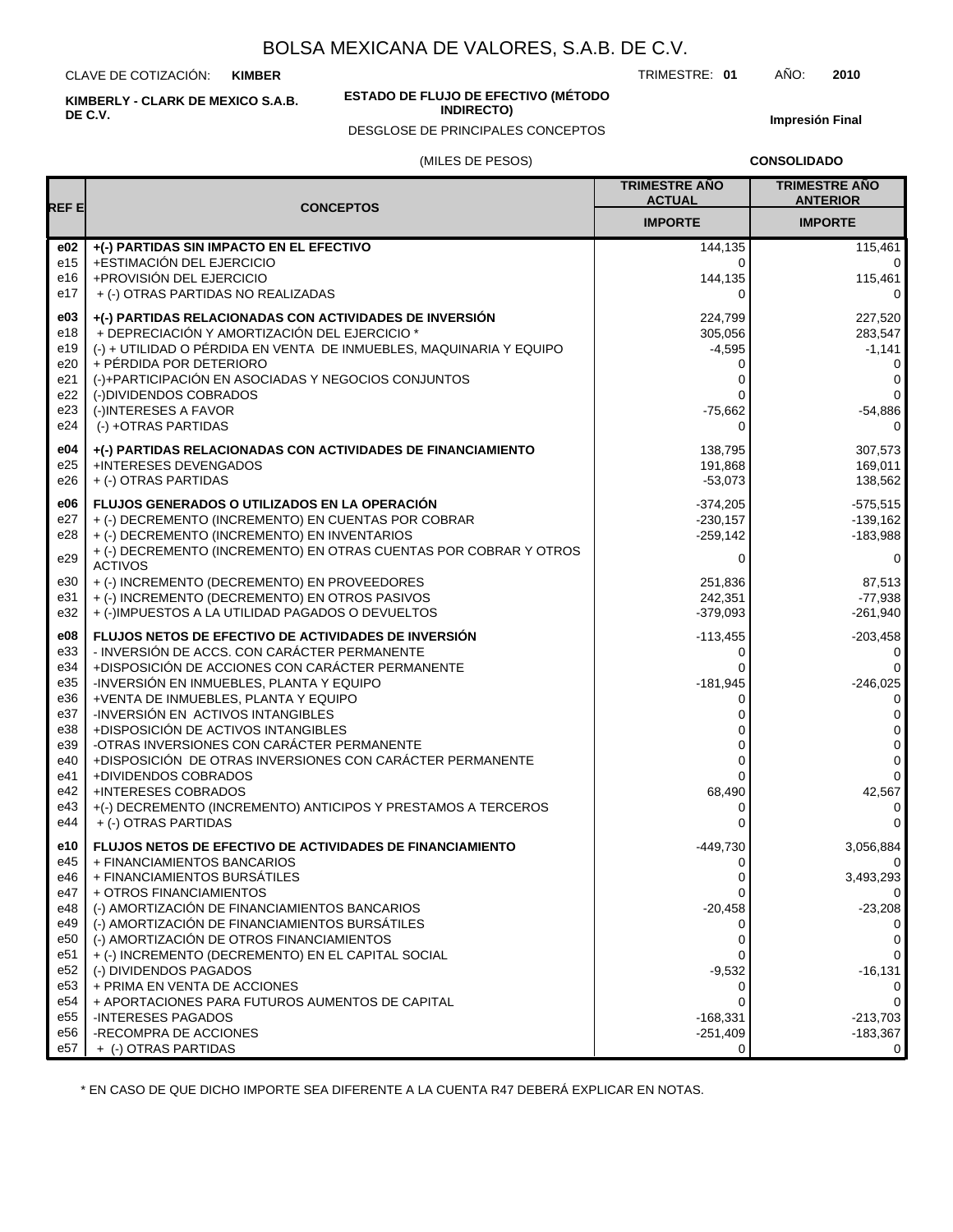**KIMBERLY - CLARK DE MEXICO S.A.B.** CLAVE DE COTIZACIÓN: TRIMESTRE: **01** AÑO: **2010 KIMBER**

#### **DE C.V. DATOS POR ACCIÓN**

## **Impresión Final CONSOLIDADO**

|                 |                                                                                     | <b>TRIMESTRE AÑO ACTUAL</b> |                | <b>TRIMESTRE AÑO ANTERIOR</b> |
|-----------------|-------------------------------------------------------------------------------------|-----------------------------|----------------|-------------------------------|
| <b>REFD</b>     | <b>CONCEPTOS</b>                                                                    | <b>IMPORTE</b>              | <b>IMPORTE</b> |                               |
| d <sub>01</sub> | UTILIDAD BÁSICA POR ACCIÓN ORDINARIA (**)                                           | \$<br>3.94                  | \$             | 3.03                          |
| d02             | UTILIDAD BÁSICA POR ACCIÓN PREFERENTE (**)                                          | \$<br>0                     | \$             | 0.00                          |
| d03             | UTILIDAD DILUIDA POR ACCIÓN (**)                                                    | \$<br>$\mathbf 0$           | \$             | 0.00                          |
| d04             | UTILIDAD (PÉRDIDA) ANTES DE OPERACIONES<br>DISCONTINUADAS POR ACCIÓN ORDINARIA (**) | \$<br>3.94                  | \$             | 3.03                          |
| d05             | EFECTO DE OPERACIONES DISCONTINUADAS SOBRE LA<br>UTILIDAD (PÉRDIDA) POR ACCIÓN (**) | \$<br>$\Omega$              | \$             | 0.00                          |
| d08             | VALOR EN LIBROS POR ACCIÓN                                                          | \$<br>5.48                  | \$             | 5.61                          |
| d09             | DIVIDENDO EN EFECTIVO ACUMULADO POR ACCIÓN                                          | \$<br>0                     | \$             | 0.00                          |
| d10             | DIVIDENDO EN ACCIONES POR ACCIÓN                                                    | acciones<br>0               |                | 0.00 acciones                 |
| d11             | PRECIO DE MERCADO (ULTIMO HECHO) A VALOR EN<br>LIBROS.                              | 12.79<br>veces              |                | veces<br>8.18                 |
| d12             | PRECIO DE MERCADO (ULTIMO HECHO) A UTILIDAD<br>BÁSICA POR ACCIÓN ORDINARIA (**)     | 17.79<br>veces              |                | 15.14 veces                   |
| d13             | PRECIO DE MERCADO (ULTIMO HECHO) A UTILIDAD<br>BÁSICA POR ACCIÓN PREFERENTE (**)    | 0<br>veces                  |                | 0.00<br>veces                 |

(\*\*) INFORMACIÓN ULTIMOS DOCE MESES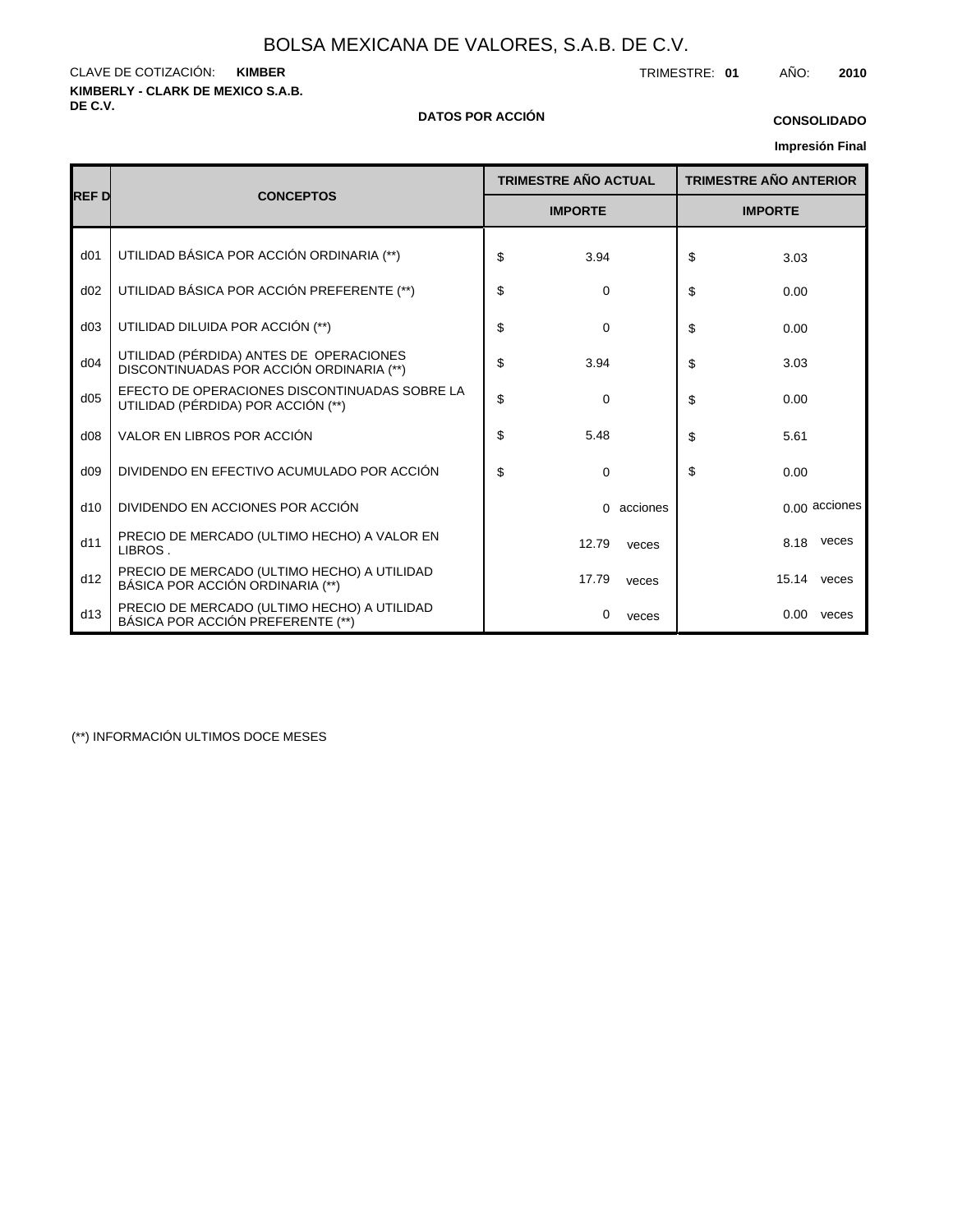**KIMBERLY - CLARK DE MEXICO S.A.B. DE C.V.** CLAVE DE COTIZACIÓN: TRIMESTRE: **01** AÑO: **2010 KIMBER**

#### **RAZONES Y PROPORCIONES**

## **CONSOLIDADO**

**Impresión Final**

| REF P | <b>CONCEPTOS</b>                                                          | <b>TRIMESTRE AÑO ACTUAL</b> |               | <b>TRIMESTRE AÑO ANTERIOR</b> |               |  |
|-------|---------------------------------------------------------------------------|-----------------------------|---------------|-------------------------------|---------------|--|
| p01   | <b>RENDIMIENTO</b><br>UTILIDAD (PERDIDA) NETA CONSOLIDADA A VENTAS NETAS  | 15.48                       | $\frac{0}{0}$ | 14.34                         | $\%$          |  |
| p02   | UTILIDAD (PÉRDIDA) NETA CONSOLIDADA A CAPITAL<br>CONTABLE (**)            | 72.51                       | ℅             | 54.37                         | %             |  |
| D03   | UTILIDAD (PÉRDIDA) NETA CONSOLIDADA A ACTIVO TOTAL (**)                   | 14.96                       | $\%$          | 11.65                         | %             |  |
| p04   | DIVIDENDOS EN EFECTIVO A RESULTADO NETO DEL<br><b>EJERCICIO ANTERIOR</b>  | 0.00                        | %             | 0.00                          | %             |  |
| p05   | RESULTADO POR POSICIÓN MONETARIA A UTILIDAD<br>(PÉRDIDA) NETA CONSOLIDADA | 0.00                        | $\frac{1}{2}$ | 0.00                          | $\%$          |  |
|       | <b>ACTIVIDAD</b>                                                          |                             |               |                               |               |  |
| p06   | VENTAS NETAS A ACTIVO TOTAL (**)                                          | 0.88                        | veces         | 0.82                          | veces         |  |
| p07   | VENTAS NETAS A INMUEBLES, PLANTA Y EQUIPO (NETO) (**)                     | 1.75                        | veces         | 1.63                          | veces         |  |
| p08   | ROTACIÓN DE INVENTARIOS(**)                                               | 8.40                        | veces         | 7.50                          | veces         |  |
| p09   | DÍAS DE VENTAS POR COBRAR                                                 | 51                          | dias          | 52                            | dias          |  |
| p10   | INTERESES PAGADOS A PASIVO TOTAL CON COSTO (**)                           | 7.42                        | ℅             | 8.71                          | %             |  |
|       | <b>APALACAMIENTO</b>                                                      |                             |               |                               |               |  |
| p11   | PASIVO TOTAL A ACTIVO TOTAL                                               | 79.37                       | $\%$          | 78.57                         | $\frac{9}{6}$ |  |
| p12   | PASIVO TOTAL A CAPITAL CONTABLE                                           | 3.85                        | veces         | 3.67                          | veces         |  |
| p13   | PASIVO EN MONEDA EXTRANJERA A PASIVO TOTAL                                | 7.17                        | %             | 22.13                         | $\%$          |  |
| p14   | PASIVO A LARGO PLAZO A INMUEBLES, PLANTA Y EQUIPO<br>(NETO)               | 51.30                       | $\%$          | 56.27                         | $\frac{0}{0}$ |  |
| p15   | UTILIDAD (PÉRDIDA) DESPUÉS DE GTOS. GRALES. A<br><b>INTERESES PAGADOS</b> | 8.47                        | veces         | 8.92                          | veces         |  |
| p16   | VENTAS NETAS A PASIVO TOTAL (**)                                          | 1.10                        | veces         | 1.05                          | veces         |  |
|       | <b>LIQUIDEZ</b>                                                           |                             |               |                               |               |  |
| p17   | ACTIVO CIRCULANTE A PASIVO CIRCULANTE                                     | 1.05                        | veces         | 1.13                          | veces         |  |
| p18   | ACTIVO CIRCULANTE MENOS INVENTARIOS A PASIVO<br><b>CIRCULANTE</b>         | 0.91                        | veces         | 0.96                          | veces         |  |
| p19   | ACTIVO CIRCULANTE A PASIVO TOTAL                                          | 0.62                        | veces         | 0.61                          | veces         |  |
| p20   | EFECTIVO E INVERSIONES TEMPORALES A PASIVO<br><b>CIRCULANTE</b>           | 55.74                       | $\%$          | 58.38                         | $\frac{9}{6}$ |  |

(\*\*) INFORMACIÓN ULTIMOS DOCE MESES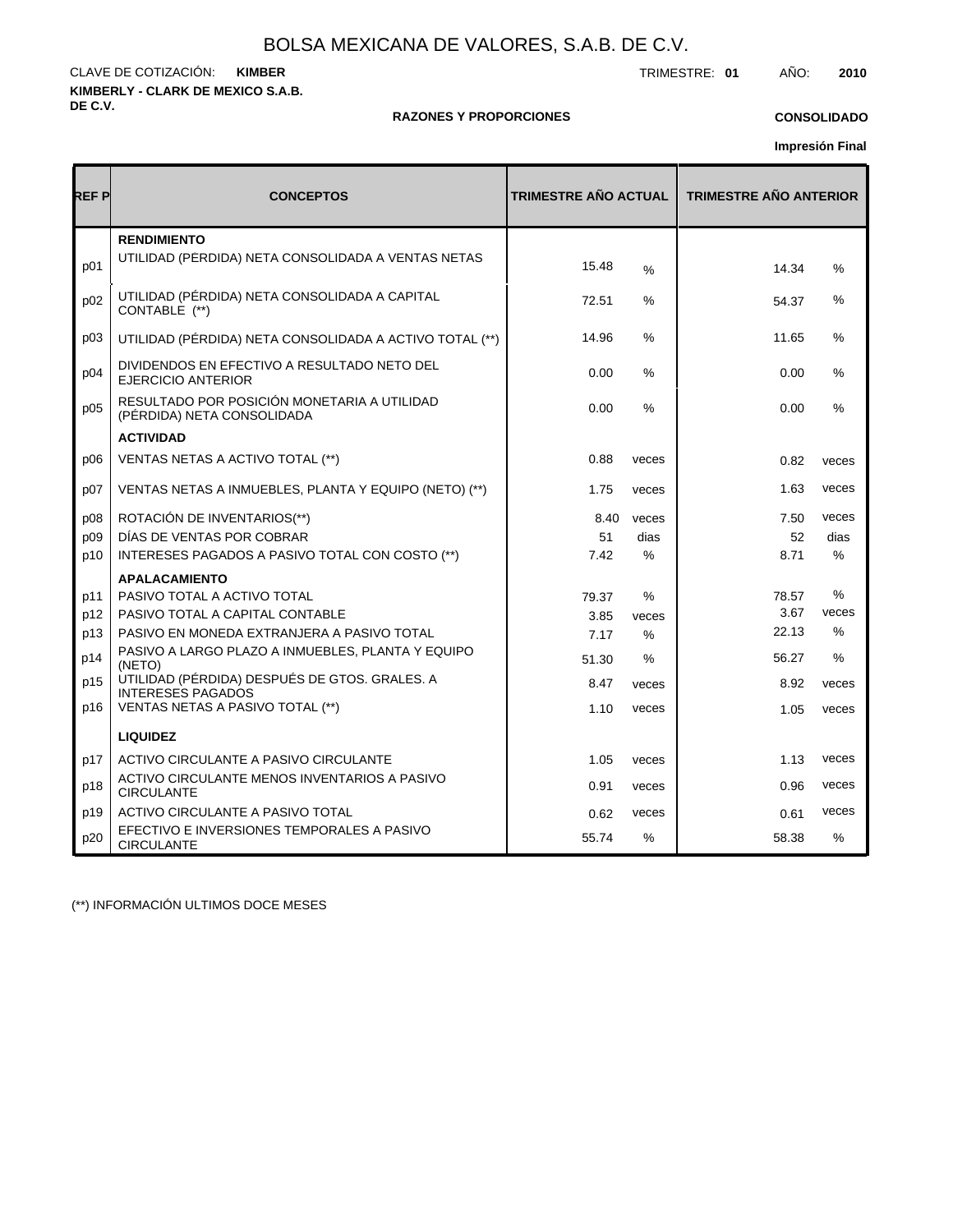CLAVE DE COTIZACIÓN: **KIMBER**

**KIMBERLY - CLARK DE MEXICO**

#### **COMENTARIOS Y ANALISIS DE LA ADMINISTRACIÓN SOBRE LOS RESULTADOS DE S.A.B. DE C.V.** PAGINA / 2 **OPERACIÓN Y SITUACIÓN FINANCIERA DE LA COMPAÑÍA**

TRIMESTRE: **01** AÑO: **2010**

 $1/2$ **CONSOLIDADO Impresión Final**

PUNTOS SOBRESALIENTES:

- INCREMENTO EN VENTAS NETAS DEL 5 PORCIENTO.
- INCREMENTO EN UTILIDAD DE OPERACIÓN Y EN EBITDA DEL 8 PORCIENTO.
- INCREMENTO EN UTILIDAD ANTES DE IMPUESTOS DEL 25 PORCIENTO.
- INCREMENTO EN UTILIDAD NETA DEL 13 PORCIENTO.

LOS RESULTADOS DEL PRIMER TRIMESTRE FUERON BUENOS. LAS VENTAS NETAS CRECIERON 5 PORCIENTO, DEBIDO PRINCIPALMENTE A MAYOR VOLUMEN DE UNIDADES COLOCADAS. LA UTILIDAD DE OPERACIÓN CRECIÓ 8 PORCIENTO, CON LO QUE YA SUMAN 8 TRIMESTRES CONSECUTIVOS CON UNA TENDENCIA POSITIVA. LA UTILIDAD NETA CRECIÓ 13 PORCIENTO DEBIDO AL INCREMENTO EN UTILIDAD DE OPERACIÓN Y A UN MENOR COSTO INTEGRAL DE FINANCIAMIENTO.

EN PRODUCTOS AL CONSUMIDOR, EL PRINCIPAL NEGOCIO DE LA COMPAÑÍA, EL CRECIMIENTO FUE SUPERIOR EN 4 PORCIENTO, A PESAR DE LA LENTITUD QUE SE SINTIÓ AL FINAL DEL TRIMESTRE EN LA ECONOMÍA CON MOTIVO DE LA SEMANA SANTA, LOGRANDO MAYOR VOLUMEN POR 1 PORCIENTO Y MEJOR PRECIO Y MEZCLA EN 3 PORCIENTO. HUBO CRECIMIENTO EN VOLUMEN EN PRÁCTICAMENTE TODOS LOS PRODUCTOS AL CONSUMIDOR, DESTACANDO TOALLAS HÚMEDAS, PRODUCTOS PARA INCONTINENCIA Y SERVITOALLAS. TUVIMOS VENTAS 12 PORCIENTO MAYORES EN EL NEGOCIO DE PROFESSIONAL, DERIVADO PRINCIPALMENTE DE UNA MAYOR COLOCACIÓN DE PRODUCTOS PARA EL MERCADO INSTITUCIONAL Y FINALMENTE LOGRAMOS MAYORES VENTAS DE EXPORTACIÓN.

LA TENDENCIA DE INCREMENTOS IMPORTANTES EN LOS PRECIOS DE ALGUNOS INSUMOS Y SERVICIOS CONTINUÓ Y SE ACELERÓ EN EL TRIMESTRE, PRINCIPALMENTE EN LAS CELULOSAS Y FIBRAS PARA RECICLAR Y EN LOS ENERGÉTICOS. SIN EMBARGO, ESTOS INCREMENTOS FUERON EN BUENA MEDIDA COMPENSADOS POR UN MEJOR TIPO DE CAMBIO Y POR EL RESULTADO DE LOS ESFUERZOS INTERNOS EN PROGRAMAS DE REDUCCIÓN Y CONTENCIÓN DE COSTOS. COMO RESULTADO DE LO ANTERIOR, LA UTILIDAD DE OPERACIÓN CRECIÓ POR ARRIBA DEL CRECIMIENTO DE LAS VENTAS NETAS.

POR LO QUE RESPECTA A LA UTILIDAD ANTES DE IMPUESTOS DEL TRIMESTRE, LA COMPARACIÓN RESULTA MUY FAVORABLE DEBIDO AL CRECIMIENTO DE LA UTILIDAD DE OPERACIÓN Y A QUE EL 1ER. TRIMESTRE DEL 2009 FUE NEGATIVAMENTE IMPACTADO POR EL RECONOCIMIENTO DE PÉRDIDAS CAMBIARIAS ORIGINADAS POR LA DEVALUACIÓN DEL PESO.

LA UTILIDAD NETA SOLO CRECE 13 PORCIENTO DEBIDO AL INCREMENTO DE LA TASA IMPOSITIVA EN 2 PUNTOS PORCENTUALES Y AL HECHO DE QUE EN 2009 OBTUVIMOS UN ESTIMULO DE NATURALEZA FISCAL.

GENERAMOS EBITDA DE \$1,930 MILLONES DE PESOS DURANTE EL TRIMESTRE, UN 8 PORCIENTO MAYOR. HEMOS INVERTIDO EN LOS ÚLTIMOS DOCE MESES \$2,174 MILLONES DE PESOS (\$999 EN ACTIVOS FIJOS O CAPEX Y \$1,175 EN LA RECOMPRA DE ACCIONES PROPIAS) Y SE PAGÓ UN DIVIDENDO A NUESTROS ACCIONISTAS POR \$3,199 MILLONES DE PESOS.

AL 31 DE MARZO DE 2010 TERMINAMOS CON EFECTIVO POR \$7,450 MILLONES DE PESOS.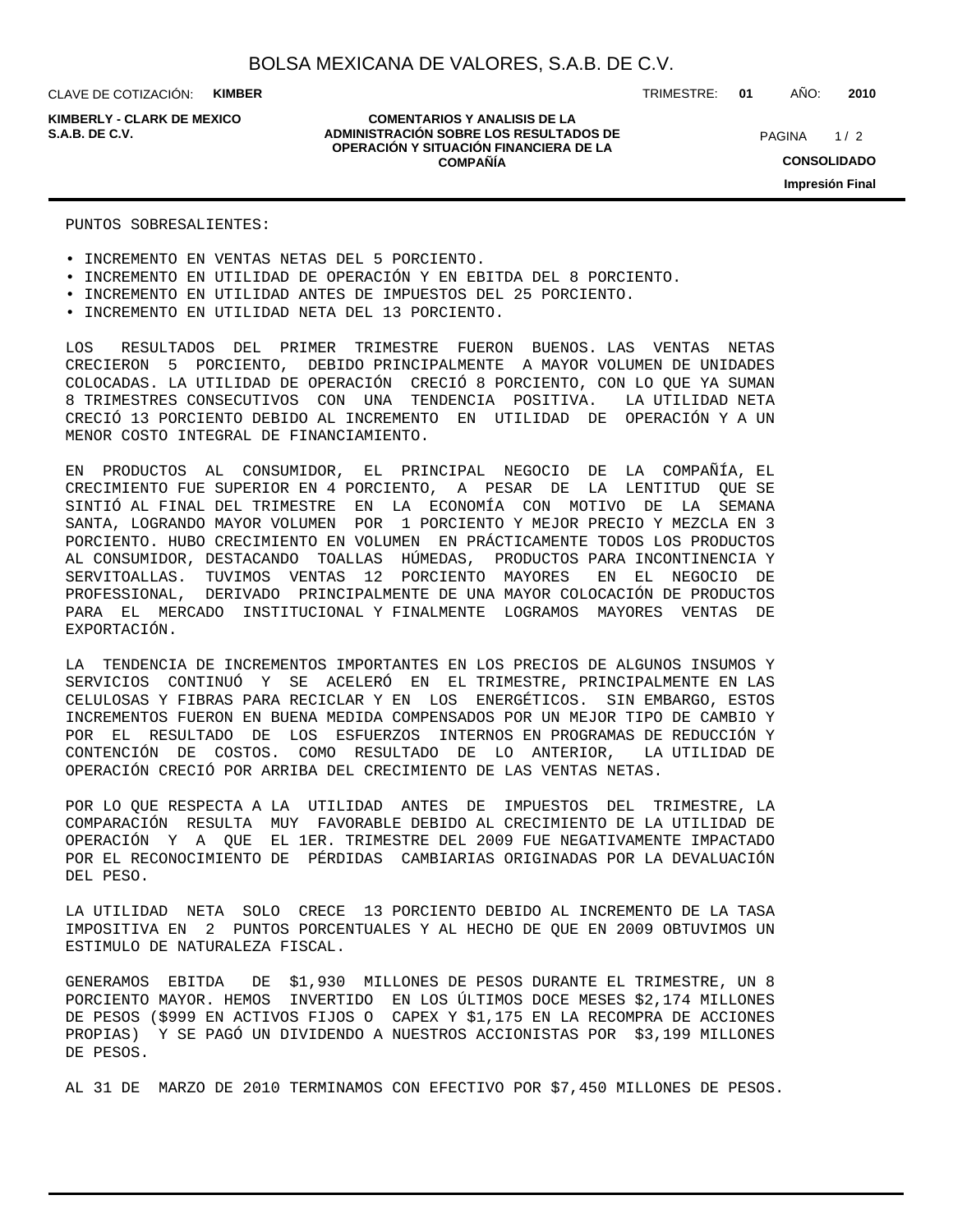CLAVE DE COTIZACIÓN: **KIMBER**

**KIMBERLY - CLARK DE MEXICO**

**COMENTARIOS Y ANALISIS DE LA ADMINISTRACIÓN SOBRE LOS RESULTADOS DE PAGINA 2/2 ADMINISTRACIÓN SOBRE LOS RESULTADOS DE** PAGINA 2/2 **OPERACIÓN Y SITUACIÓN FINANCIERA DE LA COMPAÑÍA**

 $2/2$ 

TRIMESTRE: **01** AÑO: **2010**

**CONSOLIDADO**

**Impresión Final**

AL 31 DE MARZO DE 2009, TAL Y COMO SE HA REVELADO EN LOS ESTADOS FINANCIEROS, LA COMPAÑÍA CUENTA CON UN INSTRUMENTO FINANCIERO DERIVADO QUE SE UTILIZA PARA REDUCIR LOS RIESGOS DE LOS EFECTOS DE LAS VARIACIONES EN LAS TASAS DE INTERÉS. INDEPENDIENTEMENTE DEL VALOR DE MERCADO DE ESTE INSTRUMENTO, SU EFECTO EN LOS ESTADOS FINANCIEROS NO SERÍA MATERIAL.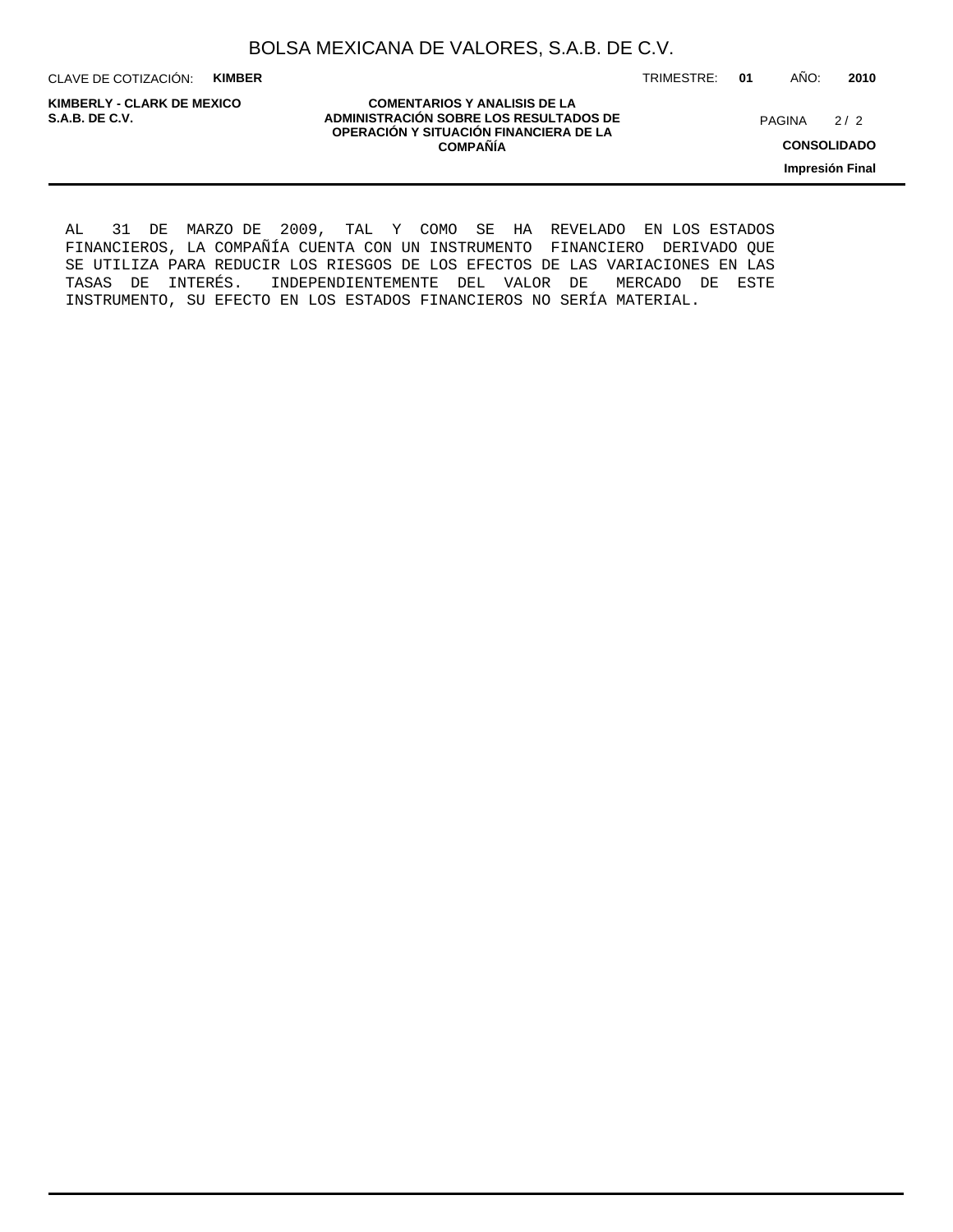**KIMBER**

**KIMBERLY - CLARK DE MEXICO**

**NOTAS COMPLEMENTARIAS A LA INFORMACIÓN FINANCIERA S.A.B. DE C.V.** PAGINA 1/5

CLAVE DE COTIZACIÓN: TRIMESTRE: **01** AÑO: **2010**

**CONSOLIDADO Impresión Final**

OPERACIONES

-----------

KIMBERLY-CLARK DE MEXICO, S. A. B. DE C. V. Y SUBSIDIARIAS (LA "COMPAÑIA") SE DEDICA A LA MANUFACTURA Y COMERCIALIZACION DE PRODUCTOS DESECHABLES PARA EL CONSUMIDOR DE USO DIARIO DENTRO Y FUERA DEL HOGAR, COMO SON: PAÑALES Y PRODUCTOS PARA BEBE, TOALLAS FEMENINAS, PRODUCTOS PARA INCONTINENCIA, PAPEL HIGIENICO, SERVILLETAS, PAÑUELOS, TOALLAS PARA MANOS Y COCINA, TOALLITAS HUMEDAS Y PRODUCTOS PARA EL CUIDADO DE LA SALUD. ENTRE SUS PRINCIPALES MARCAS SE ENCUENTRAN: HUGGIES®, KLEENBEBE®, KLEENEX®, KIMLARK®, PETALO®, COTTONELLE®, DEPEND® Y KOTEX®.

BASES DE PRESENTACION DE ESTADOS FINANCIEROS

--------------------------------------------

UNIDAD MONETARIA DE LOS ESTADOS FINANCIEROS - LOS ESTADOS FINANCIEROS Y NOTAS AL 31 DE MARZO DE 2010 Y 2009 Y POR LOS PERIODOS QUE TERMINARON EN ESAS FECHAS INCLUYEN SALDOS Y TRANSACCIONES DE PESOS DE DIFERENTE PODER ADQUISITIVO.

CONSOLIDACION - LOS ESTADOS FINANCIEROS CONSOLIDADOS INCLUYEN LAS CIFRAS DE KIMBERLY-CLARK DE MEXICO, S. A. B. DE C. V. Y DE LAS SIGUIENTES SUBSIDIARIAS, DE LAS CUALES POSEE LA TOTALIDAD DE LAS ACCIONES:

- CRISOBA INDUSTRIAL, S. A. DE C. V. PROPORCIONA SERVICIOS DE RENTA DE EQUIPO Y OTROS A KIMBERLY-CLARK DE MEXICO, S. A. B. DE C. V.
- PAPER PRODUCTS TRADE CORPORATION. EMPRESA COMERCIALIZADORA ESTABLECIDA EN EL EXTERIOR PARA PROMOVER LAS EXPORTACIONES DE LOS PRODUCTOS DE LA COMPAÑIA.
- SERVICIOS EMPRESARIALES SORAN, S. A. DE C. V. PROPORCIONA FINANCIAMIENTO Y A TRAVES DE SUS COMPAÑIAS SUBSIDIARIAS, SERVICIOS DE DISTRIBUCION Y OTROS A KIMBERLY-CLARK DE MEXICO, S. A. B. DE C. V.
- TAXI AEREO DE MEXICO, S. A. PROPORCIONA SERVICIO DE TRANSPORTE AEREO A PERSONAL DE KIMBERLY-CLARK DE MEXICO, S. A. B. DE C. V., SUS SUBSIDIARIAS Y AL PUBLICO EN GENERAL.
- OTRAS SUBSIDIARIAS CUYA ACTIVIDAD ES EL ARRENDAMIENTO DE INMUEBLES A OTRAS SUBSIDIARIAS DE KIMBERLY-CLARK DE MEXICO, S. A. B. DE C. V.

LAS OPERACIONES Y SALDOS INTERCOMPAÑIAS HAN SIDO ELIMINADOS EN LA CONSOLIDACION.

RESUMEN DE POLITICAS CONTABLES SIGNIFICATIVAS ---------------------------------------------

LOS ESTADOS FINANCIEROS CONSOLIDADOS CUMPLEN CON LAS NORMAS DE INFORMACIÓN FINANCIERA "NIF". SU PREPARACIÓN REQUIERE QUE LA ADMINISTRACIÓN EFECTÚE CIERTAS ESTIMACIONES Y UTILICE DETERMINADOS SUPUESTOS PARA VALUAR ALGUNAS DE LAS PARTIDAS DE LOS ESTADOS FINANCIEROS Y PARA EFECTUAR LAS REVELACIONES QUE SE CONSIDEREN ADECUADAS EN LAS CIRCUNSTANCIAS. LAS PRINCIPALES POLÍTICAS CONTABLES SON LAS SIGUIENTES: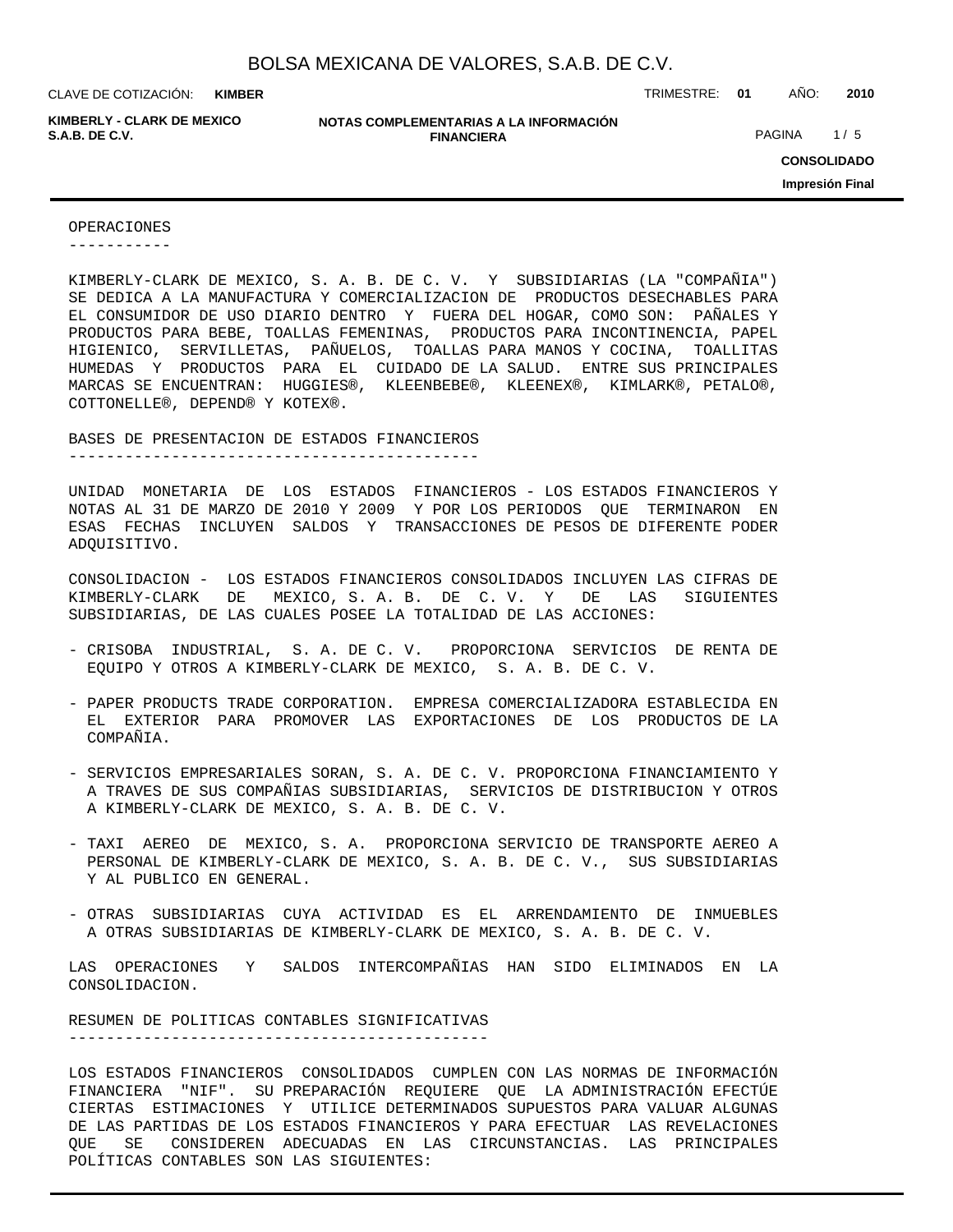**KIMBER**

CLAVE DE COTIZACIÓN: TRIMESTRE: **01** AÑO: **2010**

**KIMBERLY - CLARK DE MEXICO**

#### **NOTAS COMPLEMENTARIAS A LA INFORMACIÓN FINANCIERA S.A.B. DE C.V.** PAGINA 2 / 5

**CONSOLIDADO**

**Impresión Final**

RECONOCIMIENTO DE LOS EFECTOS DE LA INFLACIÓN - DE ACUERDO CON LA NIF B-10 EFECTOS DE LA INFLACIÓN, SE CONSIDERA QUE EXISTEN DOS ENTORNOS ECONOMICOS: A) INFLACIONARIO, CUANDO LA INFLACIÓN ACUMULADA DE LOS TRES EJERCICIOS ANUALES ANTERIORES ES IGUAL O SUPERIOR A 26%, CASO EN EL CUAL REQUIERE EL RECONOCIMIENTO DE LOS EFECTOS DE LA INFLACIÓN, Y B) NO INFLACIONARIO, CUANDO EN EL MISMO PERIODO LA INFLACIÓN ES MENOR A 26%, EN ESTE ÚLTIMO CASO, NO SE DEBEN RECONOCER LOS EFECTOS DE LA INFLACIÓN EN LOS ESTADOS FINANCIEROS.

DEBIDO A QUE LA INFLACIÓN ACUMULADA DE LOS TRES AÑOS ANTERIORES FUÉ DE 15.01% EL ENTORNO ECONÓMICO CALIFICA COMO NO INFLACIONARIO.

POR LO TANTO A PARTIR DEL 1 DE ENERO DE 2008, LA COMPAÑÍA SUSPENDIÓ EL RECONOCIMIENTO DE LOS EFECTOS DE LA INFLACIÓN EN LOS ESTADOS FINANCIEROS; SIN EMBARGO, LOS ACTIVOS Y EL CAPITAL CONTABLE INCLUYEN LOS EFECTOS DE REEXPRESION RECONOCIDOS HASTA EL 31 DE DICIEMBRE DE 2007.

EQUIVALENTES DE EFECTIVO - CONSISTE EN INVERSIONES DIARIAS DE EXCEDENTES DE EFECTIVO E INVERSIONES EN VALORES FÁCILMENTE CONVERTIBLES EN EFECTIVO Y SUJETOS A RIESGOS POCO SIGNIFICATIVOS DE CAMBIOS EN VALOR.

INVENTARIOS Y COSTO DE VENTAS - LOS INVENTARIOS SE VALÚAN AL MENOR DE SU COSTO O VALOR DE REALIZACIÓN, UTILIZANDO EL MÉTODO DE PRIMERAS ENTRADAS PRIMERAS SALIDAS.

INMUEBLES, MAQUINARIA Y EQUIPO - SE REGISTRAN AL COSTO DE ADQUISICIÓN. LOS SALDOS QUE PROVIENEN DE ADQUISICIONES DE PROCEDENCIA NACIONAL REALIZADAS HASTA EL 31 DE DICIEMBRE DE 2007 SE ACTUALIZARON APLICANDO FACTORES DERIVADOS DEL INPC (INDICE NACIONAL DE PRECIOS AL CONSUMIDOR), HASTA ESA FECHA. EN EL CASO DE ACTIVOS FIJOS DE ORIGEN EXTRANJERO SU COSTO DE ADQUISICIÓN SE ACTUALIZÓ, HASTA ESA MISMA FECHA, CON LA INFLACIÓN DEL PAÍS DE ORIGEN Y SE CONSIDERÓ LA FLUCTUACIÓN DEL PESO MEXICANO CON RELACIÓN A LA MONEDA DE DICHO PAÍS DE ORIGEN.

LA DEPRECIACIÓN DE LOS INMUEBLES, MAQUINARIA Y EQUIPO SE CALCULA CONFORME AL MÉTODO DE LÍNEA RECTA Y CON BASE EN LAS VIDAS ÚTILES ESTIMADAS DE LOS ACTIVOS, COMO SIGUE:

|                      | AÑOS<br>PROMEDIO |
|----------------------|------------------|
|                      |                  |
| EDIFICIOS            | 45               |
| MAOUINARIA Y EOUIPO  | 15 A 25          |
| EOUIPO DE TRANSPORTE | 12 Y 25          |

CAPITALIZACIÓN DEL RESULTADO INTEGRAL DE FINANCIAMIENTO - EL RESULTADO INTEGRAL DE FINANCIAMIENTO INCURRIDO Y ATRIBUIBLE AL PERÍODO DURANTE EL CUAL SE LLEVÓ A CABO LA CONSTRUCCIÓN E INSTALACIÓN DE PROYECTOS MAYORES DE INVERSIÓN EN INMUEBLES, MAQUINARIA Y EQUIPO SE CAPITALIZA Y SE ACTUALIZÓ HASTA EL 31 DE DICIEMBRE DE 2007 APLICANDO EL INPC.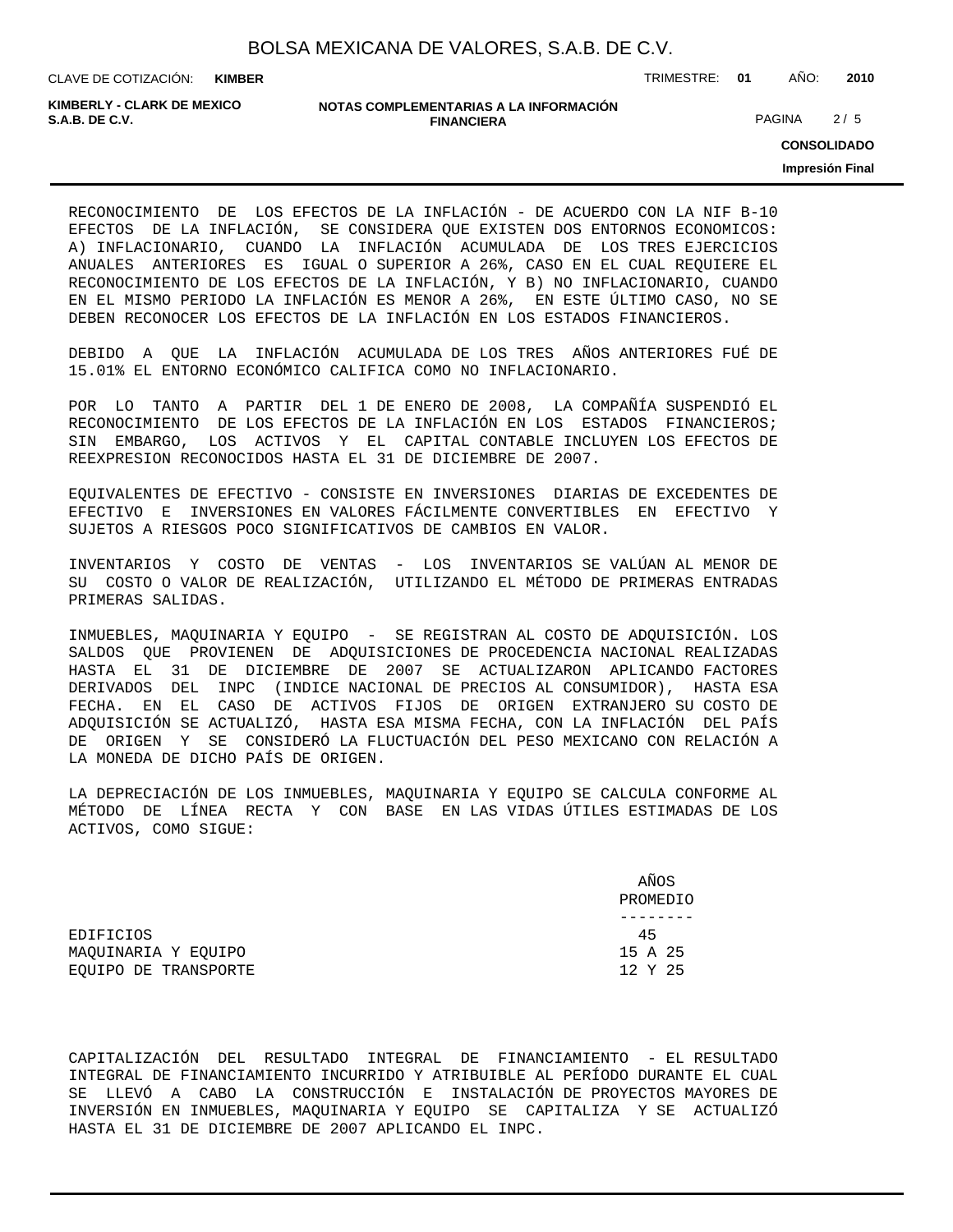CLAVE DE COTIZACIÓN: TRIMESTRE: **01** AÑO: **2010 KIMBER**

**KIMBERLY - CLARK DE MEXICO**

#### **NOTAS COMPLEMENTARIAS A LA INFORMACIÓN FINANCIERA S.A.B. DE C.V.** PAGINA 3 / 5

**CONSOLIDADO**

**Impresión Final**

DETERIORO DE ACTIVOS DE LARGA DURACIÓN EN USO - ANUALMENTE SE REVISA EL VALOR EN LIBROS DE LOS ACTIVOS DE LARGA DURACIÓN EN USO, PARA DETECTAR LA PRESENCIA DE ALGÚN INDICIO DE DETERIORO. AL 31 DE MARZO DE 2010 Y 2009 NO EXISTEN INDICIOS DE DETERIORO.

BENEFICIOS A LOS EMPLEADOS - INCLUYEN LAS PRESTACIONES QUE SE DEVENGAN A FAVOR DE LOS EMPLEADOS POR BENEFICIOS DIRECTOS, BENEFICIOS POR TERMINACIÓN Y AL RETIRO. DENTRO DE ESTOS BENEFICIOS SE INCLUYE EL PLAN DE COMPENSACIÓN PARA FUNCIONARIOS Y EMPLEADOS CLAVE, DENOMINADO "PLAN DE ASIGNACIÓN DE UNIDADES VIRTUALES", CUYO COSTO SE REGISTRA CON CARGO A LOS RESULTADOS DE CADA AÑO. PARA HACER FRENTE A ESTA OBLIGACION LA COMPAÑÍA TIENE ESTABLECIDO UN FIDEICOMISO.

INSTRUMENTOS FINANCIEROS DERIVADOS - SE VALÚAN A SU VALOR RAZONABLE Y SUS EFECTOS SE RECONOCEN EN LOS RESULTADOS DEL PERÍODO Y EN EL CAPITAL CONTABLE. ESTOS INSTRUMENTOS SE UTILIZAN PARA REDUCIR LOS RIESGOS DE LOS EFECTOS DE LAS VARIACIONES EN LAS TASAS DE INTERÉS, LOS TIPOS DE CAMBIO DE MONEDA EXTRANJERA Y EL PRECIO DE CIERTOS INSUMOS.

TRANSACCIONES EN MONEDA EXTRANJERA - LAS TRANSACCIONES EN MONEDA EXTRANJERA SE REGISTRAN AL TIPO DE CAMBIO VIGENTE A LA FECHA DE SU CELEBRACIÓN. LOS ACTIVOS Y PASIVOS MONETARIOS EN MONEDA EXTRANJERA SE VALÚAN EN MONEDA NACIONAL AL TIPO DE CAMBIO VIGENTE A LA FECHA DE LOS ESTADOS FINANCIEROS. LAS FLUCTUACIONES CAMBIARIAS SE REGISTRAN EN EL RESULTADO INTEGRAL DE FINANCIAMIENTO DEL PERÍODO EN QUE OCURREN.

RECONOCIMIENTO DE INGRESOS - LOS INGRESOS SE RECONOCEN EN EL PERÍODO EN QUE SE TRANSFIERE LA PROPIEDAD Y/O RESPONSABILIDAD DE LOS INVENTARIOS A LOS CLIENTES QUE LOS ADQUIEREN.

PARTICIPACIÓN DE LOS TRABAJADORES EN LAS UTILIDADES "PTU" - LA PTU SE REGISTRA EN LOS RESULTADOS DEL AÑO EN QUE SE CAUSA Y SE PRESENTA EN EL RUBRO DE OTROS GASTOS EN LOS ESTADOS DE RESULTADOS CONSOLIDADOS. SE RECONOCE LA PTU DIFERIDA PROVENIENTE DE LAS DIFERENCIAS TEMPORALES QUE RESULTAN DE LA COMPARACIÓN DE LOS VALORES CONTABLES Y FISCALES DE LOS ACTIVOS Y PASIVOS, CUANDO SE PUEDA PRESUMIR RAZONABLEMENTE QUE VAN A PROVOCAR UN PASIVO O BENEFICIO, Y NO EXISTA ALGÚN INDICIO DE QUE VAYA A CAMBIAR ESA SITUACIÓN, DE TAL MANERA QUE LOS PASIVOS O LOS BENEFICIOS NO SE MATERIALICEN.

IMPUESTOS A LA UTILIDAD - EL IMPUESTO SOBRE LA RENTA ("ISR"), SE REGISTRA EN LOS RESULTADOS DEL AÑO EN QUE SE CAUSA, RECONOCIÉNDOSE LOS EFECTOS DIFERIDOS ORIGINADOS POR LAS DIFERENCIAS TEMPORALES, CORRESPONDIENTES A OPERACIONES Y OTROS EVENTOS ECONÓMICOS RECONOCIDOS EN LOS ESTADOS FINANCIEROS EN PERÍODOS DIFERENTES AL CONSIDERADO EN LAS DECLARACIONES DEL IMPUESTO SOBRE LA RENTA DE LAS EMPRESAS. DICHOS EFECTOS SE REGISTRAN CONSIDERANDO TODAS LAS DIFERENCIAS TEMPORALES QUE SE DETERMINAN MEDIANTE LA COMPARACIÓN DE LOS VALORES CONTABLES Y FISCALES DE LOS ACTIVOS Y PASIVOS.

PARA RECONOCER EL IMPUESTO DIFERIDO ES NECESARIO REALIZAR UNA PROYECCIÓN FINANCIERA PARA IDENTIFICAR CUAL SERÁ LA BASE GRAVABLE PREPONDERANTE (IMPUESTO SOBRE LA RENTA O IMPUESTO EMPRESARIAL A TASA ÚNICA "IETU") PARA EL PAGO DE IMPUESTOS A LA UTILIDAD.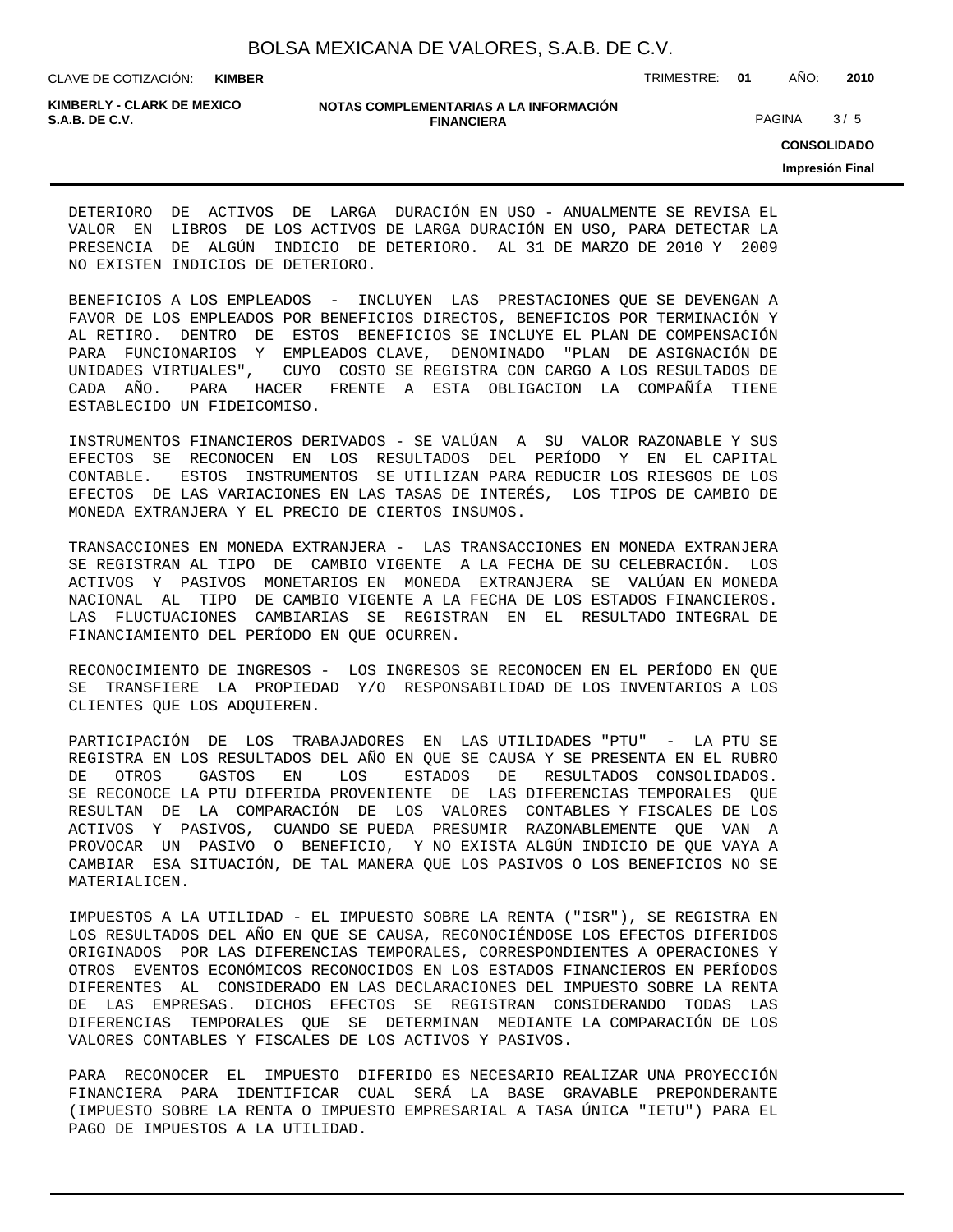**KIMBER**

CLAVE DE COTIZACIÓN: TRIMESTRE: **01** AÑO: **2010**

**KIMBERLY - CLARK DE MEXICO**

#### **NOTAS COMPLEMENTARIAS A LA INFORMACIÓN FINANCIERA S.A.B. DE C.V.** PAGINA 4 / 5

**CONSOLIDADO**

**Impresión Final**

| CUENTAS POR COBRAR A CLIENTES                                                |                                                           |                                                                     |
|------------------------------------------------------------------------------|-----------------------------------------------------------|---------------------------------------------------------------------|
|                                                                              |                                                           | 2010 2009                                                           |
| CLIENTES<br>ESTIMACION PARA CUENTAS DE COBRO DUDOSO                          | $$4,289,384$ $$4,197,638$<br>_______________              | $(125, 583)$ $(138, 110)$<br>-----------                            |
| NETO                                                                         | $$4,163,801$ $$4,059,528$<br>============================ |                                                                     |
| OTRAS CUENTAS Y DOCUMENTOS POR COBRAR                                        |                                                           |                                                                     |
|                                                                              | 2010 720                                                  | 2009                                                                |
| CORPORACION SCRIBE - PORCION CIRCULANTE<br><b>OTRAS</b>                      | $$202,172$ $$216,258$                                     | 310,367 343,370                                                     |
| NETO                                                                         | $$512,539$ \$ 559,628<br>=============                    |                                                                     |
| <b>INVENTARIOS</b>                                                           |                                                           |                                                                     |
|                                                                              | 2010                                                      | 2009                                                                |
| PRODUCTOS TERMINADOS<br>PRODUCCION EN PROCESO<br>MATERIA PRIMA Y REFACCIONES |                                                           | $$697,391$ \$ 717,377<br>206,303 236,425<br>$1,037,080$ $1,119,921$ |
| TOTAL                                                                        | . <u>.</u><br>============                                | $$1,940,774 \t $2,073,723$<br>=============                         |
|                                                                              |                                                           |                                                                     |

## INFORMACIÓN POR SEGMENTOS

-------------------------

LA PORCION EN LAS VENTAS NETAS Y EN LA UTILIDAD DE OPERACION MAS DEPRECIACION Y AMORTIZACION (EBITDA) POR SEGMENTO DEL PRIMER TRIMESTRE DE 2010 Y 2009 SE RESUME COMO SIGUE:

|                            | 2010       |              | 2009       |              |  |  |
|----------------------------|------------|--------------|------------|--------------|--|--|
|                            | VENTA<br>ి | EBITDA<br>٩, | VENTA<br>୫ | EBITDA<br>ిన |  |  |
| CONSUMIDOR<br>PROFESSIONAL | 87<br>8    | 93<br>5      | 88<br>8    | 90<br>6      |  |  |
| <b>EXPORTACION</b>         | 5          | ⌒            | 4          | 4            |  |  |
| TOTAL                      | 100        | 100          | 100        | 100          |  |  |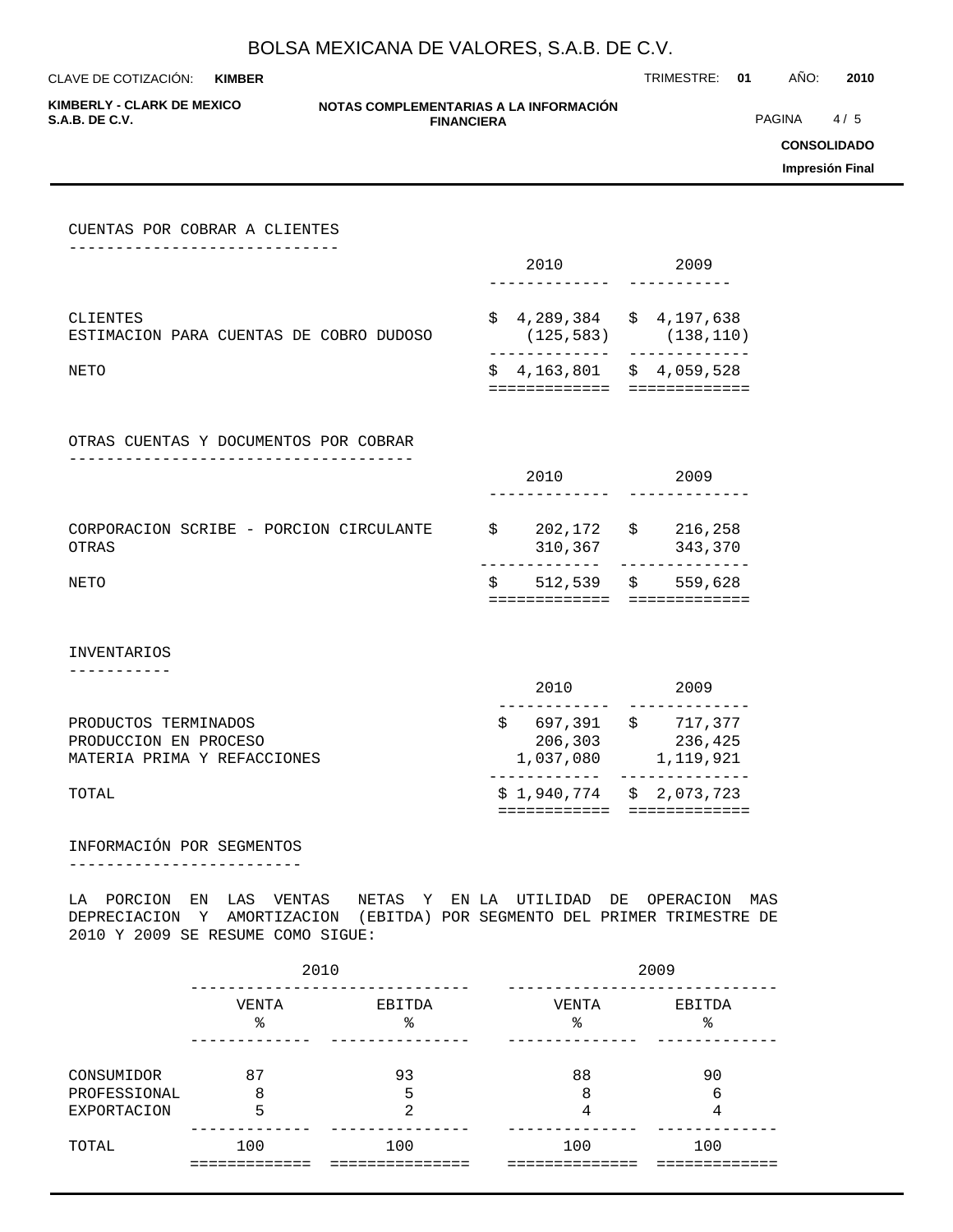**KIMBER**

CLAVE DE COTIZACIÓN: TRIMESTRE: **01** AÑO: **2010**

**KIMBERLY - CLARK DE MEXICO**

**NOTAS COMPLEMENTARIAS A LA INFORMACIÓN FINANCIERA S.A.B. DE C.V.** PAGINA 5 / 5

**CONSOLIDADO**

**Impresión Final**

BENEFICIOS AL RETIRO Y POR TERMINACIÓN LABORAL ----------------------------------------------

EL PASIVO Y EL COSTO ANUAL POR PRIMAS DE ANTIGÜEDAD LEGAL, PLAN DE PENSIONES PARA PERSONAL QUE REÚNA CIERTOS REQUISITOS E INDEMNIZACIONES AL TÉRMINO DE LA RELACIÓN LABORAL, ES CALCULADO POR ACTUARIO INDEPENDIENTE CON BASE EN EL MÉTODO DE CRÉDITO UNITARIO PROYECTADO. PARA HACER FRENTE A ESTAS OBLIGACIONES, LA COMPAÑÍA TIENE ESTABLECIDOS FONDOS EN ADMINISTRACIÓN.

NORMAS DE INFORMACIÓN FINANCIERA INTERNACIONALES

------------------------------------------------

EN ENERO DE 2009 LA COMISIÓN NACIONAL BANCARIA Y DE VALORES PUBLICÓ LAS MODIFICACIONES A LA CIRCULAR ÚNICA DE EMISORAS PARA INCORPORAR LA OBLIGATORIEDAD DE PRESENTAR ESTADOS FINANCIEROS PREPARADOS CON BASE EN LAS NORMAS INTERNACIONALES DE INFORMACIÓN FINANCIERA A PARTIR DE 2012, PERMITIENDO SU ADOPCIÓN ANTICIPADA.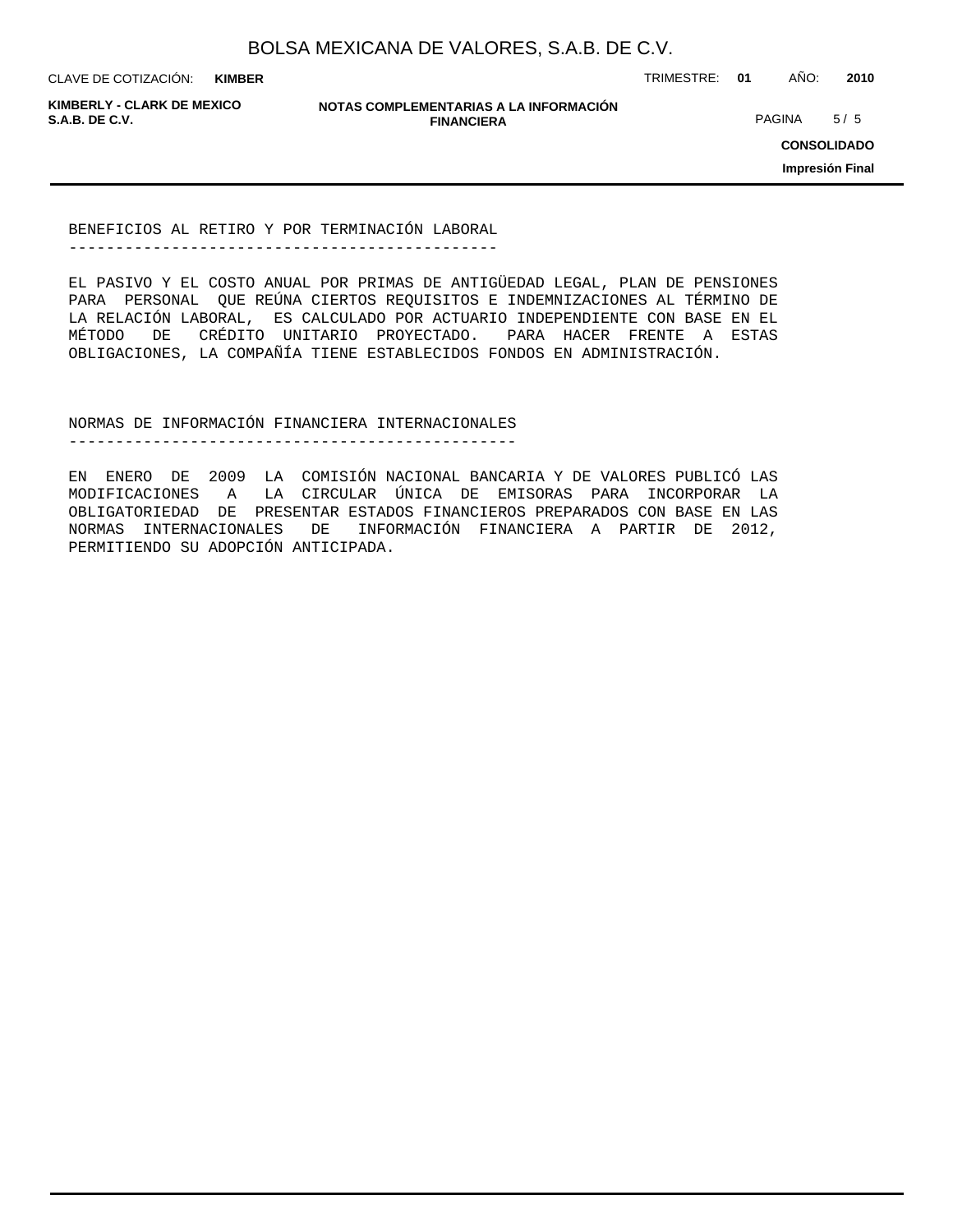CLAVE DE COTIZACIÓN TRIMESTRE **01** AÑO **2010 KIMBER**

**KIMBERLY - CLARK DE MEXICO S.A.B. DE C.V.**

## **RELACIÓN DE INVERSIÓN EN ACCIONES**

## **CONSOLIDADO**

#### SUBSIDIARIAS

| <b>NOMBRE DE LA EMPRESA</b>                           | <b>ACTIVIDAD PRINCIPAL</b>                       | <b>NO. DE ACCIONES</b> | % DE TEN |  |
|-------------------------------------------------------|--------------------------------------------------|------------------------|----------|--|
| CRISOBA INDUSTRIAL, S.A. DE C.V.                      | SERVICIOS DE RENTA DE EQUIPO Y<br><b>OTROS</b>   | 790,601,970            | 100.00   |  |
| <b>PAPER PRODUCTS TRADE</b><br><b>CORPORATION</b>     | COMERCIALIZADORA DE PROD. EN<br>EL EXTRANJ.      | 3,000,000              | 100.00   |  |
| <b>SERVICIOS EMPRESARIALES</b><br>SORAN, S.A. DE C.V. | SERVICIOS DE DISTRIB. Y<br><b>FINANCIAMIENTO</b> | 1,500,200,000          | 100.00   |  |
| TAXI AEREO DE MEXICO, S.A.                            | TRANSPORTE AEREO                                 | 105,002,055            | 100.00   |  |
| <b>CUATRO SUBSIDIARIAS</b>                            | ARRENDAMIENTO DE INMUEBLES Y<br><b>EQUIPO</b>    |                        | 100.00   |  |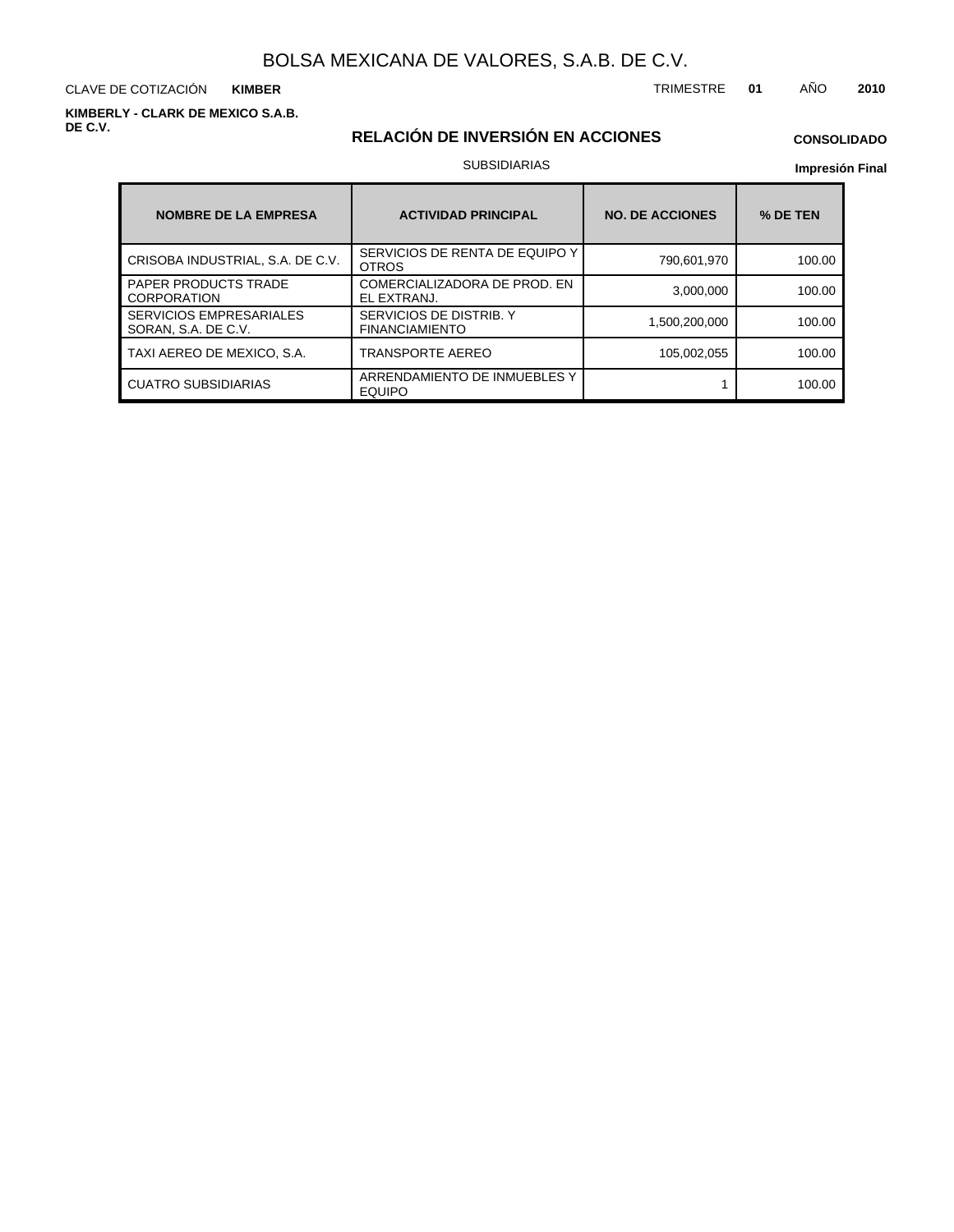#### **KIMBERLY - CLARK DE MEXICO S.A.B. DE C.V.** CLAVE DE COTIZACIÓN **KIMBER**

## **DESGLOSE DE CRÉDITOS**

## (MILES DE PESOS)

**CONSOLIDADO**

TRIMESTRE **01** AÑO **2010**

|                               |                                                       |                                            |                                       |                                                          |                            | <b>VENCTOS, O AMORT, DENOMINADOS EN MONEDA NACIONAL</b> |                     |                     |                     | <b>VENCTOS, O AMORT, DENOMINADOS EN MONEDA EXTRANJERA</b> |                   |                    |                     |                     |              |                              |
|-------------------------------|-------------------------------------------------------|--------------------------------------------|---------------------------------------|----------------------------------------------------------|----------------------------|---------------------------------------------------------|---------------------|---------------------|---------------------|-----------------------------------------------------------|-------------------|--------------------|---------------------|---------------------|--------------|------------------------------|
| TIPO DE CRÉDITO / INSTITUCIÓN | <b>CON</b><br><b>INSTITUCIÓN</b><br><b>EXTRANJERA</b> | <b>FECHA DE FIRMA /</b><br><b>CONTRATO</b> | <b>FECHA DE</b><br><b>VENCIMIENTO</b> | <b>TASA DE</b><br><b>INTERÉS Y/O</b><br><b>SOBRETASA</b> | <b>INTERVALO DE TIEMPO</b> |                                                         |                     |                     |                     | <b>INTERVALO DE TIEMPO</b>                                |                   |                    |                     |                     |              |                              |
|                               |                                                       |                                            |                                       |                                                          | AÑO ACTUAL                 | <b>HASTA 1 AÑO</b>                                      | <b>HASTA 2 AÑOS</b> | <b>HASTA 3 AÑOS</b> | <b>HASTA 4 AÑOS</b> | <b>HASTA 5 AÑOS O</b><br>MÁS                              | <b>AÑO ACTUAL</b> | <b>HASTA 1 AÑO</b> | <b>HASTA 2 AÑOS</b> | <b>HASTA 3 AÑOS</b> | HASTA 4 AÑOS | <b>HASTA 5 AÑOS O</b><br>MÁS |
| <b>BANCARIOS</b>              |                                                       |                                            |                                       |                                                          |                            |                                                         |                     |                     |                     |                                                           |                   |                    |                     |                     |              |                              |
| <b>COMERCIO EXTERIOR</b>      |                                                       |                                            |                                       |                                                          |                            |                                                         |                     |                     |                     |                                                           |                   |                    |                     |                     |              |                              |
| DEUTSCHE BANK                 | <b>SI</b>                                             | 16/08/2001                                 | 02/04/2012                            | 0.88                                                     |                            |                                                         |                     |                     |                     |                                                           | 30,654            |                    | 30,654              | 15,327              |              |                              |
| DEUTSCHE BANK                 | <b>SI</b>                                             | 02/12/2002                                 | 20/08/2010                            | 0.56                                                     |                            |                                                         |                     |                     |                     |                                                           | 11,552            |                    |                     |                     |              |                              |
| <b>BANK OF AMERICA</b>        | <b>SI</b>                                             | 30/04/2001                                 | 30/09/2011                            | 1.09                                                     |                            |                                                         |                     |                     |                     |                                                           | 7,960             | 7,960              | 7,960               |                     |              |                              |
| <b>CON GARANTÍA</b>           |                                                       |                                            |                                       |                                                          |                            |                                                         |                     |                     |                     |                                                           |                   |                    |                     |                     |              |                              |
| <b>BANCA COMERCIAL</b>        |                                                       |                                            |                                       |                                                          |                            |                                                         |                     |                     |                     |                                                           |                   |                    |                     |                     |              |                              |
| <b>OTROS</b>                  |                                                       |                                            |                                       |                                                          |                            |                                                         |                     |                     |                     |                                                           |                   |                    |                     |                     |              |                              |
| <b>TOTAL BANCARIOS</b>        |                                                       |                                            |                                       |                                                          |                            |                                                         |                     |                     |                     |                                                           | 50,166            | 7,960              | 38,614              | 15,327              |              | $\mathbf{0}$                 |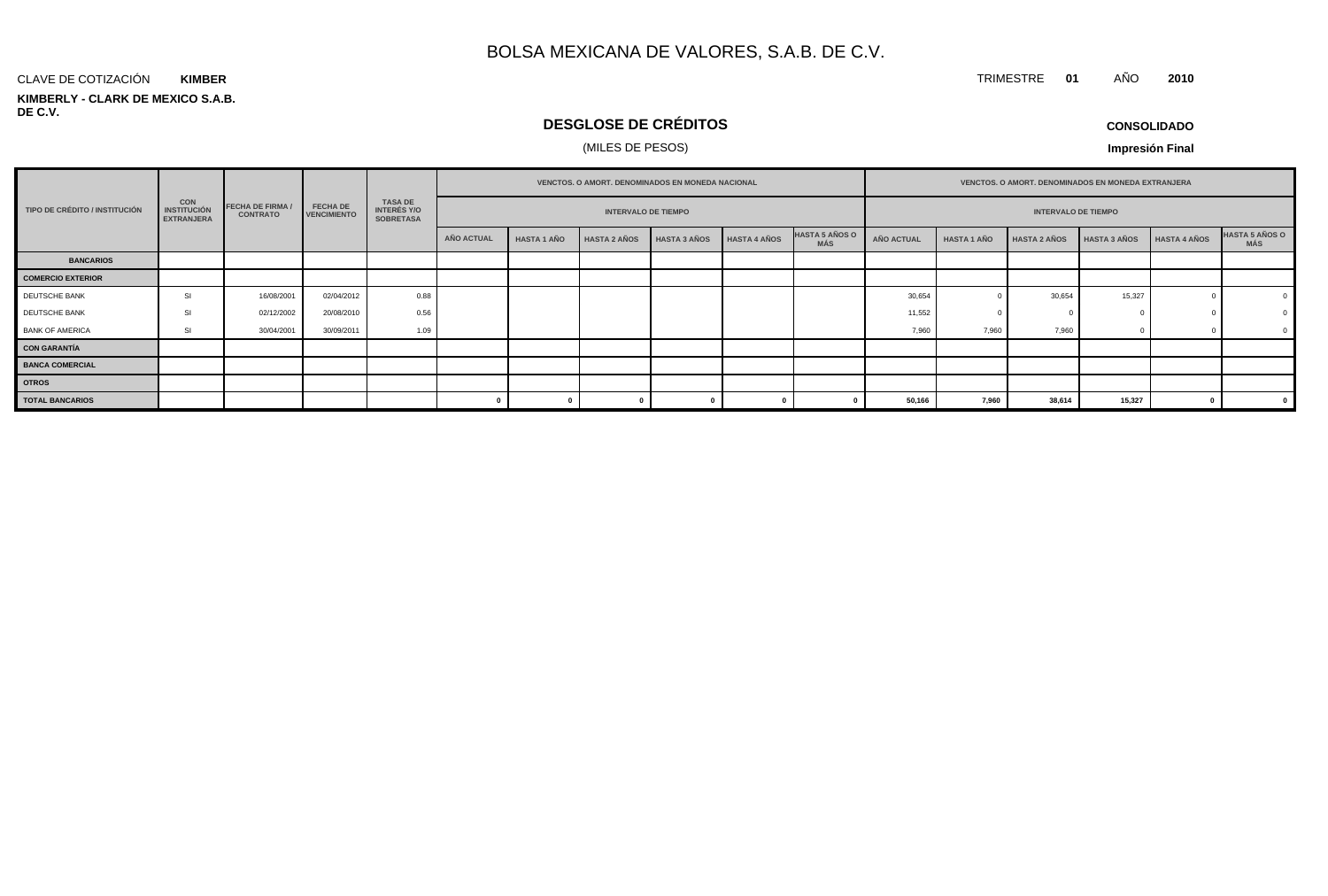#### CLAVE DE COTIZACIÓN TRIMESTRE **01** AÑO **2010 KIMBER**

#### **KIMBERLY - CLARK DE MEXICO S.A.B. DE C.V.**

## **DESGLOSE DE CRÉDITOS**

#### (MILES DE PESOS)

| <b>CONSOLIDADO</b> |  |
|--------------------|--|
|--------------------|--|

|                                                            |                                                       | <b>FECHA DE FIRMA /</b><br><b>CONTRATO</b> | <b>FECHA DE</b><br><b>VENCIMIENTO</b> |                                                          | <b>VENCTOS, O AMORT, DENOMINADOS EN MONEDA NACIONAL</b> |                    |                     |                     |                     | <b>VENCTOS, O AMORT, DENOMINADOS EN MONEDA EXTRANJERA</b> |                            |                    |                     |                     |                     |                                     |
|------------------------------------------------------------|-------------------------------------------------------|--------------------------------------------|---------------------------------------|----------------------------------------------------------|---------------------------------------------------------|--------------------|---------------------|---------------------|---------------------|-----------------------------------------------------------|----------------------------|--------------------|---------------------|---------------------|---------------------|-------------------------------------|
| TIPO DE CRÉDITO / INSTITUCIÓN                              | <b>CON</b><br><b>INSTITUCIÓN</b><br><b>EXTRANJERA</b> |                                            |                                       | <b>TASA DE</b><br><b>INTERÉS Y/O</b><br><b>SOBRETASA</b> | <b>INTERVALO DE TIEMPO</b>                              |                    |                     |                     |                     |                                                           | <b>INTERVALO DE TIEMPO</b> |                    |                     |                     |                     |                                     |
|                                                            |                                                       |                                            |                                       |                                                          | <b>AÑO ACTUAL</b>                                       | <b>HASTA 1 AÑO</b> | <b>HASTA 2 AÑOS</b> | <b>HASTA 3 AÑOS</b> | <b>HASTA 4 AÑOS</b> | <b>HASTA 5 AÑOS O</b><br>MÁS                              | <b>AÑO ACTUAL</b>          | <b>HASTA 1 AÑO</b> | <b>HASTA 2 AÑOS</b> | <b>HASTA 3 AÑOS</b> | <b>HASTA 4 AÑOS</b> | <b>HASTA 5 AÑOS O</b><br><b>MÁS</b> |
| <b>BURSÁTILES</b>                                          |                                                       |                                            |                                       |                                                          |                                                         |                    |                     |                     |                     |                                                           |                            |                    |                     |                     |                     |                                     |
| <b>LISTADAS EN BOLSA (MÉXICO Y/O</b><br><b>EXTRANJERO)</b> |                                                       |                                            |                                       |                                                          |                                                         |                    |                     |                     |                     |                                                           |                            |                    |                     |                     |                     |                                     |
| QUIROGRAFARIOS                                             |                                                       |                                            |                                       |                                                          |                                                         |                    |                     |                     |                     |                                                           |                            |                    |                     |                     |                     |                                     |
| CERTIFICADOS BURSÁTILES                                    | NA                                                    | 18/06/2003                                 | 08/12/2010                            | 5.61                                                     | 750,000                                                 | $\mathbf{0}$       |                     |                     |                     | $\Omega$                                                  |                            |                    |                     |                     |                     |                                     |
| CERTIFICADOS BURSÁTILES                                    | <b>NA</b>                                             | 18/06/2003                                 | 05/06/2013                            | 8.95                                                     |                                                         |                    |                     |                     | 1,250,000           |                                                           |                            |                    |                     |                     |                     |                                     |
| CERTIFICADOS BURSÁTILES                                    | <b>NA</b>                                             | 05/07/2007                                 | 26/06/2017                            | 4.80                                                     |                                                         |                    |                     |                     |                     | 2,500,000                                                 |                            |                    |                     |                     |                     |                                     |
| CERTIFICADOS BURSÁTILES                                    | <b>NA</b>                                             | 30/03/2009                                 | 26/04/2010                            | 5.91                                                     | 2,699,554                                               |                    |                     |                     |                     | $\sqrt{ }$                                                |                            |                    |                     |                     |                     |                                     |
| CERTIFICADOS BURSÁTILES                                    | <b>NA</b>                                             | 30/03/2009                                 | 22/03/2016                            | 9.98                                                     |                                                         |                    |                     |                     |                     | 800,000                                                   |                            |                    |                     |                     |                     |                                     |
| CERTIFICADOS BURSÁTILES                                    | <b>NA</b>                                             | 06/10/2009                                 | 02/10/2014                            | 5.90                                                     |                                                         |                    |                     |                     |                     | 2,300,000                                                 |                            |                    |                     |                     |                     |                                     |
| CERTIFICADOS BURSÁTILES                                    | NA                                                    | 06/10/2009                                 | 26/09/2019                            | 9.65                                                     |                                                         |                    |                     |                     |                     | 400,000                                                   |                            |                    |                     |                     |                     |                                     |
| <b>CON GARANTÍA</b>                                        |                                                       |                                            |                                       |                                                          |                                                         |                    |                     |                     |                     |                                                           |                            |                    |                     |                     |                     |                                     |
| <b>COLOCACIONES PRIVADAS</b>                               |                                                       |                                            |                                       |                                                          |                                                         |                    |                     |                     |                     |                                                           |                            |                    |                     |                     |                     |                                     |
| <b>QUIROGRAFARIOS</b>                                      |                                                       |                                            |                                       |                                                          |                                                         |                    |                     |                     |                     |                                                           |                            |                    |                     |                     |                     |                                     |
| <b>CON GARANTÍA</b>                                        |                                                       |                                            |                                       |                                                          |                                                         |                    |                     |                     |                     |                                                           |                            |                    |                     |                     |                     |                                     |
| <b>TOTAL BURSÁTILES Y</b><br><b>COLOCACIONES PRIVADAS</b>  |                                                       |                                            |                                       |                                                          | 3,449,554                                               | $\Omega$           | $\mathbf{0}$        |                     | 1,250,000           | 6,000,000                                                 | $\bf{0}$                   | $\bf{0}$           | $\mathbf{a}$        |                     | $\bf{0}$            | $\mathbf{0}$                        |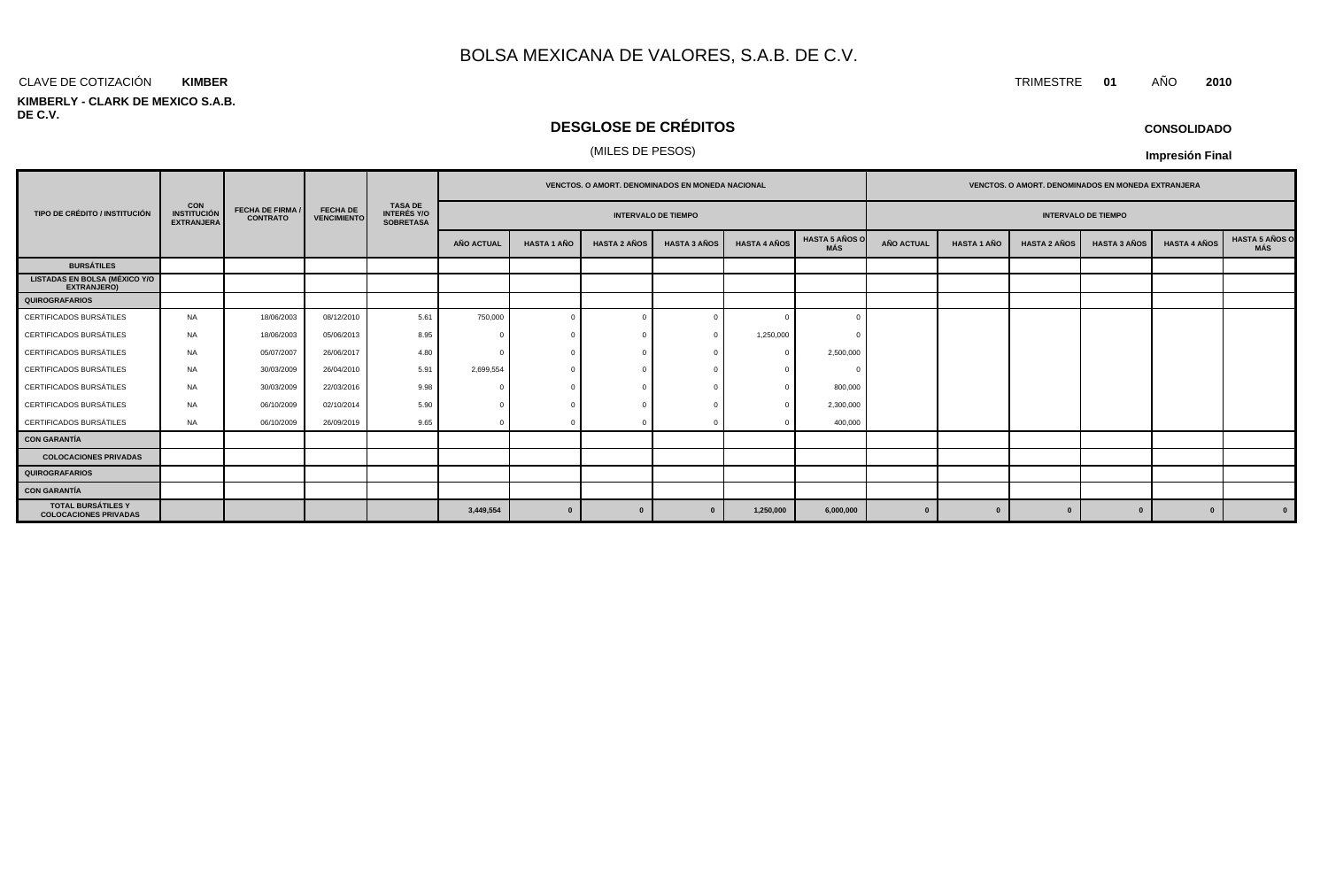#### **KIMBER**

#### **KIMBERLY - CLARK DE MEXICO S.A.B. DE C.V.**

## **DESGLOSE DE CRÉDITOS**

## (MILES DE PESOS)

|                                                                |                                                       |                                        | <b>FECHA DE</b><br><b>VENCIMIENTO</b> |                            |                    | VENCTOS. O AMORT. DENOMINADOS EN MONEDA NACIONAL |                     |                     |                              |                   | VENCTOS. O AMORT. DENOMINADOS EN MONEDA EXTRANJERA |                     |                     |                     |                |  |
|----------------------------------------------------------------|-------------------------------------------------------|----------------------------------------|---------------------------------------|----------------------------|--------------------|--------------------------------------------------|---------------------|---------------------|------------------------------|-------------------|----------------------------------------------------|---------------------|---------------------|---------------------|----------------|--|
| TIPO DE CRÉDITO / INSTITUCIÓN                                  | <b>CON</b><br><b>INSTITUCIÓN</b><br><b>EXTRANJERA</b> | <b>FECHA DE</b><br><b>CONCERTACIÓN</b> |                                       | <b>INTERVALO DE TIEMPO</b> |                    |                                                  |                     |                     | <b>INTERVALO DE TIEMPO</b>   |                   |                                                    |                     |                     |                     |                |  |
|                                                                |                                                       |                                        |                                       | AÑO ACTUAL                 | <b>HASTA 1 AÑO</b> | <b>HASTA 2 AÑOS</b>                              | <b>HASTA 3 AÑOS</b> | <b>HASTA 4 AÑOS</b> | HASTA 5 AÑOS O<br><b>MÁS</b> | <b>AÑO ACTUAL</b> | <b>HASTA 1 AÑO</b>                                 | <b>HASTA 2 AÑOS</b> | <b>HASTA 3 AÑOS</b> | <b>HASTA 4 AÑOS</b> | HASTA 5 AÑOS O |  |
| <b>PROVEEDORES</b>                                             |                                                       |                                        |                                       |                            |                    |                                                  |                     |                     |                              |                   |                                                    |                     |                     |                     |                |  |
| VARIOS                                                         | NA                                                    | 01/03/2010                             |                                       | $\Omega$                   | 1,300,340          | $\overline{0}$                                   | $\Omega$            | $\Omega$            |                              |                   |                                                    |                     |                     |                     |                |  |
| VARIOS                                                         | <b>NO</b>                                             | 01/03/2010                             |                                       |                            |                    |                                                  |                     |                     |                              | $\Omega$          | 1,508,212                                          | $\mathbf{0}$        | $\Omega$            | $\mathbf 0$         |                |  |
| <b>TOTAL PROVEEDORES</b>                                       |                                                       |                                        |                                       | $\mathbf{0}$               | 1,300,340          | $\mathbf{0}$                                     | $\Omega$            | $\Omega$            |                              | $\Omega$          | 1,508,212                                          | $\Omega$            | $\Omega$            | $\mathbf{0}$        | $\mathfrak{c}$ |  |
|                                                                |                                                       |                                        |                                       |                            |                    |                                                  |                     |                     |                              |                   |                                                    |                     |                     |                     |                |  |
| OTROS CRÉDITOS CON COSTO A<br>CORTO Y LARGO PLAZO(S103 Y S30)  |                                                       |                                        |                                       |                            |                    |                                                  |                     |                     |                              |                   |                                                    |                     |                     |                     |                |  |
|                                                                | NA                                                    |                                        |                                       | $\Omega$                   |                    | $\overline{0}$                                   |                     | $\Omega$            |                              |                   |                                                    |                     |                     |                     |                |  |
|                                                                | <b>NO</b>                                             |                                        |                                       |                            |                    |                                                  |                     |                     |                              | $\Omega$          | $\Omega$                                           | $\mathbf{0}$        |                     | $\Omega$            |                |  |
| TOTAL OTROS CRÉDITOS CON<br><b>COSTO A CORTO Y LARGO PLAZO</b> |                                                       |                                        |                                       | $\mathbf{0}$               | $\Omega$           | $\overline{0}$                                   | $\Omega$            | $\mathbf{0}$        | $\Omega$                     | $\Omega$          | $\Omega$                                           | $\Omega$            | $\Omega$            | $\mathbf{0}$        |                |  |
|                                                                |                                                       |                                        |                                       |                            |                    |                                                  |                     |                     |                              |                   |                                                    |                     |                     |                     |                |  |
| <b>OTROS PASIVOS CIRCULANTES SIN</b><br>COSTO (S26)            |                                                       |                                        |                                       |                            |                    |                                                  |                     |                     |                              |                   |                                                    |                     |                     |                     |                |  |
| VARIOS                                                         | <b>NA</b>                                             |                                        |                                       | $\Omega$                   | 6,101,407          |                                                  |                     |                     |                              |                   |                                                    |                     |                     |                     |                |  |
| VARIOS                                                         |                                                       |                                        |                                       |                            |                    |                                                  |                     |                     |                              |                   | 916                                                |                     |                     |                     |                |  |
| <b>TOTAL OTROS PASIVOS</b><br><b>CIRCULANTES SIN COSTO</b>     |                                                       |                                        |                                       | $\Omega$                   | 6,101,407          | $\mathbf{0}$                                     | $\Omega$            | $\Omega$            | $\Omega$                     |                   | 916                                                | $\Omega$            | $\sqrt{ }$          | $\Omega$            |                |  |
|                                                                |                                                       |                                        |                                       |                            |                    |                                                  |                     |                     |                              |                   |                                                    |                     |                     |                     |                |  |
| <b>TOTAL GENERAL</b>                                           |                                                       |                                        |                                       | 3,449,554                  | 7,401,747          | $\mathbf 0$                                      | $\mathbf 0$         | 1,250,000           | 6,000,000                    | 50,166            | 1,517,088                                          | 38,614              | 15,327              | $\mathbf{0}$        |                |  |

**CONSOLIDADO**

**Impresión Final**

CLAVE DE COTIZACIÓN TRIMESTRE **01** AÑO **2010**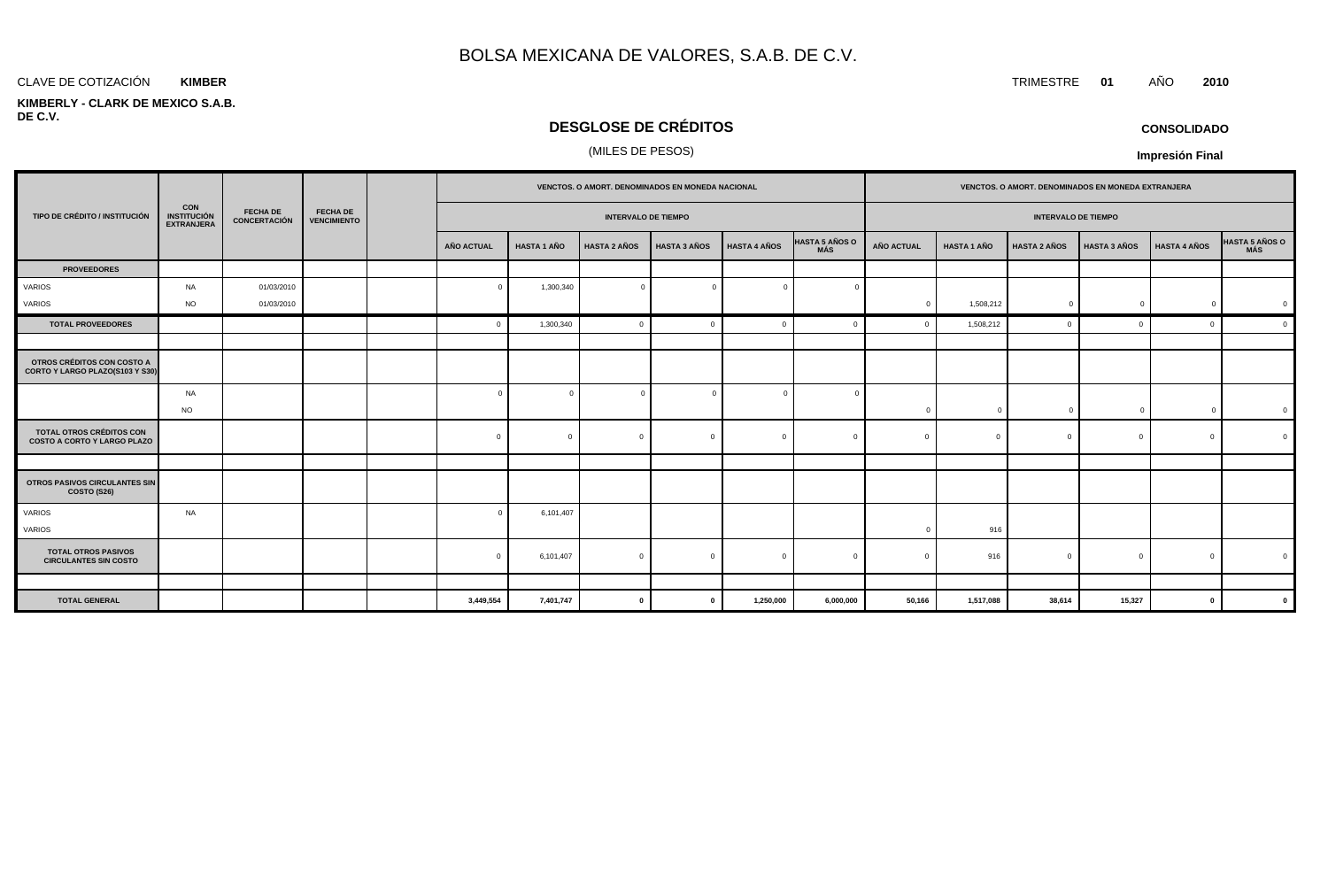#### CLAVE DE COTIZACIÓN: **KIMBER KIMBERLY - CLARK DE MEXICO S.A.B. DE C.V.**

**POSICIÓN MONETARIA EN MONEDA EXTRANJERA**

(MILES DE PESOS)

#### **CONSOLIDADO**

**Impresión Final**

|                               | <b>DÓLARES</b> |              |                | <b>OTRAS MONEDAS</b> | <b>TOTAL MILES DE</b><br><b>PESOS</b> |  |
|-------------------------------|----------------|--------------|----------------|----------------------|---------------------------------------|--|
| POSICIÓN EN MONEDA EXTRANJERA | <b>DÓLARES</b> | <b>PESOS</b> | <b>DÓLARES</b> | <b>PESOS</b>         |                                       |  |
| <b>ACTIVO MONETARIO</b>       | 106,303        | 1,314,968    | $\bf{0}$       | $\mathbf{0}$         | 1,314,968                             |  |
| <b>PASIVO</b>                 | 131,059        | 1,621,195    | 0              | $\mathbf{0}$         | 1,621,195                             |  |
| CORTO PLAZO                   | 126,698        | 1,567,254    | 0              | $\Omega$             | 1,567,254                             |  |
| <b>LARGO PLAZO</b>            | 4,361          | 53,941       | 0              | 0                    | 53,941                                |  |
| <b>SALDO NETO</b>             | $-24,756$      | $-306,227$   | 0              | 0                    | $-306,227$                            |  |

#### **OBSERVACIONES**

EL TIPO DE CAMBIO UTILIZADO PARA LA CONVERSIÓN DE LOS DÓLARES ES DE \$12.37 PESOS POR UN DÓLAR.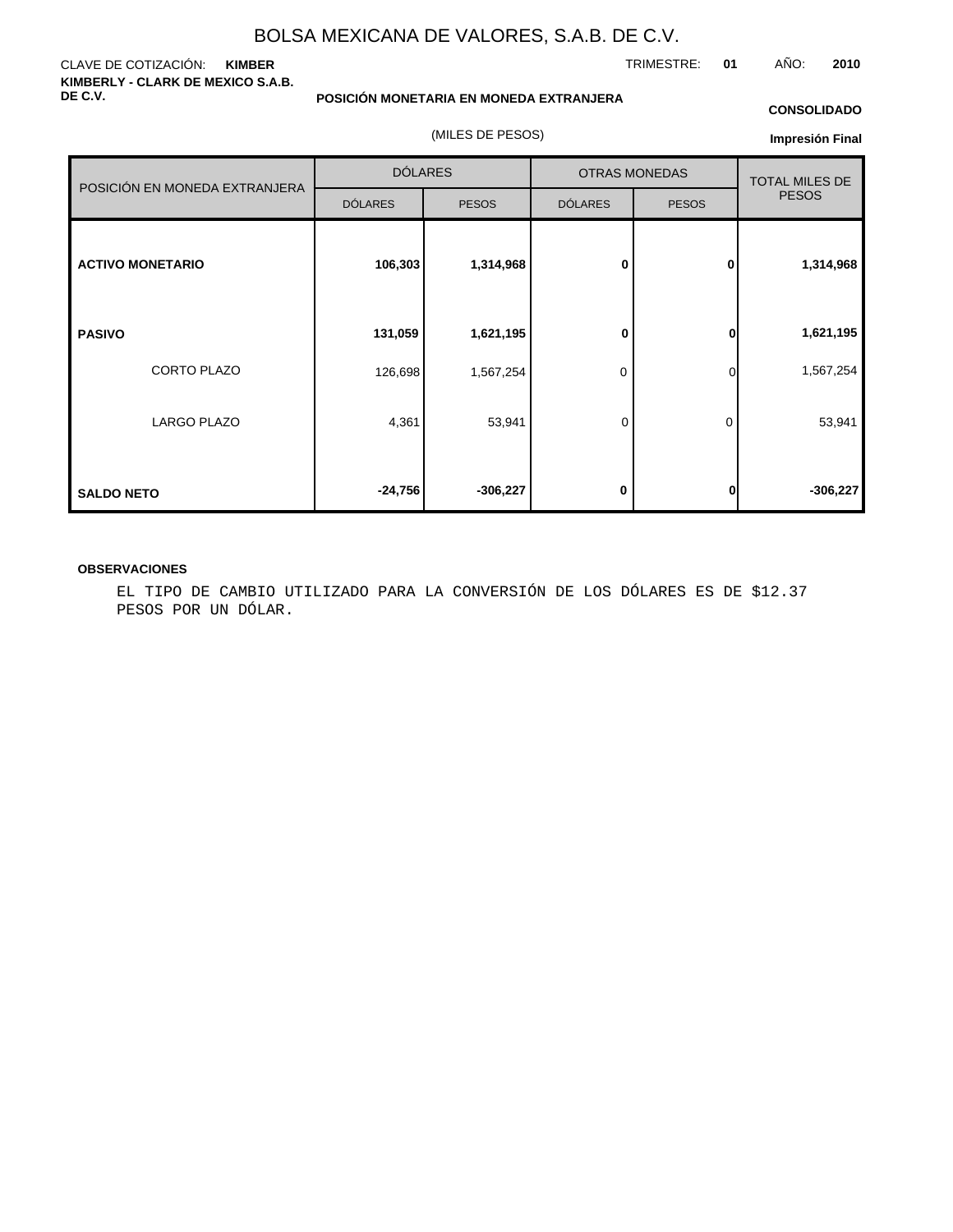TRIMESTRE: **01** AÑO: **2010**

CLAVE DE COTIZACIÓN: **KIMBER KIMBERLY - CLARK DE MEXICO S.A.B. DE C.V.**

#### **CEDULA DE INTEGRACIÓN Y CÁLCULO DE RESULTADO POR POSICIÓN MONETARIA** (MILES DE PESOS)

**CONSOLIDADO**

| <b>MES</b>   | <b>ACTIVOS</b><br><b>MONETARIOS</b> | <b>PASIVOS</b><br><b>MONETARIOS</b> | <b>POSICIÓN</b><br><b>MONETARIA</b><br>(ACTIVA) PASIVA | <b>INFLACIÓN</b><br><b>MENSUAL</b> | <b>EFECTO MENSUAL</b><br>(ACTIVO) PASIVO |
|--------------|-------------------------------------|-------------------------------------|--------------------------------------------------------|------------------------------------|------------------------------------------|
| <b>ENERO</b> |                                     |                                     |                                                        | 0.00                               |                                          |
| FEBRERO      |                                     |                                     |                                                        | 0.00                               |                                          |
| MARZO        |                                     |                                     |                                                        | 0.00                               |                                          |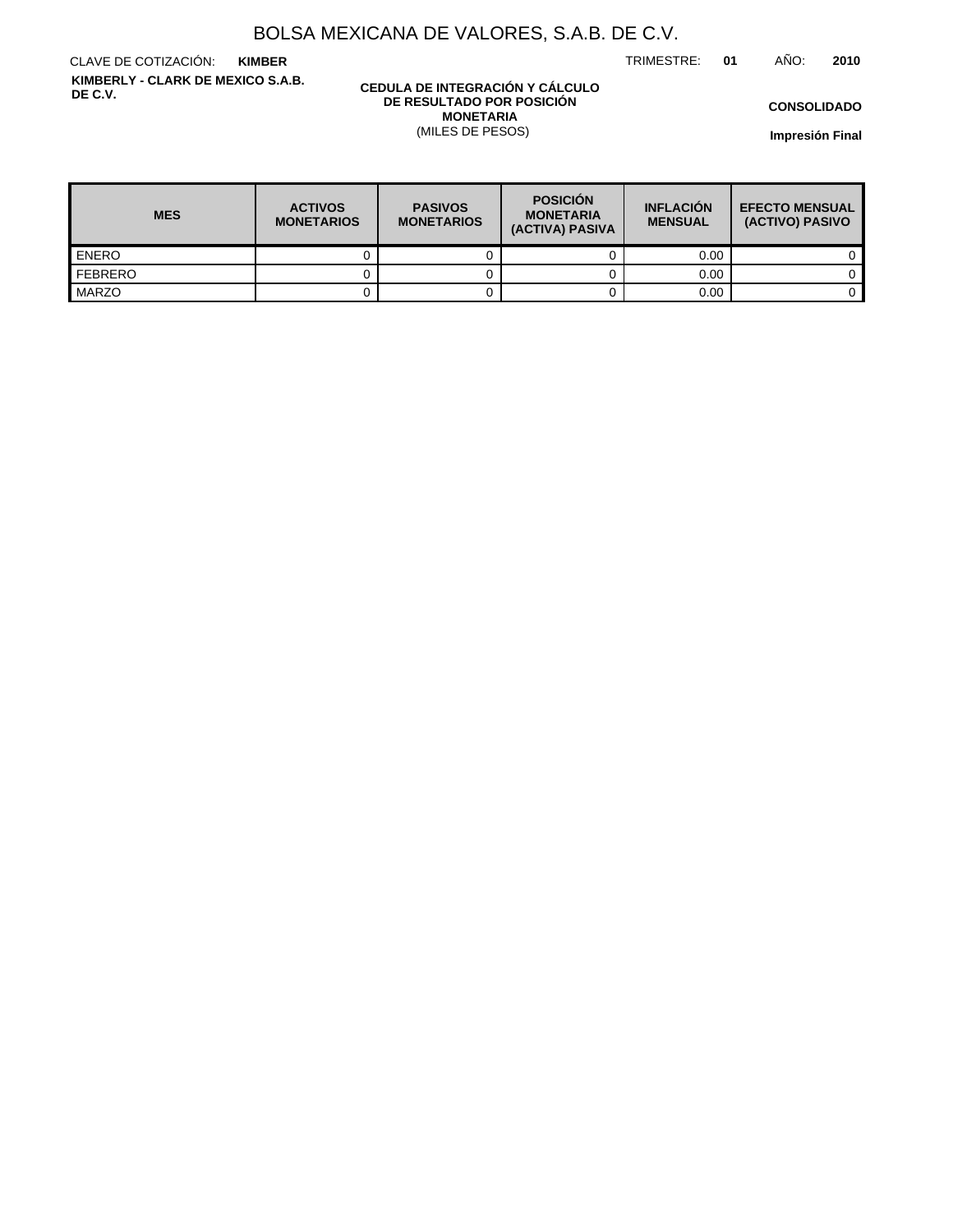**KIMBER**

CLAVE DE COTIZACIÓN: TRIMESTRE: **01** AÑO: **2010**

**INSTRUMENTOS DE DEUDA DE C.V.** PAGINA 1 / 2 **KIMBERLY - CLARK DE MEXICO S.A.B.**

**CONSOLIDADO**

**Impresión Final**

#### LIMITACIONES FINANCIERAS SEGÚN ESCRITURAS DE LA EMISIÓN Y/O TITULO

LAS OBLIGACIONES DE LOS CERTIFICADOS BURSÁTILES, SON DE HACER Y DE NO HACER; LIMITACIONES FINANCIERAS NINGUNA.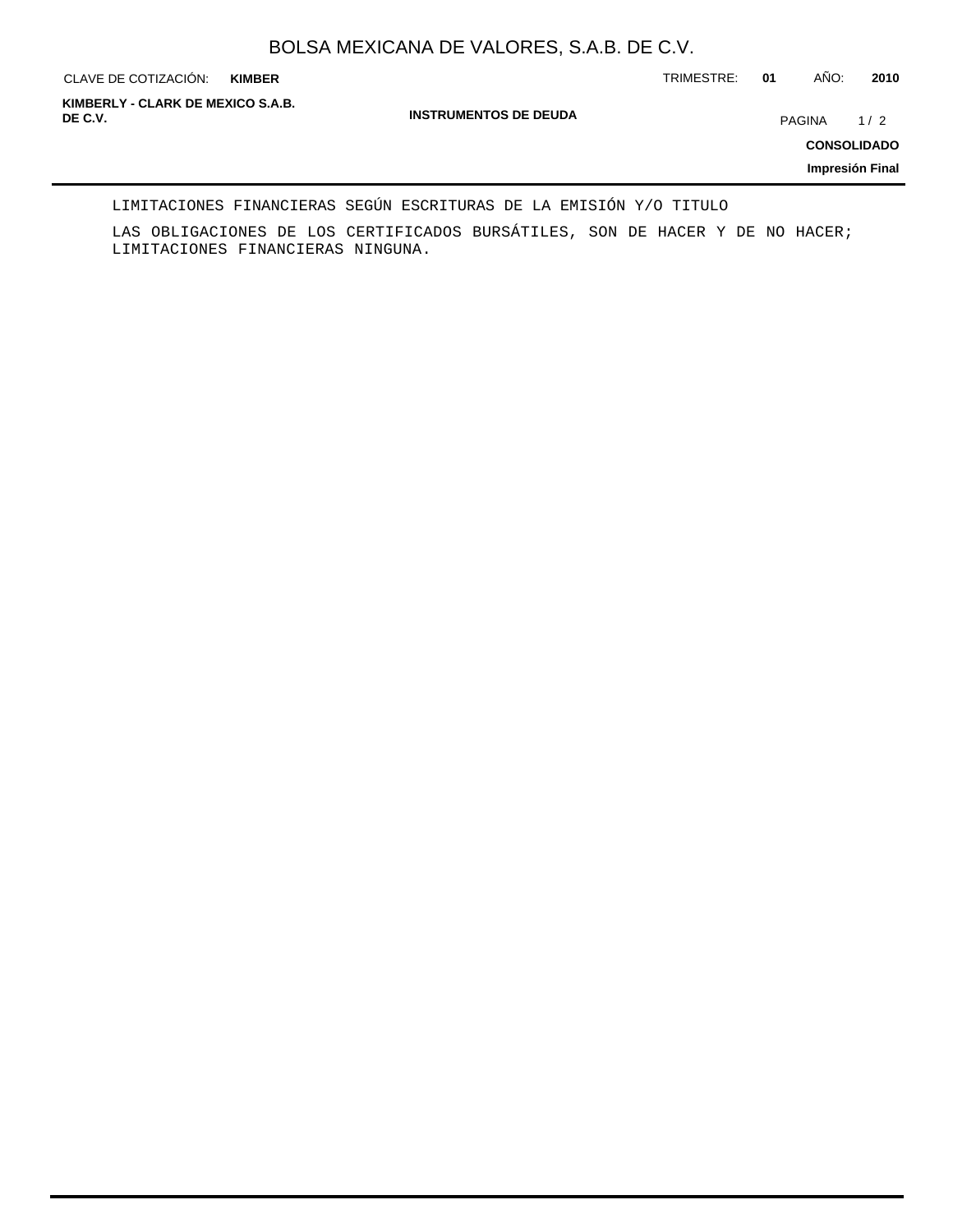| AÑO:<br>2010<br>TRIMESTRE:<br>01<br>CLAVE DE COTIZACIÓN:<br><b>KIMBER</b>                                                                     |  |
|-----------------------------------------------------------------------------------------------------------------------------------------------|--|
| KIMBERLY - CLARK DE MEXICO S.A.B.<br><b>INSTRUMENTOS DE DEUDA</b><br>DE C.V.<br>2/2<br><b>PAGINA</b><br><b>CONSOLIDADO</b><br>Impresión Final |  |

SITUACIÓN ACTUAL DE LAS LIMITACIONES FINANCIERAS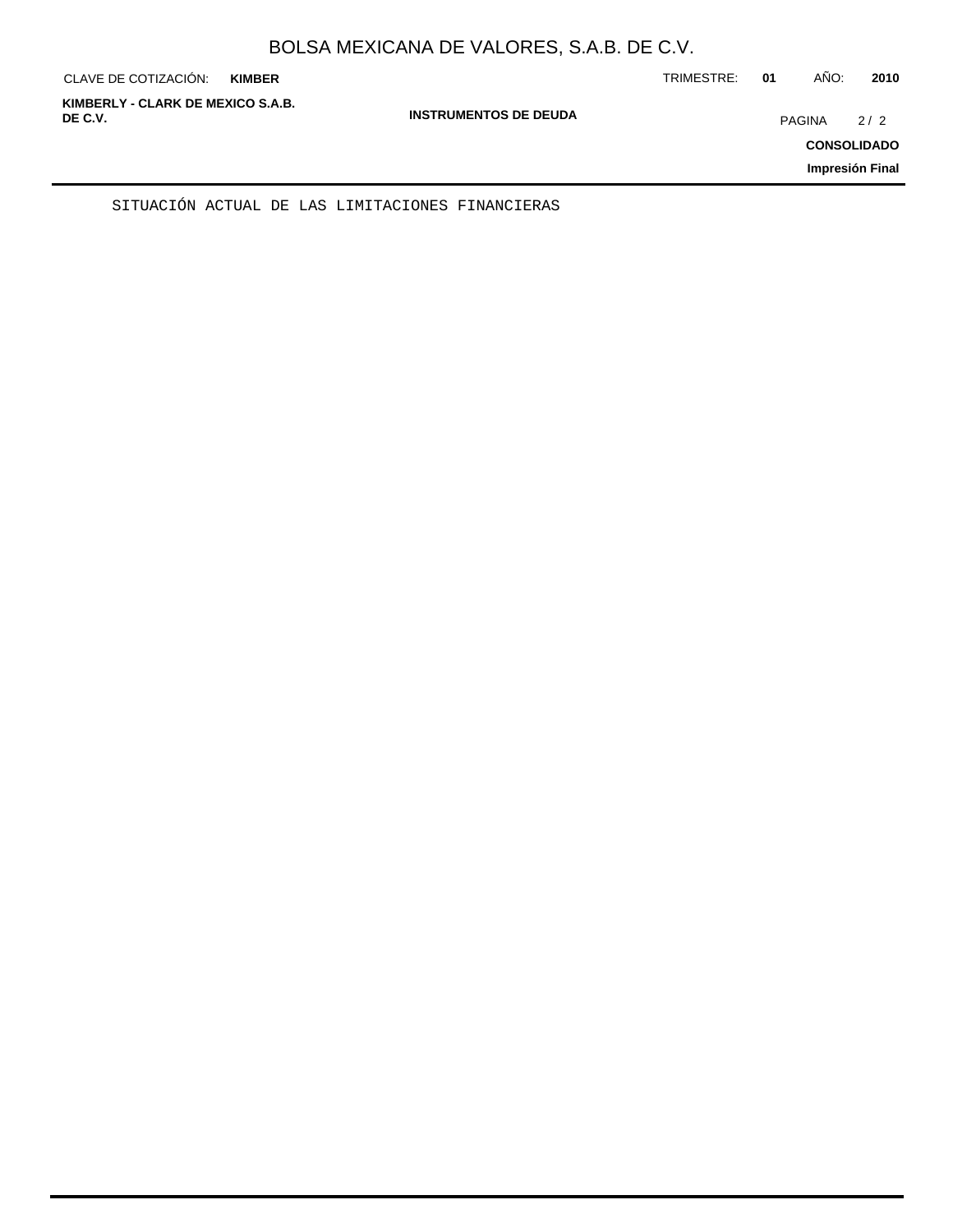CLAVE DE COTIZACIÓN: TRIMESTRE: **01** AÑO: **2010 KIMBER KIMBERLY - CLARK DE MEXICO S.A.B. DE C.V.**

#### **PLANTAS, CENTROS COMERCIALES, DE DISTRIBUCIÓN Y/O SERVICIO**

**CONSOLIDADO**

**Impresión Final**

| <b>PLANTA O CENTRO</b>     | <b>ACTIVIDAD ECONOMICA</b> | <b>CAPACIDAD INSTALADAL</b> | % DE UTIL. |
|----------------------------|----------------------------|-----------------------------|------------|
| <b>PLANTA BAJIO</b>        | PRODUCTOS AL CONSUMIDOR    | 0                           | 0.00       |
| PLANTA ORIZABA             | PRODUCTOS AL CONSUMIDOR    | ∩                           | 0.00       |
| <b>PLANTA RAMOS ARIZPE</b> | PRODUCTOS AL CONSUMIDOR    | 0                           | 0.00       |
| PLANTA TLAXCALA            | PRODUCTOS AL CONSUMIDOR    | 0                           | 0.00       |
| PLANTA CUAUTITLAN          | PRODUCTOS AL CONSUMIDOR    | 0                           | 0.00       |
| PLANTA ECATEPEC            | PRODUCTOS AL CONSUMIDOR    | ∩                           | 0.00       |
| PLANTA TEXMELUCAN          | PRODUCTOS INSTITUCIONALES  | 0                           | 0.00       |
| PLANTA MORELIA             | PRODUCTOS AL CONSUMIDOR    | ∩                           | 0.00       |

### **OBSERVACIONES**

LA CAPACIDAD INSTALADA Y EL PORCENTAJE DE UTILIZACIÓN VARIA SEGÚN LA PRODUCCIÓN.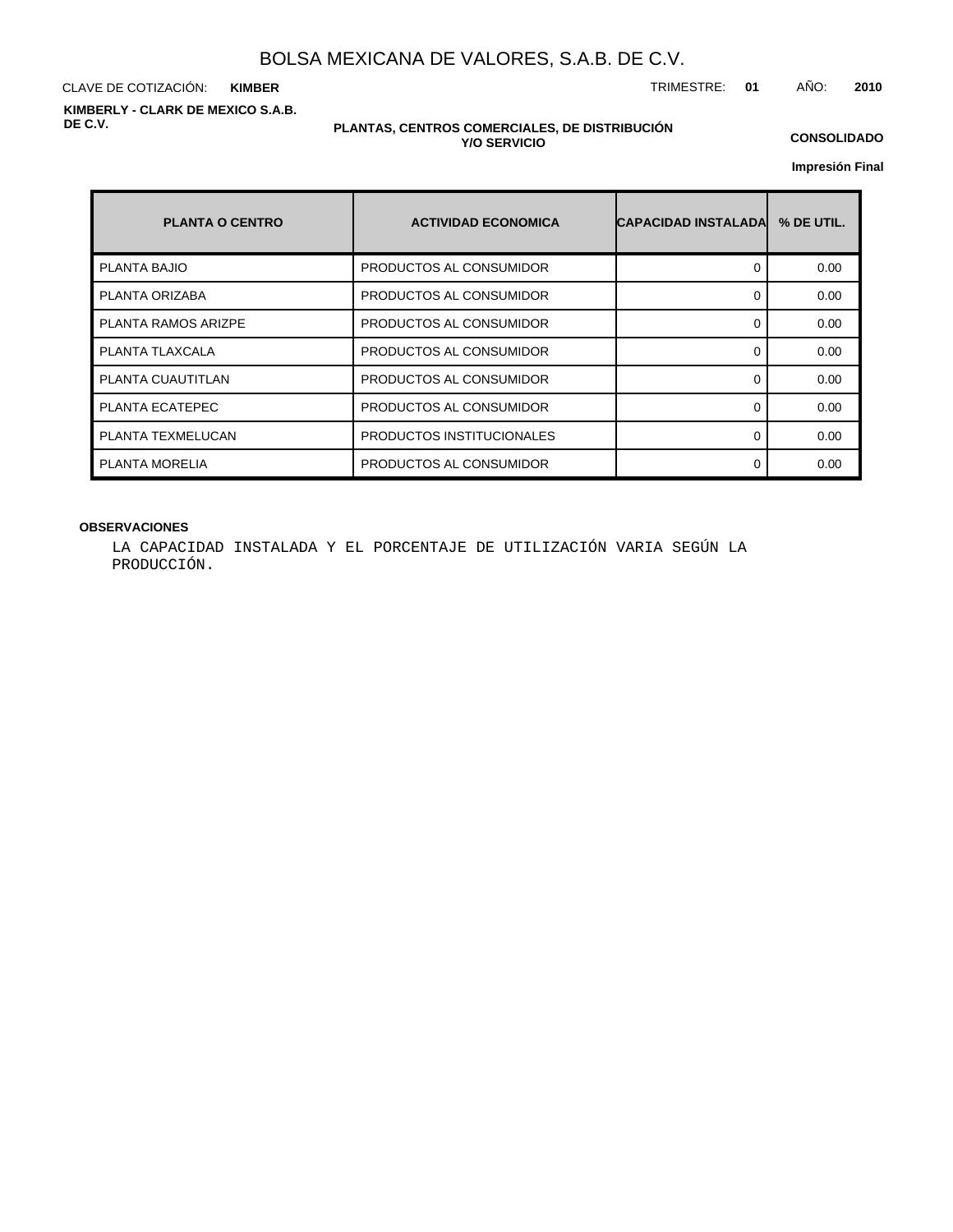CLAVE DE COTIZACIÓN **KIMBER KIMBERLY - CLARK DE MEXICO S.A.B. DE C.V.**

#### **MATERIAS PRIMAS DIRECTAS**

## **CONSOLIDADO**

**Impresión Final**

| <b>MATERIAS PRIMAS</b>              | <b>PRINCIPALES PROVEEDORES</b>    | <b>ORIGEN</b> | SUST.<br>NAL. | % COSTO<br><b>PRODUCCION</b><br><b>TOTAL</b> |
|-------------------------------------|-----------------------------------|---------------|---------------|----------------------------------------------|
| <b>POLIETILENO</b>                  | POLYCEL, PROPIFLEX                | Nacional      |               | 0.00                                         |
| <b>QUIMICOS</b>                     | POLIQUIMICOS, PROEQSA, SYMRISE    | Nacional      |               | 0.00                                         |
| <b>CORRUGADOS</b>                   | <b>CORPORACION DURANGO</b>        | Nacional      |               | 0.00                                         |
| <b>FIBRA PARA RECICLAR</b>          | RECYCLE, REPACSA                  | Nacional      |               | 0.00                                         |
| <b>ADHESIVOS</b>                    | <b>HENKEL</b>                     | Nacional      |               | 0.00                                         |
| <b>CINTAS Y ELASTOMEROS</b>         | 3M, ARTEVA                        | Nacional      |               | 0.00                                         |
| <b>CELULOSA DE MADERA</b>           | ARACRUZ, GP CELL., DOMTAR, WEYER. | Importación   |               | 0.00                                         |
| <b>FIBRA P/RECICLAR Y RECICLADA</b> | HARMON, INT. PAPER                | Importación   |               | 0.00                                         |
| <b>POLIACRILATO DE SODIO</b>        | BASF, TOYOTA, STOCKHAUSEN         | Importación   |               | 0.00                                         |
| <b>POLIPROPILENO</b>                | <b>EXXONMOBIL</b>                 | Importación   |               | 0.00                                         |

**OBSERVACIONES**

TRIMESTRE **01** AÑO **2010**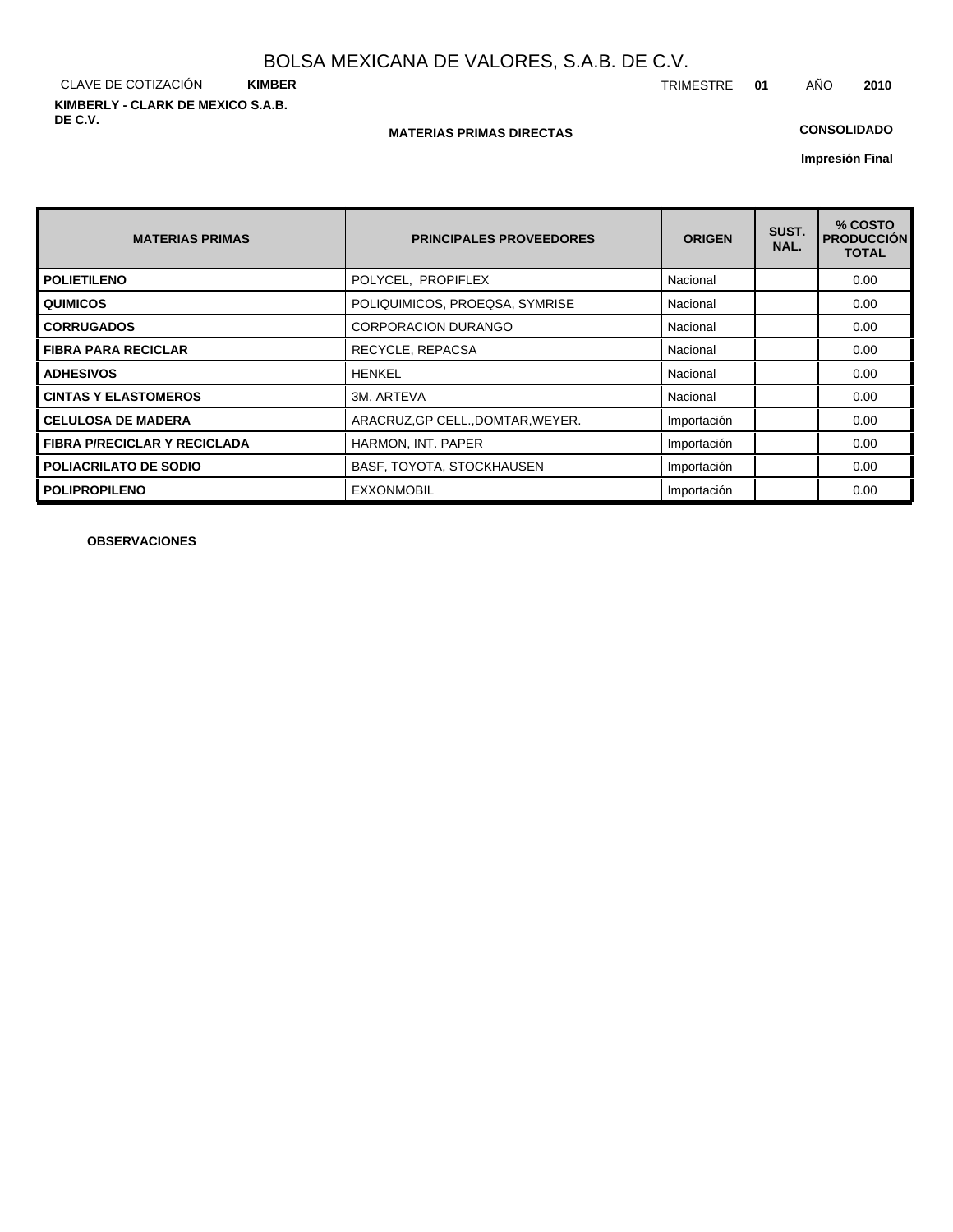**KIMBER**

**KIMBERLY - CLARK DE MEXICO S.A.B. DE C.V.**

## CLAVE DE COTIZACIÓN TRIMESTRE **01** AÑO **2010**

# **DISTRIBUCIÓN DE VENTAS POR PRODUCTO**

# **CONSOLIDADO**

VENTAS TOTALES

|                          |                | <b>VENTAS TOTALES</b> |            |                    | <b>Impresión Final</b> |  |  |  |
|--------------------------|----------------|-----------------------|------------|--------------------|------------------------|--|--|--|
|                          | <b>VENTAS</b>  |                       | % DE PART. | <b>PRINCIPALES</b> |                        |  |  |  |
| <b>PRINCIPALES</b>       | <b>VOLUMEN</b> | <b>IMPORTE</b>        | MDO.       | <b>MARCAS</b>      | <b>CLIENTES</b>        |  |  |  |
| <b>NACIONALES</b>        |                |                       |            |                    |                        |  |  |  |
| PROD. AL CONSUMIDOR      | $\Omega$       | 6,031,357             | 0.00       |                    |                        |  |  |  |
| <b>EXTRANJERAS</b>       |                |                       |            |                    |                        |  |  |  |
| <b>INFORMACION TOTAL</b> | 0              | 325,964               | 0.00       |                    |                        |  |  |  |
| <b>TOTAL</b>             |                | 6,357,321             |            |                    |                        |  |  |  |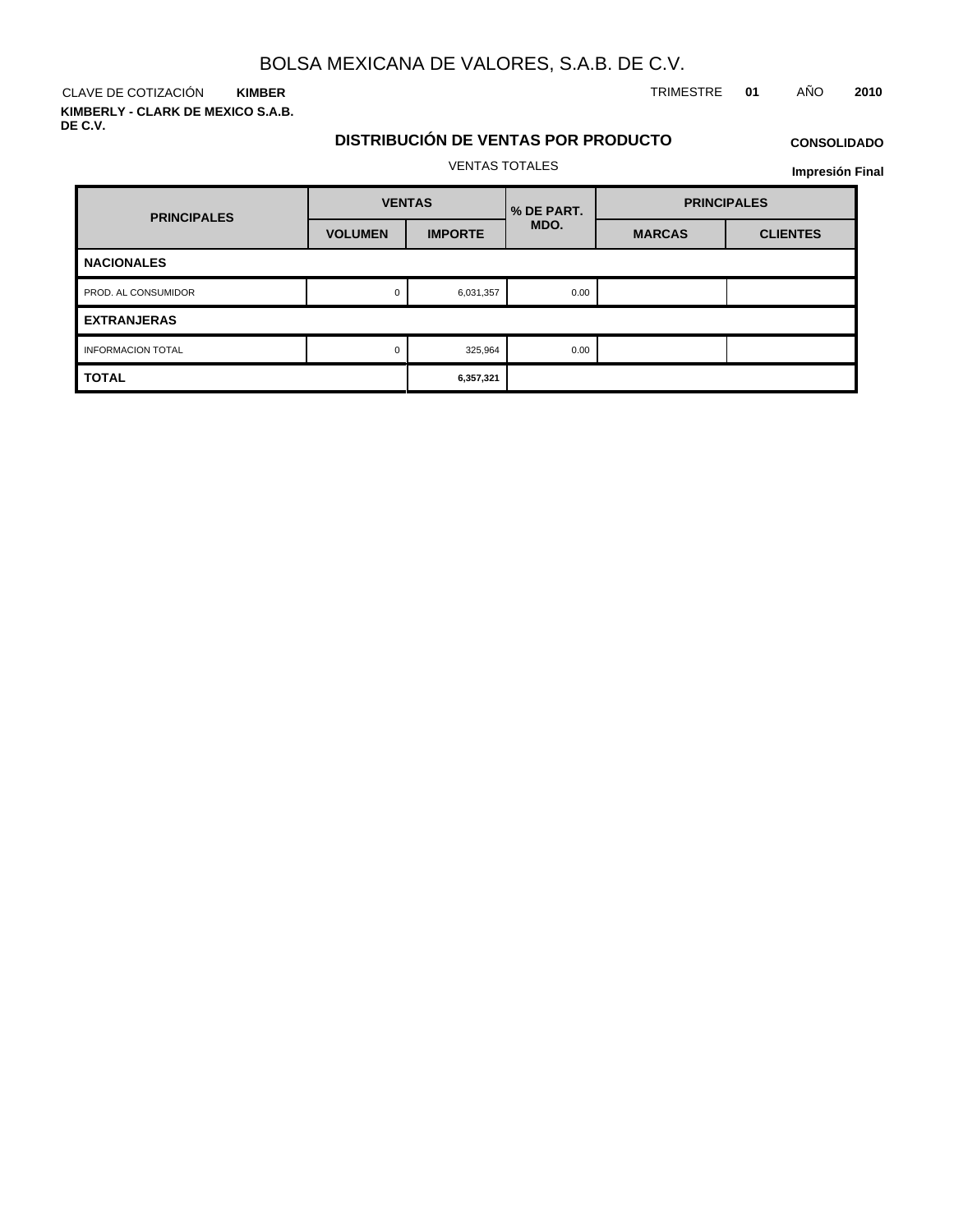CLAVE DE COTIZACIÓN TRIMESTRE **01** AÑO **2010 KIMBER KIMBERLY - CLARK DE MEXICO S.A.B.**

**DE C.V.**

## **DISTRIBUCIÓN DE VENTAS POR PRODUCTO**

## **CONSOLIDADO**

## VENTAS EXTRANJERAS

**Impresión Final**

| <b>PRINCIPALES</b>                   | <b>VENTAS</b>  |                | <b>DESTINO</b> | <b>PRINCIPALES</b> |                 |  |  |  |
|--------------------------------------|----------------|----------------|----------------|--------------------|-----------------|--|--|--|
|                                      | <b>VOLUMEN</b> | <b>IMPORTE</b> |                | <b>MARCAS</b>      | <b>CLIENTES</b> |  |  |  |
| <b>EXPORTACIÓN</b>                   |                |                |                |                    |                 |  |  |  |
| <b>INFORMACION TOTAL</b>             | 0              | 325,964        |                |                    |                 |  |  |  |
| <b>SUBSIDIARIAS EN EL EXTRANJERO</b> |                |                |                |                    |                 |  |  |  |

| <b>TOTAL</b> | 325,964<br>$\sim$ $\sim$ $\sim$ $\sim$ |  |  |
|--------------|----------------------------------------|--|--|
|              |                                        |  |  |
|              |                                        |  |  |

**OBSERVACIONES**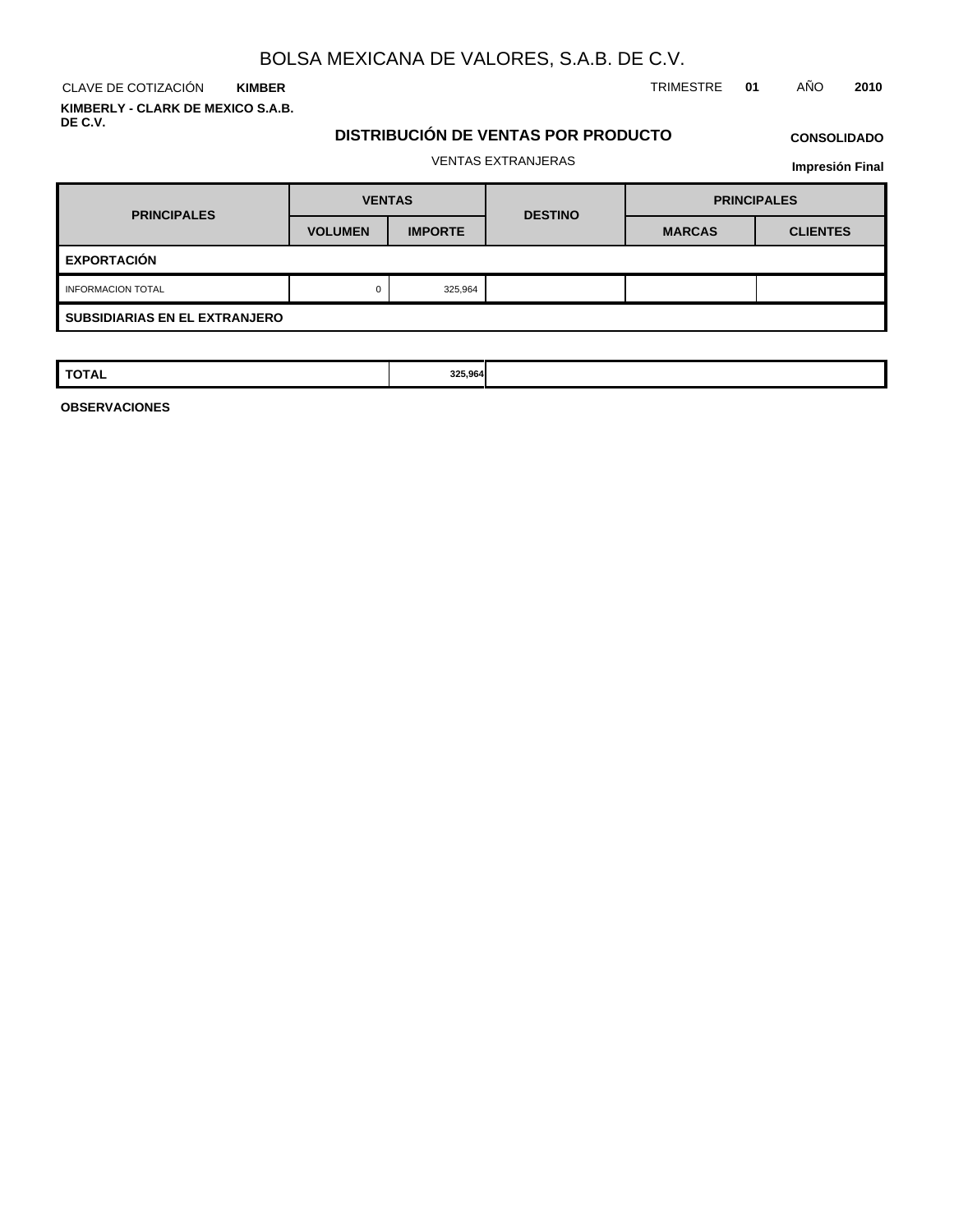| BOLSA MEXICANA DE VALORES, S.A.B. DE C.V. |  |  |  |
|-------------------------------------------|--|--|--|
|-------------------------------------------|--|--|--|

| CLAVE DE COTIZACIÓN:                         | <b>KIMBER</b> |                                                                                       | TRIMESTRE: | -01 | ANO:               | 2010 |
|----------------------------------------------|---------------|---------------------------------------------------------------------------------------|------------|-----|--------------------|------|
| KIMBERLY - CLARK DE MEXICO S.A.B.<br>DE C.V. |               | <b>INFORMACIÓN DE PROYECTOS (Proyecto, Monto)</b><br>Ejercido y Porcentaje de Avance) |            |     | <b>PAGINA</b>      | 1/1  |
|                                              |               |                                                                                       |            |     | <b>CONSOLIDADO</b> |      |
|                                              |               |                                                                                       |            |     | Impresión Final    |      |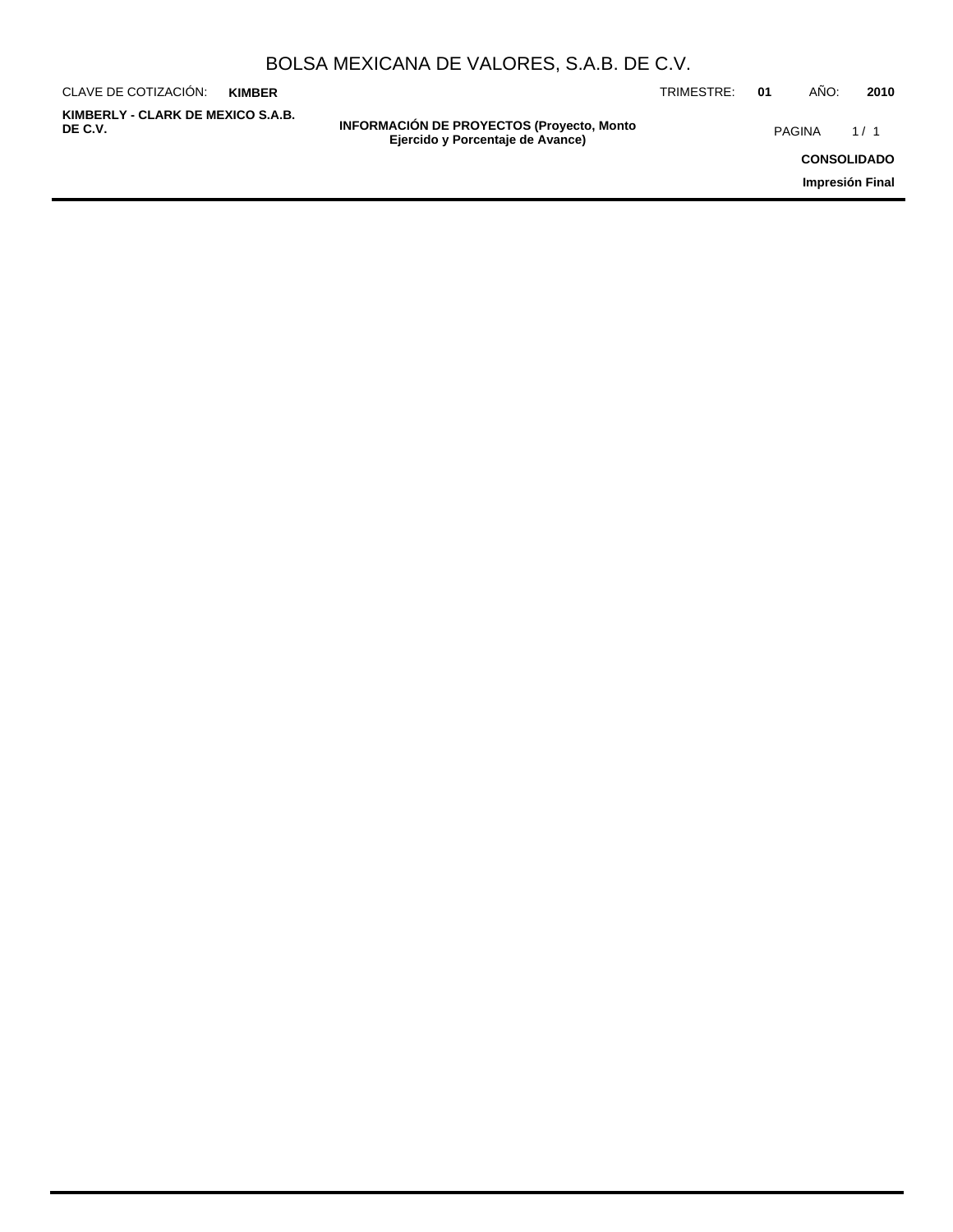| BOLSA MEXICANA DE VALORES, S.A.B. DE C.V. |  |  |  |
|-------------------------------------------|--|--|--|
|-------------------------------------------|--|--|--|

CLAVE DE COTIZACIÓN: TRIMESTRE: **01** AÑO: **2010 KIMBER**

**KIMBERLY - CLARK DE MEXICO S.A.B. DE C.V.**

**TRANSACCIONES EN MONEDA EXTRANJERA Y CONVERSIÓN DE ESTADOS FINANCIEROS DE OPERACIONES EXTRANJERAS (Información relacionada al Boletín B-15)**

PAGINA 1/1

**CONSOLIDADO**

**Impresión Final**

KIMBERLY-CLARK DE MÉXICO, S.A.B. DE C.V. TIENE UNA EMPRESA COMERCIALIZADORA EN EL EXTERIOR PARA PROMOVER SUS PRODUCTOS Y SE DENOMINA PAPER PRODUCTS TRADE CORPORATION, LOS EFECTOS DE ESTA SUBSIDIARIA SON RECONOCIDOS EN LOS ESTADOS FINANCIEROS CONSOLIDADOS Y NO SON IMPORTANTES.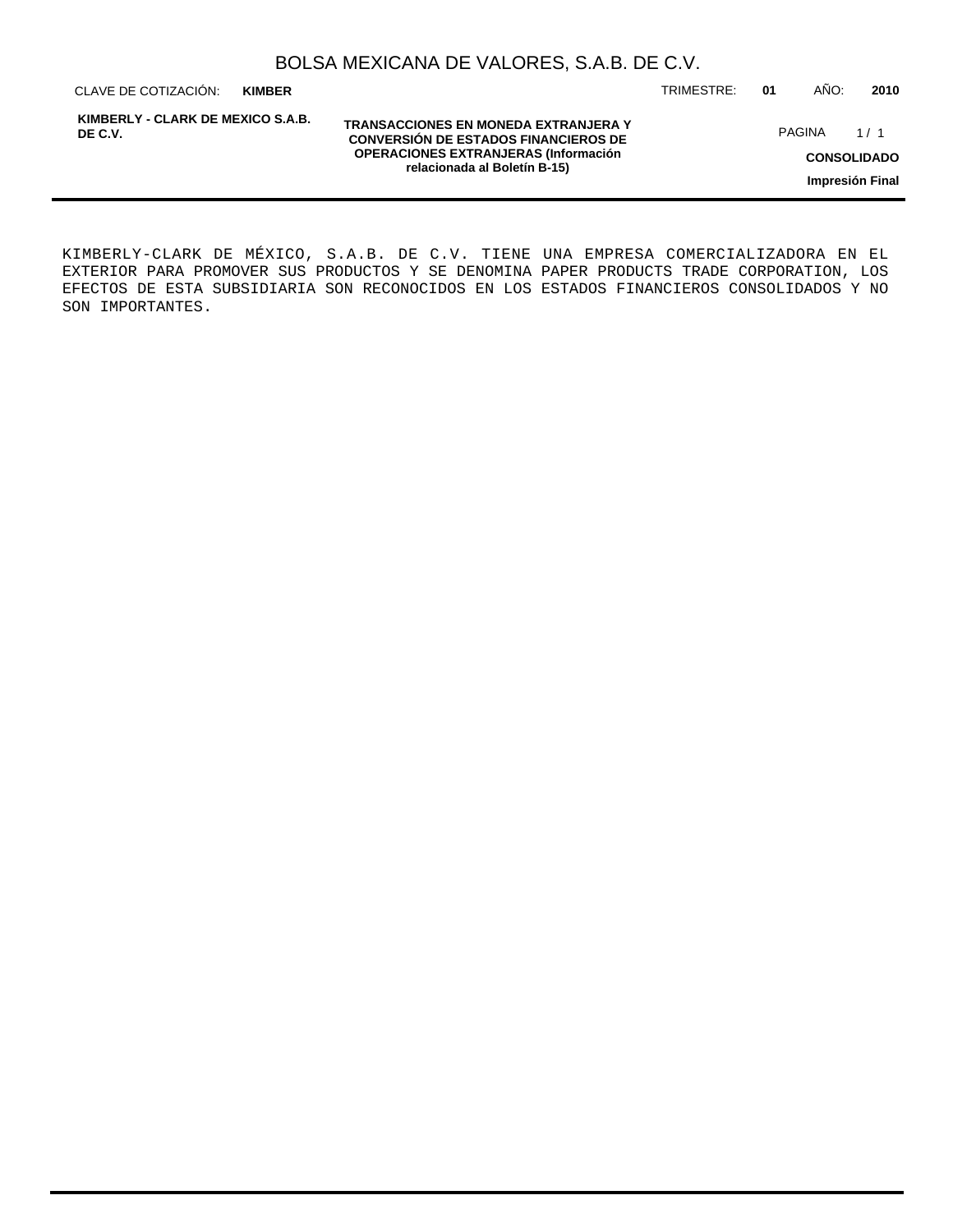TRIMESTRE **01** AÑO **2010**

**KIMBERLY - CLARK DE MEXICO S.A.B. DE C.V.** CLAVE DE COTIZACIÓN **KIMBER**

## **INTEGRACIÓN DEL CAPITAL SOCIAL PAGADO**

**CONSOLIDADO**

**Impresión Final**

| <b>SERIES</b> | VALOR NOMINAL(\$) VIGENTE | <b>CUPÓN</b>    |                     | <b>NUMERO DE ACCIONES</b> | <b>CAPITAL SOCIAL</b> |                   |             |                 |
|---------------|---------------------------|-----------------|---------------------|---------------------------|-----------------------|-------------------|-------------|-----------------|
|               |                           |                 | <b>PORCIÓN FIJA</b> | <b>PORCIÓN VARIABLE</b>   | <b>MEXICANOS</b>      | LIBRE SUSCRIPCIÓN | <b>FIJO</b> | <b>VARIABLE</b> |
| А             | 0.000001                  | 25 <sub>1</sub> | 558,144,375         | 0                         | 558,144,375           | 01                | 4,576       | 0               |
| B             | 0.000001                  | 25 <sub>1</sub> | 514,769,840         |                           | 0                     | 514,769,840       | 4,220       | 0               |
| <b>TOTAL</b>  |                           |                 | 1,072,914,215       |                           | 558,144,375           | 514,769,840       | 8,796       | 0               |

**TOTAL DE ACCIONES QUE REPRESENTAN EL CAPITAL SOCIAL PAGADO A LA FECHA DE ENVIO DE LA INFORMACIÓN:** 1,072,914,215

**OBSERVACIONES**